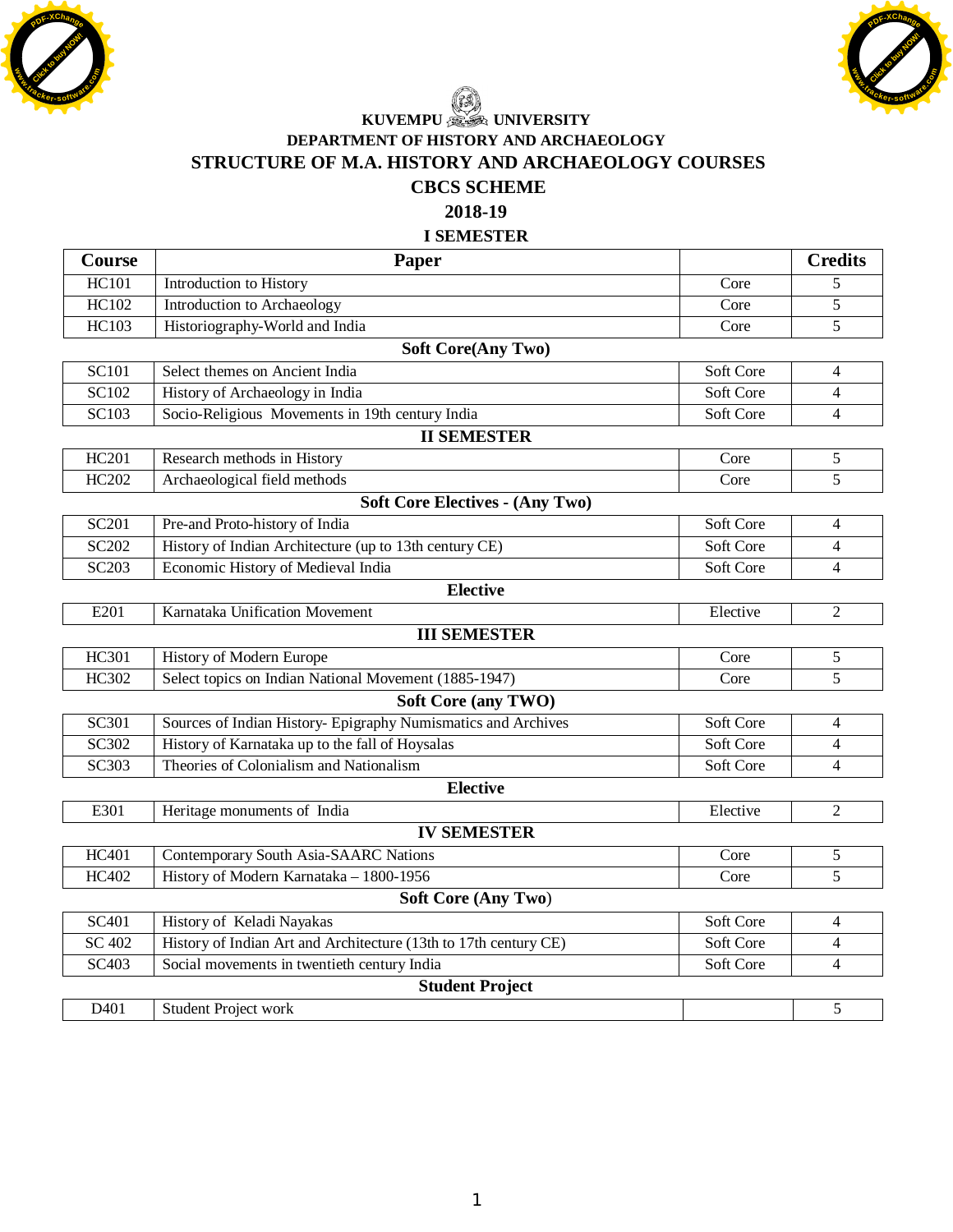



## **HC-101 Introduction to History**

**Course objective:** Introduction to History is a series of lectures to introduce the fresh students to the discipline. This involves teaching them what is history, its definitions, nature, scope, and its relations with other disciplines. The lectures will also introduce the problems of historical knowledge with special reference to the historical fact, interpretation, causation, objectivity. The difference between history and other forms of memorizing the past like Itihasa, Purana and stories.

**Course outcome:** The student will be able to differentiate between historical and non-historical narratives. They will have an idea about the problems of historical knowledge and its interdisciplinary nature.

#### **Unit I**

- i) Definitions
- ii) Nature and scope of History
- iii) Importance, use and abuse of history

#### **Unit II**

- i) Relation between history and other social sciences
- ii) Branches of history
- iii) Interdisciplinary approach
- iv) Auxiliary sciences

#### **Unit III**

- i) Objectivity and bias
- ii) Historical fact and role of interpretation
- iii) Historical causation
- iv) Post-modernist views on historical truth

#### **Unit IV**

- i) Myths: ahistorical accounts of past in Western culture
- ii) Itihasa, charitre and purana traditions in India
- iii) Debate on whether Indians have sense of history.
- iv) Assessment of importance of Historical and ahistorical accounts

#### **Unit V**

- i) Orientalists: William jones-Asiatic society
- ii) Colonel Colin Mackenzie
- iii) Anglicists-James Mill
- iv) Assessment of colonial history on India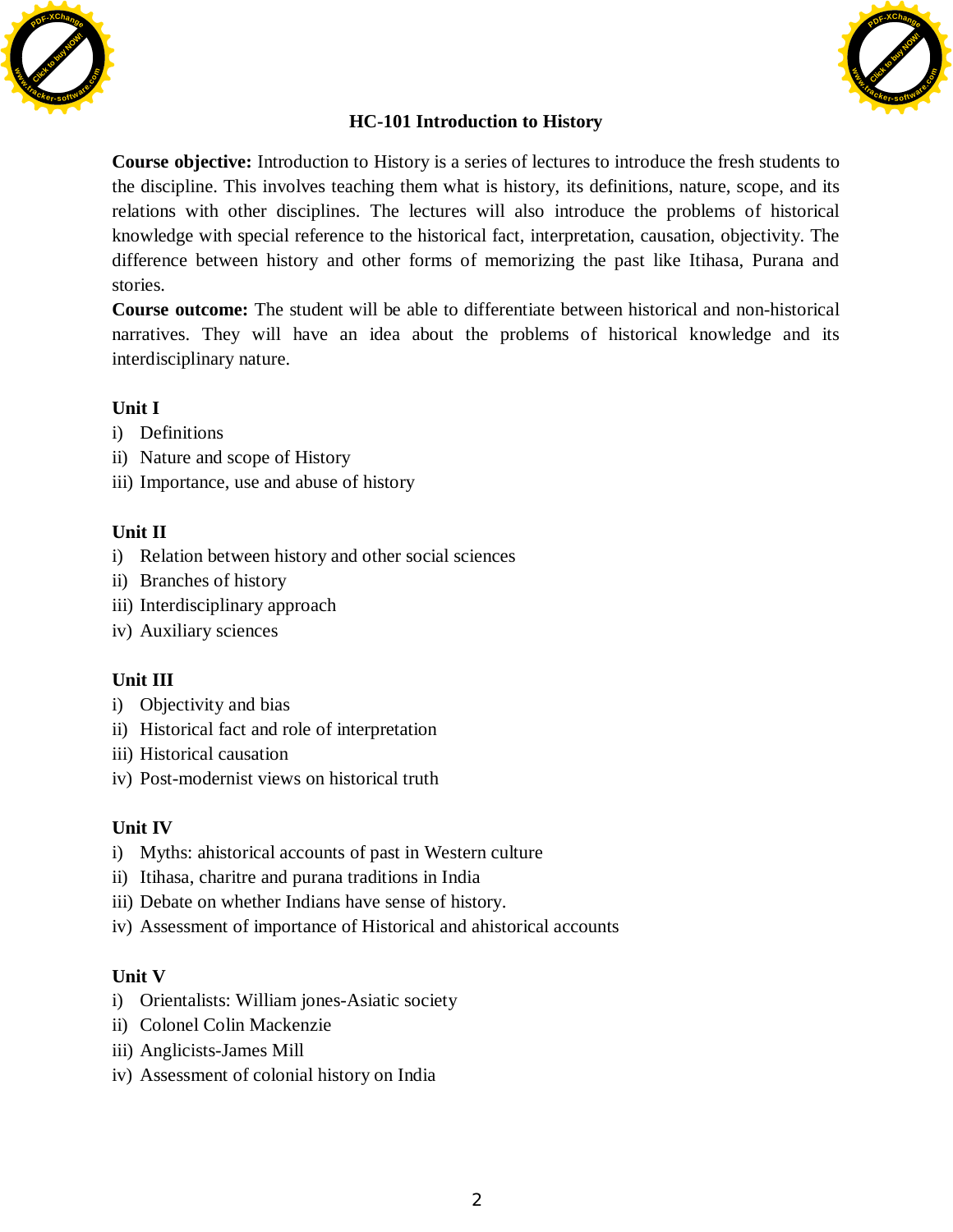



- ¾ Ali, B. Sheik. 1978. *History: Its Theory and Method*, Madras: Macmillan India Ltd.
- ¾ Allan Nevins,1962. *The Gateway to History,* UK: Routledge Publication.
- ¾ B. Sheik Ali, 2014. *History: Its Theory and Method,* Laxmi Publication.
- ¾ Barry Peter, 1995.*Beginning Theory: An introduction to literary and cultural theory*, New York: Manchester University Press.
- ¾ Bloch Marc, 2004. *The Historian's Craft*, New York: Manchester University Press.
- ¾ Carr E.H., 1961,*What is History,* Penguin Publications.
- ¾ Chakrabarti, D. K., 1988. *A History of Indian Archaeology from the beginning to 1947*, New Delhi: MunshiramManoharlal Publishers Pvt. Ltd.
- ¾ Christopher Lloyd, 1996. *The Structures of History*, USA: Blackwell Press.
- ¾ Collingwood, R.G., 1976.*The Idea of History*, New York: Oxford University Press.
- ¾ E. Sreedharan, 2004. *A Textbook of Historiography,* Chennai: Orient Black Swan Publication.
- ¾ Edward W. Said, 1994. *Culture and Imperialism,* US: Vintage Publication.
- ¾ Ernst Breisach, 2007. *Historiography: Ancient, Medieval and Modern*, Chicago: University of Chicago.
- ¾ G.J. Renier, 1961.History*: Its Purpose and Method*, Australia: Allen and Unwin.
- ¾ Hayden White, 1928. *Metahistry: The historical Imagination in 19th Century Europe,*  Baltimore & London: The Johns Hopkins University Press.
- ¾ Hegde, Rajaram. 2016, **"**From Tradition to History: Reflections on Rajavali Kathasara", *Pragmata:Journal of Human Science*, Vol.3, Issue 1. p. 1-24.
- ¾ K.A. Nilakanta Sastri & H.S. Ramanna, 1956, *Historical Method in Relation to Indian History,* S. Vishwanathan Publications.
- ¾ Kosambi, D.D. 1985. *An Introduction to the Study of Indian History*, Bombay: Popular Prakashan.
- ¾ Langlois V. And Ch. Seignobos, 1966.*Introduction to the study of History*, New York: Barnes and noble Inc. and Frank Cass and co.
- ¾ Nandy Asis. "Histories Forgotten Doubles" Patrick Gardiner, 1968.*The Nature of Historical Explanation*, New York: Oxford University Press.
- ¾ R.F. Atkinson, 1978. *Knowledge and Explanation in History*, Kolkata: Macmillan Publications.
- ¾ R.J. Shafer, 1983, *A Guide to Historical Method*, US: Dorsey Press.
- ¾ Sarkar Sumit, 1995. *Writing Social History,* New York: Oxford University Press.
- ¾ Sastri, K.A.N., 1975. *History of South India*, New York: Oxford University Press.
- ¾ Thapar, R., 2000. *Narratives and the Writing of History*, Delhi,
- ¾ Vansina, J. 1985. *Oral Tradition as History*, Wisconsin: university Press.
- ¾ W.H. Dray, 1966. *Philosophical Analysis and History*, US: Harper and Row Publication.
- ¾ W.H. Walsh, 1968.*Philosophy of History: An Introduction*, US: Harper and Row Publication.
- ¾ Will Durant, 1991, *The Story of Philosophy,* New York: Simon & Schuster Publication.
- ¾ William H. Dray, 1992. *Philosophy of History,* Delhi: Pearson Publication.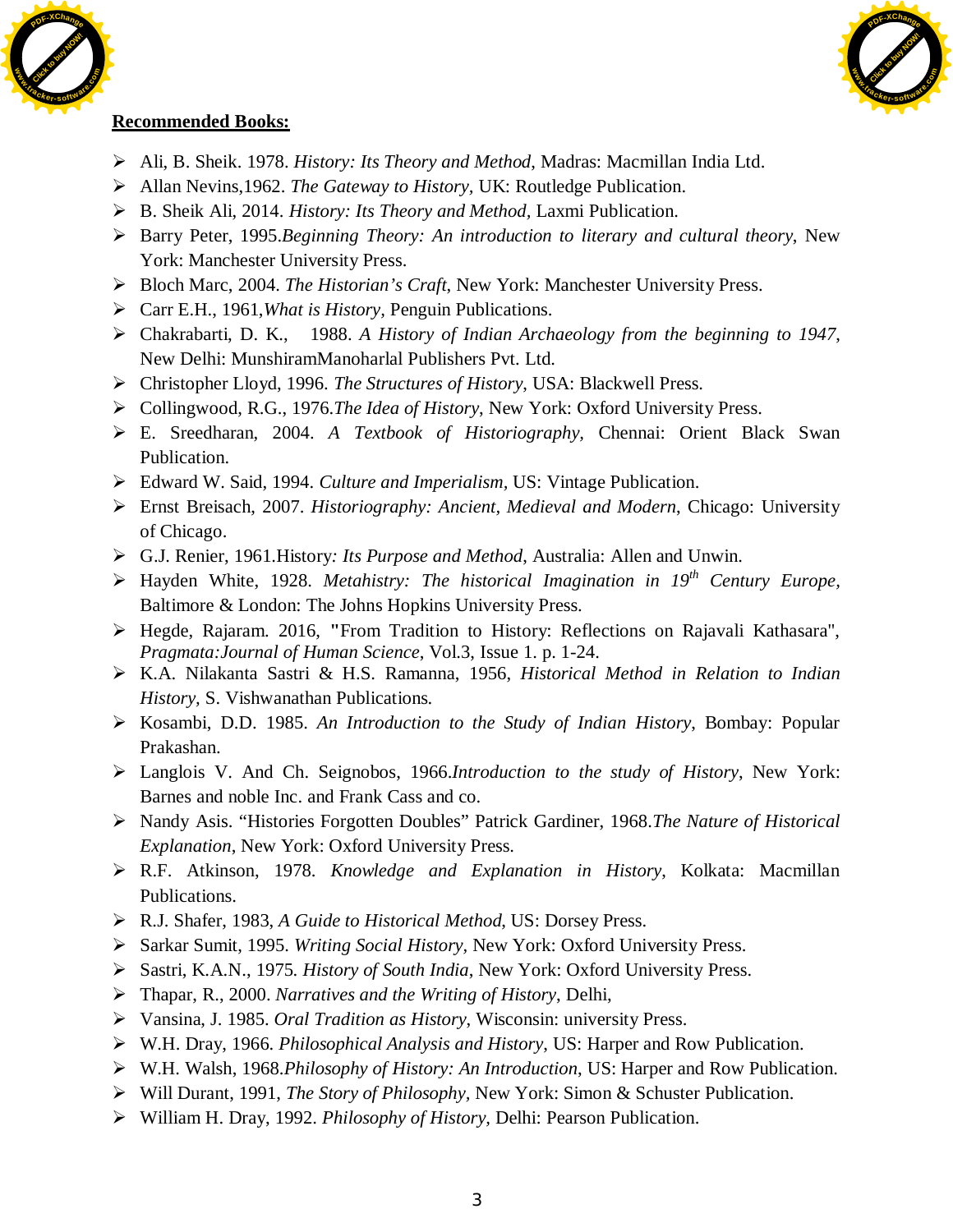



- ≫ CA§½PÉ »jAiÀtÚ, 2009. *PÉÌQÀ «µìÀiĂ «±PɱÀEw<sup>o</sup>Á¸ À ªĂvĂÛ ¥ĂgÁvÌvÀ* ªĚŸÆgÀ: P˻́A¥À PÈÎGÀ CzÀHÀ£À ¸À¸Ü ªÄɸÀEgÀ «±À«zÁð¤AiÀ.
- ≫ «dAiÀ¥ÆtZĂvÀ§AqÀ, 2010. *ZÌjvée§gì<sup>a</sup>ìtŮÉ PíeáÜlkiÄ <sup>a</sup>ĂvÀÜ* "˱ÆÃZ£Á *«zá£À*  $\circ \mathbb{A}$  : ¥ $\mathbb{A}$ gágÁAUÀ PÀ«.«.
- ≻ «dAiÀ¥ÆtZĂvÀ§AqÀ, 2017. *ªÙĎ¢AzÀ ¸À, ÌwAiĹqÚÉ ¸À∶Á®Öjiß CzìAiĂ£À* °À¦: ¥**kégá**gáAU À Pà«.«.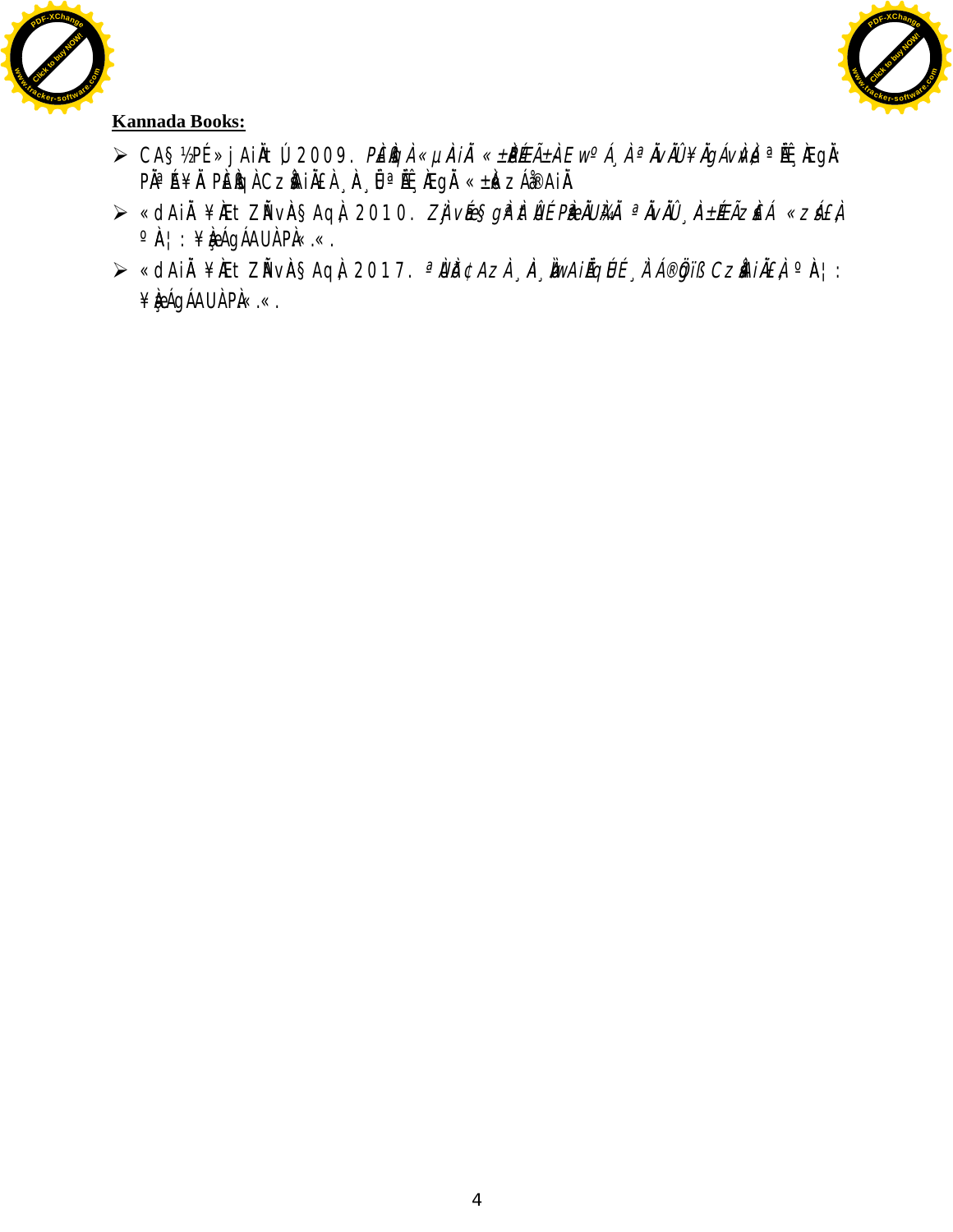



### **HC-102 Introduction to Archaeology**

**Course Objective**: Introduction to Archaeology is a lecture series that introduces first semester students to key concepts and practical approaches in archaeology, highlighting their applications in interpreting the human past.The definition, aims and scope of archaeology and its development as a discipline is introduced to the students.

**Course Outcome:** On the successful completion of Introduction to Archaeology students will develop a strong foundation on the basic understanding of the nature, development and value of archaeology as a discipline.

#### **UnitI**

- i) Definition, aims, and scope of Archaeology
- ii) Emergence and development of the discipline
- iii) Archaeology-prehistory, protohistory and History
- iv) Archaeology and other sciences-Geology, Anthropology, Botany, Zoology, Chemistry

#### **UnitII**

- i) Antiquarianism to traditional archaeology
- ii) New Archaeology/processual archaeology
- iii) Post processual archaeology

#### **Unit III**

- i) Historical Archaeology-Branches: Epigraphy, Numismatics, Iconography, Art, Architecture
- ii) Environmental Archaeology
- iii) Marine Archaeology
- iv) Settlement archaeology
- v) Ethno archaeology

#### **Unit IV**

- i) Relative dating methods
- ii) Absolute dating methods
- iii) Derivative dating method

#### **Unit V**

- i) As a source to reconstruct human past-prehistory and history
- ii) Cultural heritage tourism
- iii) Cultural heritage and National consciousness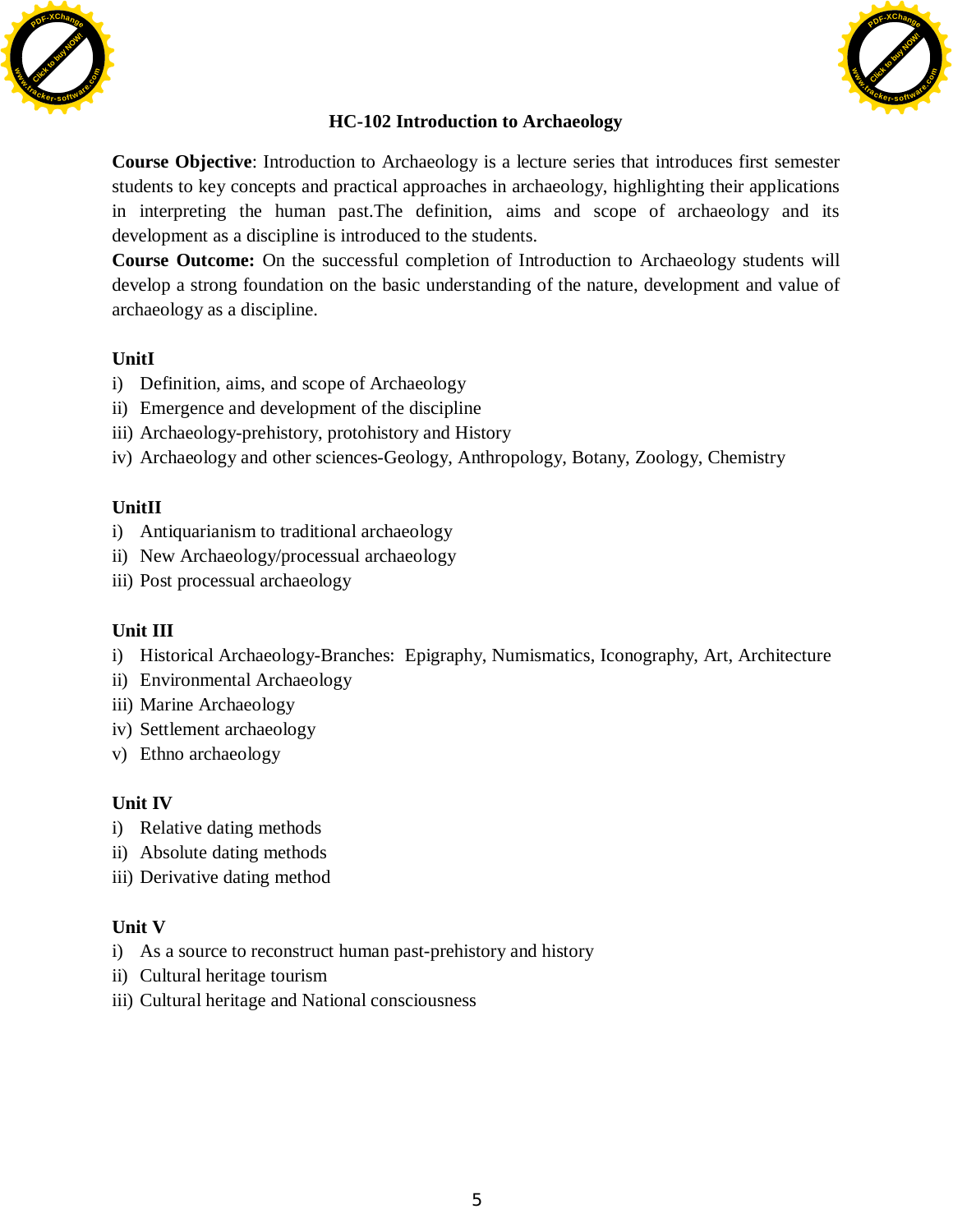



- ¾ Anders Andren. 1998. *Between Artifacts and Texts Historical Archaeology in Global Perspective,* New York and London: Plenum Press.
- ¾ B. Trigger, 1989. *History of Archaeological Thought*, Cambridge: Cambridge University Press.
- ¾ Binford, L.R. 1972.*Introduction. An Archaeological Perspective,* New York: Seminar Press.
- ¾ C.Renfrew and P. Bahn, 1991. *Archaeology Theories Methods and Practice*, London: Thames and Hudson.
- ¾ D.R. Brothwell and A.M. Pollard (ed.). 2001. *Handbook of Archaeological Sciences*, New York: John Wiley and Sons.
- ¾ D.R. Harris, 1994. *The Archaeology of V. Gordon Childe: Contemporary Perspectives*, Chicago: University of Chicago Press.
- ¾ Daniel, Glyn, E. 1975. *A Hundred and Fifty Years of Archaeology*. London: Duckworth.
- ¾ Dilip K. Chakrabarti, *Theoretical Issues in Indian Archaeology*, New Delhi: MunshiramManoharlal Publishers Pvt. Ltd.
- ¾ Fagan, B. 1988. *In the beginning: An Introduction to Archaeology*. Glenview: Scott, Foresman and company.
- ¾ Flannery, K.V., and J. Marcus 1998.*Cognitive Archaeology. In Reader in Archaeological Theory: Post-Processual and Cognitive Approaches*, London: Routledge.
- ¾ Gardner, A., 2009.*Agency. In Handbook of Archaeological Theories*, Lanham, MD: Altamira Press,
- ¾ Gifford-Gonzalez, Diane. 2011. *Just Methodology? A Review of Archaeology's Debts to Michael Schiffer. Journal of Archaeological Method & Theory.*
- ¾ Granet Marcel. 1930. *Chinese Civilization*. London: Trench Tubner and Co.
- ¾ Hodder, I. 1995. *Interpreting Archaeology*: *Finding Meaning in the Past*. New York: Routledge.
- ¾ Hodder, Ian. 1992. *Theory and Practice in Archaeology*. London: Routledge.
- ¾ Hurcombe Linda 2007. *Archaeological artefacts as material culture.* New York: Routledge
- ¾ J. Balme and A. Paterson, 2006. *Archaeology in Practice*,U.S.A: Blackwell Publishers.
- ¾ J. Grant, et.al. 2005. *The Archaeology Course Book*, London and New York: Routledge.
- ¾ M. Schiffer, 1987.*Formation Processes of the Archaeological Record*, Albuquerque: University of New Mexico Press.
- ¾ Mortimer Wheeler, 1954. *Archaeology from the Earth*, Oxford: Oxford University Press.
- ¾ P.J. Ucko, (ed.) 1995. *Theory in Archaeology a world perspective*, London: Routledge.
- ¾ Paddayya, K. 2014. *Multiple Approaches to the Study of India's Early Past: Essays in Theoretical Archaeology*. Aryan Books International
- ¾ Paddayya, K., 1990. *New Archaeology and Aftermath*: *View from Outside the Anglo-American World*. Pune: Ravish Publishers
- ¾ Paddayya, K., 1990.*The New Archaeology and Aftermath: A view from outside the Anglo-American World*,Pune: Ravish Publishers.
- ¾ R.J. Sharer and W. Ashmore, 1979. *Fundamentals of Archaeology*, London: Benjamin Publishing House.
- ¾ Renfrew, Colin and Paul Bahn, 2006.*Archaeological: Theories and Methods and Practice*. London: Thames and Hudson.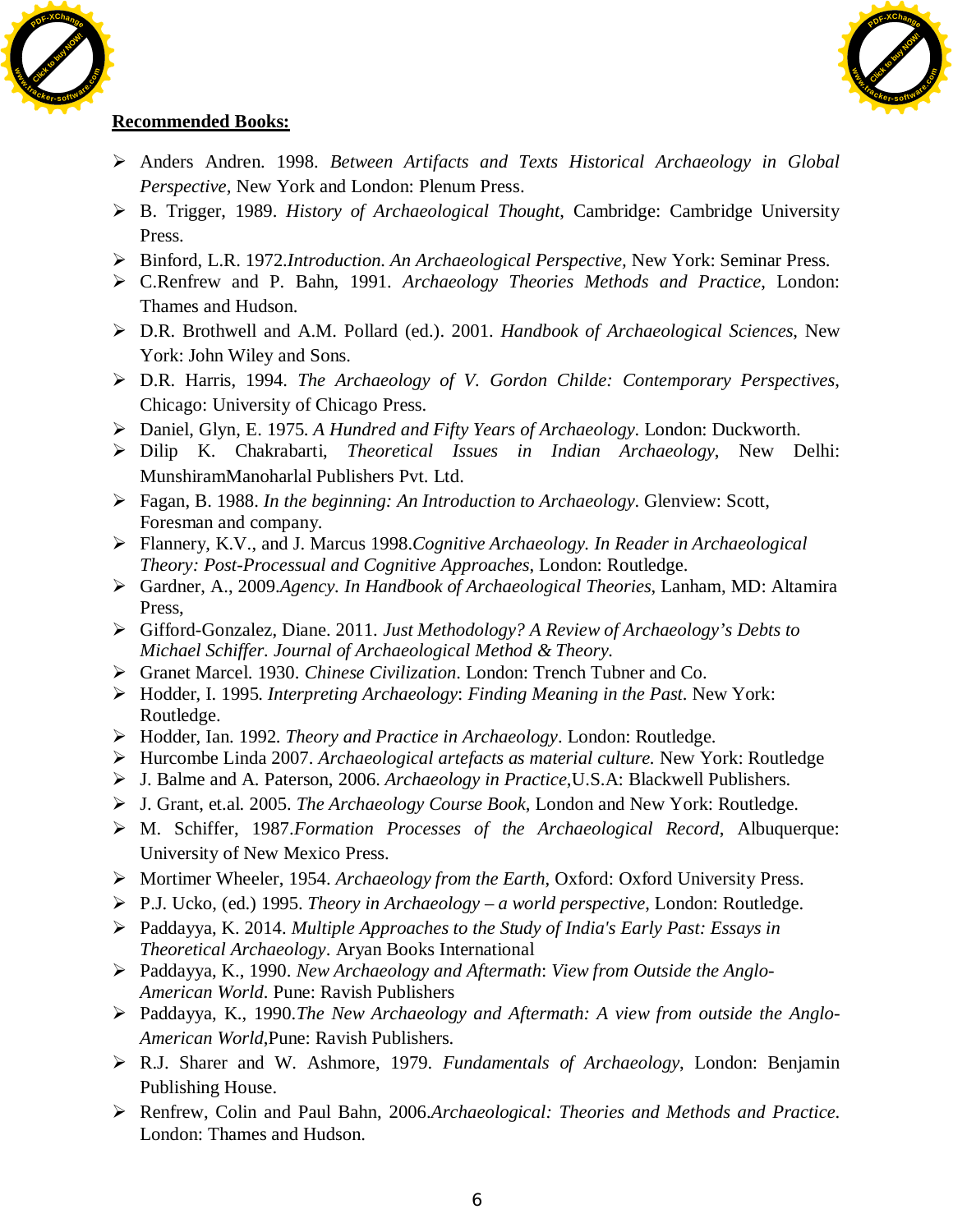



- ≫ CA§½PÉ »jAiÀtÚ, 2009. *PÉÌQÀ «µìÀiĂ «±PɱÀEw<sup>o</sup>Á¸ À ªĂvĂÛ ¥ĂgÁvÌvÀ* ªĚŸÆgÀ: P˻Á¥À PĚÌGÀ CZÌAIÀEÀ "À"ÔªÍL; ÀEgÀ «±À«zÁðAIÀ
- ≫ <sup>2</sup>ÃPìAoÀ±ÁºÛJ,ï., 1975. *¨ágìwÃAiÀ ¥ÌlgÁvÌvÀ "ìA± ÉEÃZiE£ ª* Áf<sub>s</sub>ìÆgÀ: ¥ÀæÅgÁAU À  $a$ ÄÉ MEgÄ « $\pm k$ k ZÁ $\infty$ AiÄ.
- ⊁¥ÁrUÁgÀ <sup>2</sup>ĂœªÁ¸À, 1997. *¥ĂgÁvÌVŁÁ¸ÎI ¥ÌJ ZÌAI À, zś*IgÈÁqÀ gÁªÀ±À<del>ci</del>À ¥I©PõÈï.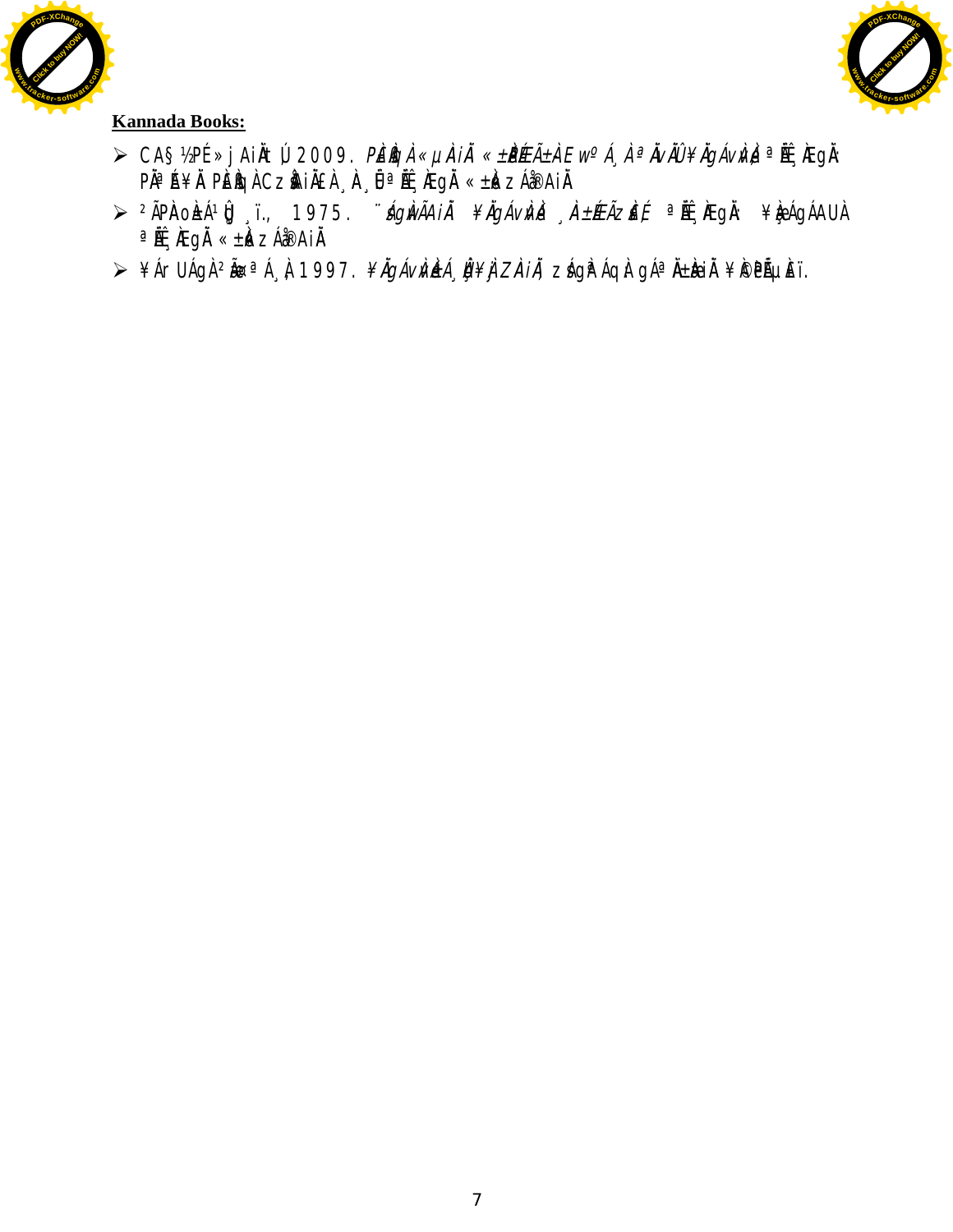



## **HC-103 Historiography-world and India**

**Course Objective:** Historiography-World and India is a lecture series that tries to introduce the fresh students of MA about the history of history writing. It introduces the following aspects of the history writing: Where and when did history writing take shape? What were the various schools of history writing and their characteristic features? What were the changes it underwent? What were the merits and demerits of various schools of historiography.

**Course Outcome:** The students will know about different historiographical traditions of the world and India. They will also know the possibilities and limitations of history.

## **UnitI**

- i) Greek and Roman Historiography
- ii) Christian and Arab Historiography

## **Unit II**

- i) Enlightenment Historiography
- ii) Romanticist Historiography
- iii) Positivist Historiography
- iv) Leopold Von Ranke

## **Unit III**

- i) Marxist and new leftist Historiography
- ii) Oswald Spengler and Arnold Toynbee
- iii) Annals School

## **Unit IV**

- i) Indian Nationalist Historiography
- ii) Indian Leftist Historiography

#### **Unit V**

- i) Subaltern Studies
- ii) Feminist history
- iii) Post-Colonial Historiography

- ¾ Arnoldo Momigliano, A., 1977. *Ancient and Modern Historiography*, New York: Oxford University Press.
- ¾ Barry Peter, 1995. *Beginning Theory: An introduction to literary and cultural theory,* New York: Manchester University Press
- ¾ Burke Peter, 1997. *Varieties of Cultural History*, New York: Cornell University Press.
- ¾ Carr E.H., 1991.*What is History*,UK: Penguin Publishers.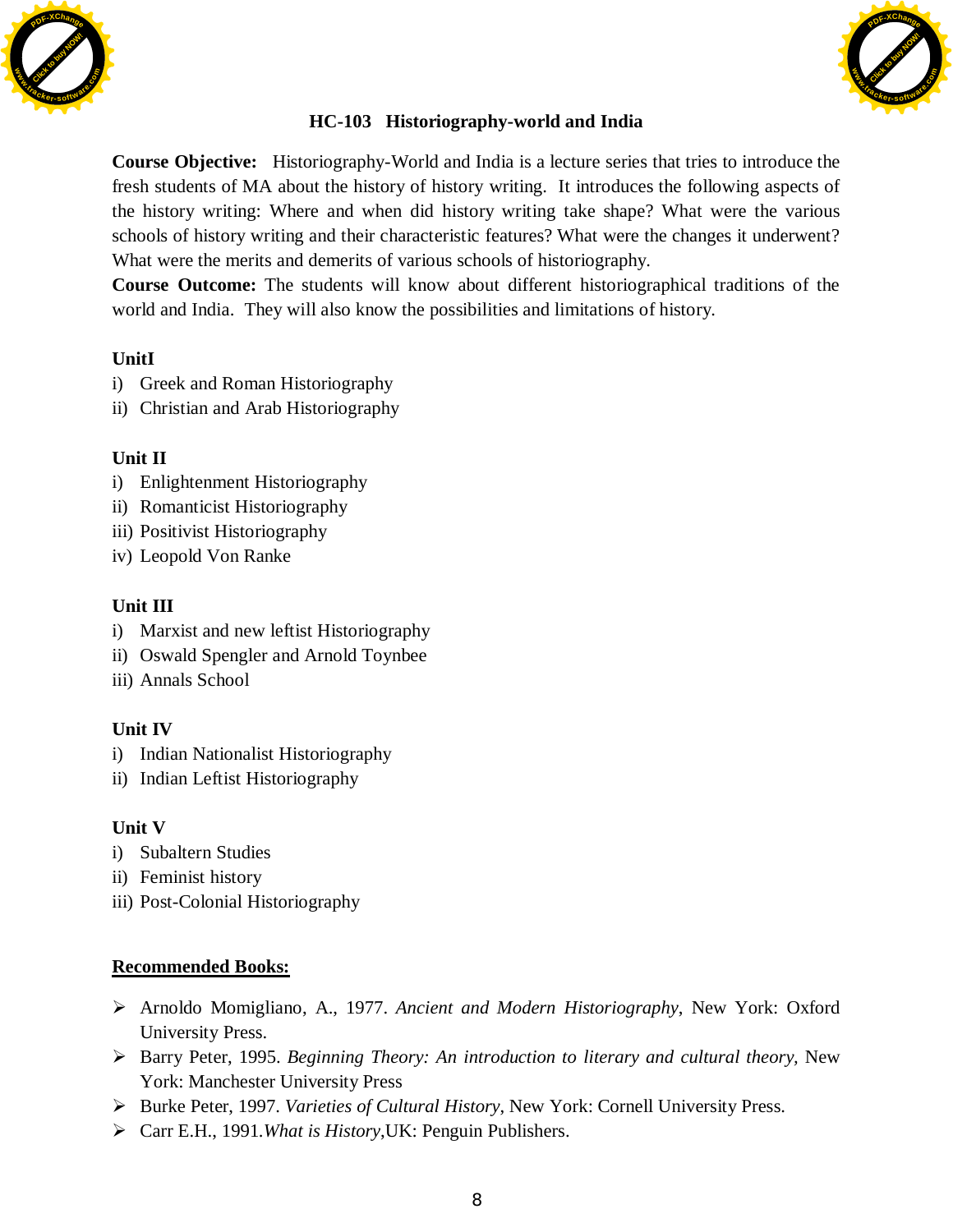



- ¾ Cohen, G.A., 2000. *Karl Max's Theory of History*: *A Defense*, New York: Oxford University Press.
- ¾ Collingwood R.G., 1994. *The Idea of History*, New York: Oxford University Press.
- ¾ Gertrude Himmalfarb, 1987.The *New History and the Old*, USA: Harvard University Press.
- ¾ H.C. Ray, *Historians and Historiography of Modern India,*
- ¾ Haskell Francis,1995. *History and its images: art and the interpretation of the past*, New Haven and London: Yale University Press.
- ¾ Hayden White, *Meta history: The Historical Imagination in the 19thC. Europe.*
- ¾ Immanuel LeRoy Ladurie, 1979.*The Territory of the Historian*, England: The Harvester Press.
- ¾ Keith Jenkins (Ed), 1997. *The Post-Modern History Reader*, London: Routledge.
- ¾ Langlois Ch, V. And Ch., 1966. *Seignobos, Introduction to the study of History*, New York: Barnes and noble Inc. and Frank Cass and co.
- ¾ Lawrence Stone, 1981,*The Past and the Present*, London: Routledge and Kegan Paul.
- ¾ M.I. Finley, 1997. *The Greek Historians*,UK: Penguin Publishers.
- ¾ Peter Burke, 1990.*The French Historical Revolution*, London: Stanford University Press,
- ¾ Pieter Geyl, 1962*.Debates with Historians*, UK: Collins.
- ¾ Sheik Ali B.,1978. *History its theory and Method*, Madras: Macmillan Published.
- ¾ [Sreedharan E.](https://www.amazon.in/s/ref=dp_byline_sr_book_1?ie=UTF8&field-author=Sreedharan+E.&search-alias=stripbooks),2004.*A Textbook of Historiography*, Chennai: Orient Black Swan.
- ¾ Stern, Fritz (Ed), 1973.Varieties *of History: from Voltaire to the Present*, New York: Vintage.
- ¾ Thompson, E.P., 1991. *Customs in Common: Studies in Traditional Popular Culture,* New York: The Free Press.
- ¾ Thompson, J.W., 1942.*A History of Historical Writings (2 volumes),* UK: The Macmillan Company.
- ¾ Wallach Scott, Joan, 1988. Gender and the Politics of History, New York: Columbia.

- ⊁ CA§½PÉ »jAiÀtÚ, 2009. *PÉÈGÀ «µiÀiĂ «±PÉEñÀ Ew°Á, À ªĂvĂÛ ¥ĂgÁvÀvÀ* ªĚL ÀEgÀ: P˻Á¥À PÈÈGÀ CZÀHÀEÀ À ÛªLÉ ÆgÀ «±À«zÁðAIÀ
- $\triangleright$  ¥ÀæÁPÀgÀ gÁªï,PÉ, 2013. *¨AgÀwÃAiÀ Ew<sup>o</sup>Á PÁgÀgÀ*, ÁUÀgÀ: gÀ«ÃAzÀæ¥À PÁ®AiÀ.
- ≫ ¥it IgÁd,PÉ, *CAmÍÆÃ¤AIÉE UÁÆ?*, ¨ÁU̼ÆgÌ: C©EP À ¥Ì©PõÈï.
- ≫ «dAiÀ¥ÆtZŇvÀ§AqÌ, 2010. *ZÌ vé§gì<sup>a</sup>ìtÛÉ PÈBLU̼À ªÀvÀÜ ¸À±ÆÃziEÁ «zá£j*  $\circ \mathbb{A}$ : ¥ $\mathbb{A}$ a gáqáau $\mathbb{A}$  P $\mathbb{A}$ «.«.
- ≫ «dAiÀ¥ÆtZĂvÀ§AqÀ, 2017. *ªÙĎ¢Azì*, À, ÀwA*iÁqÚÉ À Á®Öjiß CzhiĂ£À* °À¦:  $\angle$ **kégágáau Pi«.«.**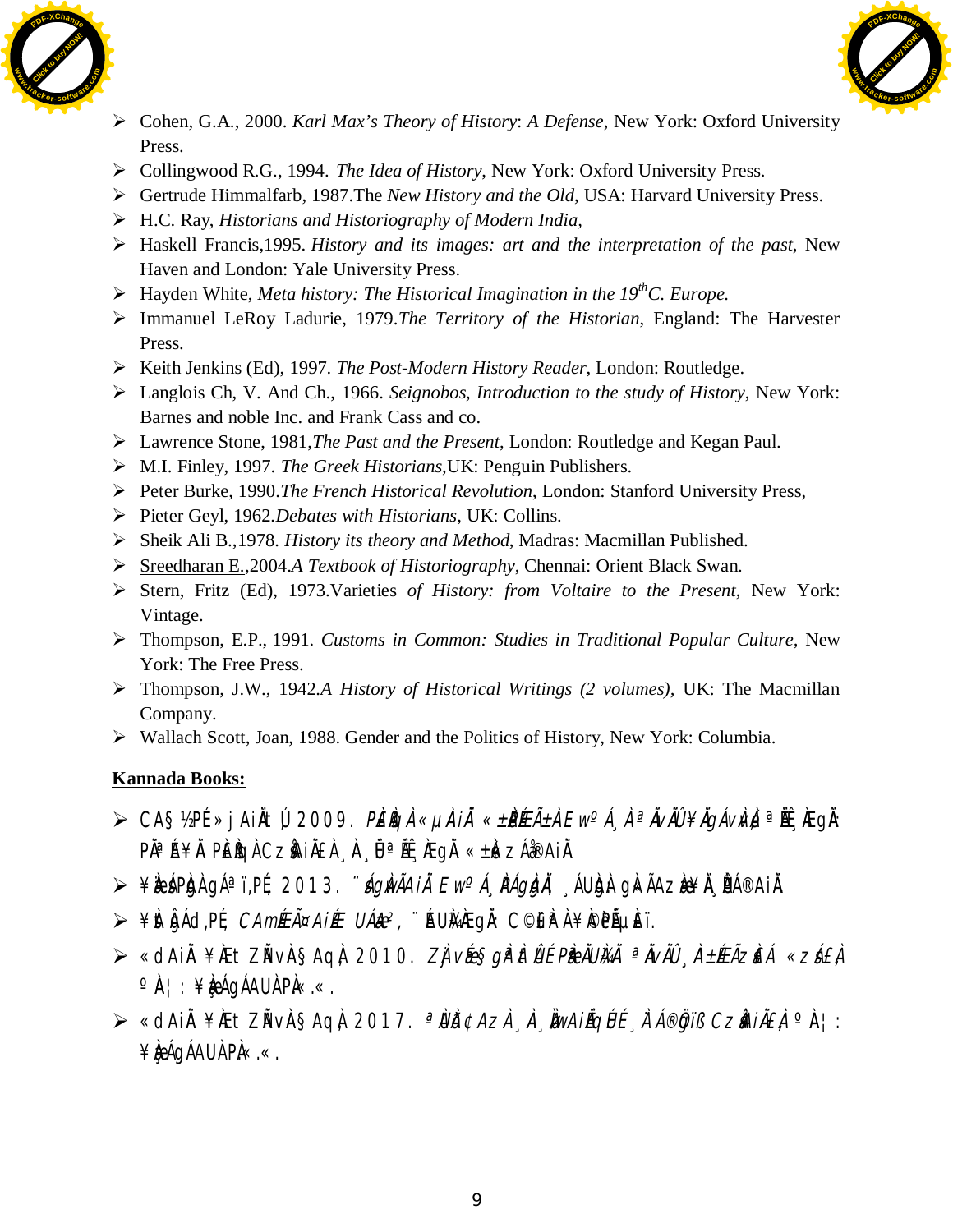



## **SC-101 Select Topics on Ancient India**

**Course Objectives:** Select topics on Ancient India is a lecture series that introduces the students about the important topics which have drawn the attention of the historians. The later Vedic expansion into the Ganga Valley and the socio-economic transformations, the second urbanization and its decay after the Gupta period, the debate on caste system and debate on Indian feudalism are the topic introduced to the students. **SC-101 Select Topics on Ancient India**<br> **Channel Objectives:** Schet Works the duration describes the model in the state of the interdependent of the line<br>
in compute in the state in the state in Early India and the state

**Course outcome:** Students will come to know about the important topics of scholarly attention and debate in ancient Indian history. They will be knowing the problems of historical knowledge and how history is constructed from different angles and sources.

## **UnitI**

- i) Later Vedic literature
- ii) Historical geography and archaeological remains: Painted Grey Ware
- iii) Social and economic transformations
- iv) Evolution of Political institutions

## **Unit II**

- i) The city in literatureand Excavated evidence.
- ii) The Urban dwellers and urban life
- iii) Development of trade, commerce-Indo Roman trade.
- iv) Urban decay-various views

## **Unit III**

- i) The modern debate on caste system-different theories
- ii) Concept of Varna through ages Varnasankara-Sankirna Jati
- iii) Position of women, sudra and untouchables
- iv) Social mobility in ancient India

## **Unit IV**

- i) D. D. Kosambi's views on Indian feudalism
- ii) R.S. Sharma's views on Indian Feudalism
- iii) Contestants of Indian feudalism and alternative theories.

- ¾ Begley, Vimala and Richard Daniel De Puma (eds), 1991. *Rome and India: The Ancient Sea Trade,* New Delhi: Oxford University Press.
- ¾ Bhattacharya, N.N., 1995. *Ancient Indian Rituals and Their Social Contents.* New Delhi: Manohar.
- ¾ Bongard-Levin, G.M., 1983.Mauryan *India*, Madhya Pradesh: Oriental University Press.
- ¾ Bose, Atindra Nath, *Social and Rural Economy of Northern India, 600 BC 200 AD,2 Vols.* Firma
- ¾ Burton Stein 1980. *PeasantState and Society in Early Medieval South India,* New Delhi: Oxford University Press.
-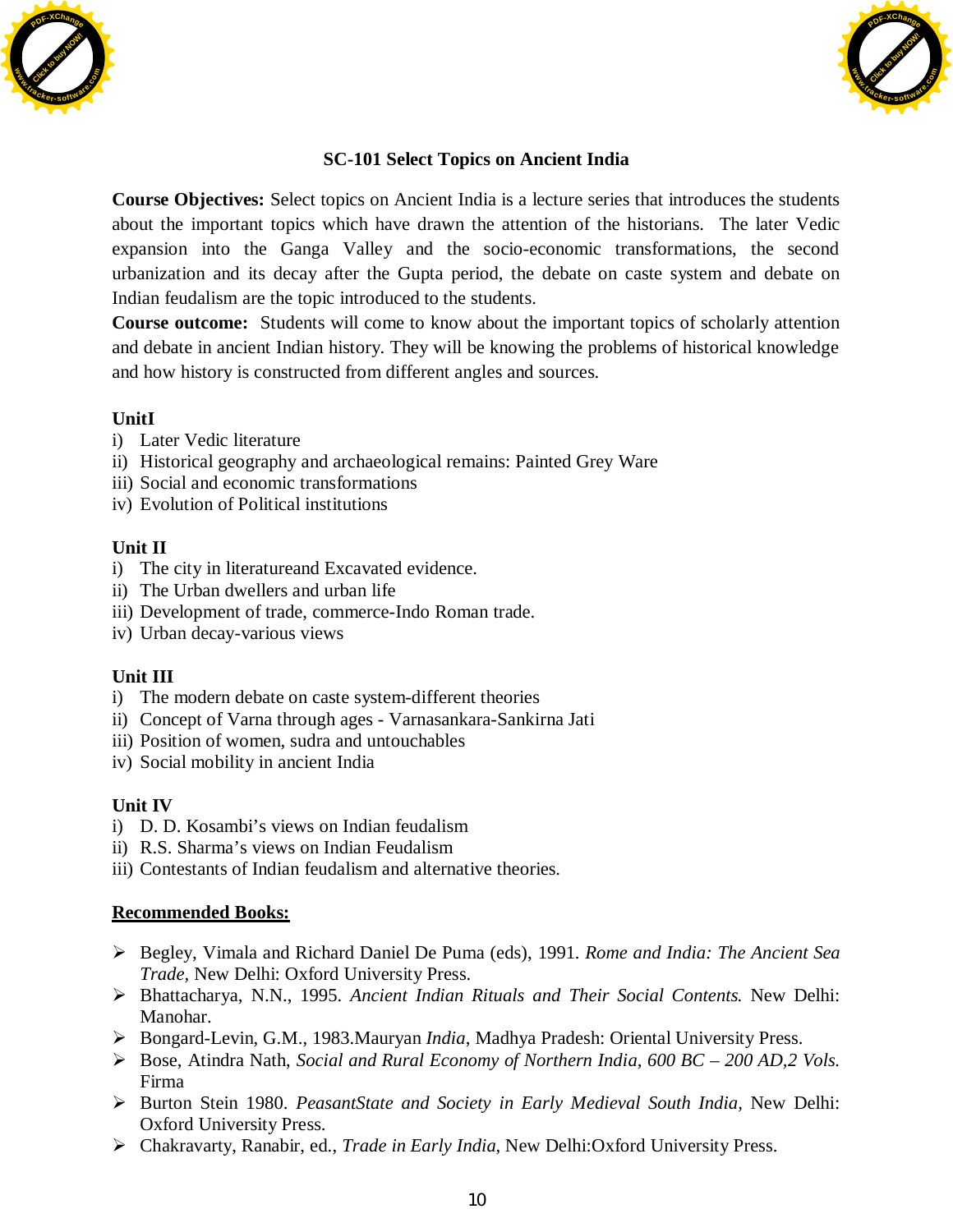



- ¾ Chakravarty, Ranabir,2002. *Trade and Traders in Early India*, Delhi: Manohar.
- ¾ Chakravarty, Uma, 1989. *The Social Dimensions of Early Buddhism.* New Delhi: Oxford University Press.
- ¾ Champakalakshmi, R., 1996. *Trade, Ideology and Urbanization: South India 300 BC to AD 1300*. Delhi: Oxford University Press.
- ¾ Chattopadhyaya, B.D.,2012. *Making Medieval India,* New Delhi: Oxford University Press.
- ¾ Dirks Nicholas, 2001, *Castes of Mind, Colonialism and Making of Modern India*, Princeton University Press.
- ¾ Dumont Levis, 1970, *Homo Hierarchic us*, *Caste System and its Implications*, University of Chicago.
- ¾ Ghosh, A.1973. *The City in Early Historical India.*Shimla: Indian Institute of Advanced Study.
- ¾ Gurukkal, Rajan. 2010. *Social Formations of Early South India*. New Delhi: Oxford University Press.
- ¾ Habib Irfan and Raychaudhuri Tapan, 1961. *Economic History of India,* Cambridge: Oxford University.
- ¾ Kane, P.V., 1941. History of Dharma shastra (Vol.II), Pune: Bhandarkar Oriental Research Institute.
- ¾ Kosambi D.D. 2004. *An Introduction to India History*, Hyderabad: Sangam Books Ltd.
- ¾ Kosambi D.D. 2001. *Culture and Civilization of Ancient India,* Delhi: Vikas Publishing House.
- ¾ Kulke Herman, 1995, *State in India,* Delhi: UP.
- ¾ Liu, Xinriu. 1988. *Ancient India and Ancient China: Trade and Religious Exchanges*. Delhi: Oxford University Press.
- ¾ Maity, S. K., 1970. *Economic Life in Northern India in the Gupta period (c. AD300–550)*  Delhi: Motilal Banarsidass.
- ¾ Majumdar R.C. (ed.), *History and Culture of the Indian People,* Bangalore: Bharatiya Vidya Bhavan: Vol. I, II, III and IV
- ¾ Majumdar, R.C., 1922. *Corporate Life in Ancient India,* Calcutta: Calcutta University
- ¾ Motichandra, 1977.*Trade and Trade Routes in Ancient India*, New Delhi: Abhinav Publications.
- ¾ Olivelle Patrick, 2006. *Between the Empires: Society in India 300BCEto 400CE*. Oxford and New York: Oxford University Press.
- ¾ Parasher-Sen, Aloka, 2004. *Subordinate and Marginalized Groups in Early India.* New Delhi: Oxford University Press.
- ¾ Quigley 1993, *The Interpretation of Caste*, Oxford.
- ¾ Ray, Himananshu Prabha. 1986. *The Winds of Change: Buddhism and the Maritime Links of Early South Asia*. Delhi: Oxford University Press.
- ¾ Sharma, R. S. 2003. *Perspectives in Social and Economic History of Ancient India.* Delhi: Munshiram Manoharlal.
- ¾ Sharma, R.S., 1965. *Indian Feudalism,* Calcutta: Calcutta University.
- ¾ Sharma, R.S., 1985. *Material Culture and Social Formation in Ancient India.* New Delhi: Macmillan India.
- ¾ Sharma, R.S., 1987. *Urban Decay in India*, New Delhi: MunshiramManoharlal.
- ¾ Shrimali, Krishna Mohan. 1987. *Agrarian Structure in Central India and the Northern Deccan (c. AD300–500): A Study of Vakataka Inscriptions*. New Delhi: Munshiram Manoharlal.
- ¾ Thapar Romila,2003. *Early India*, New Delhi: OUP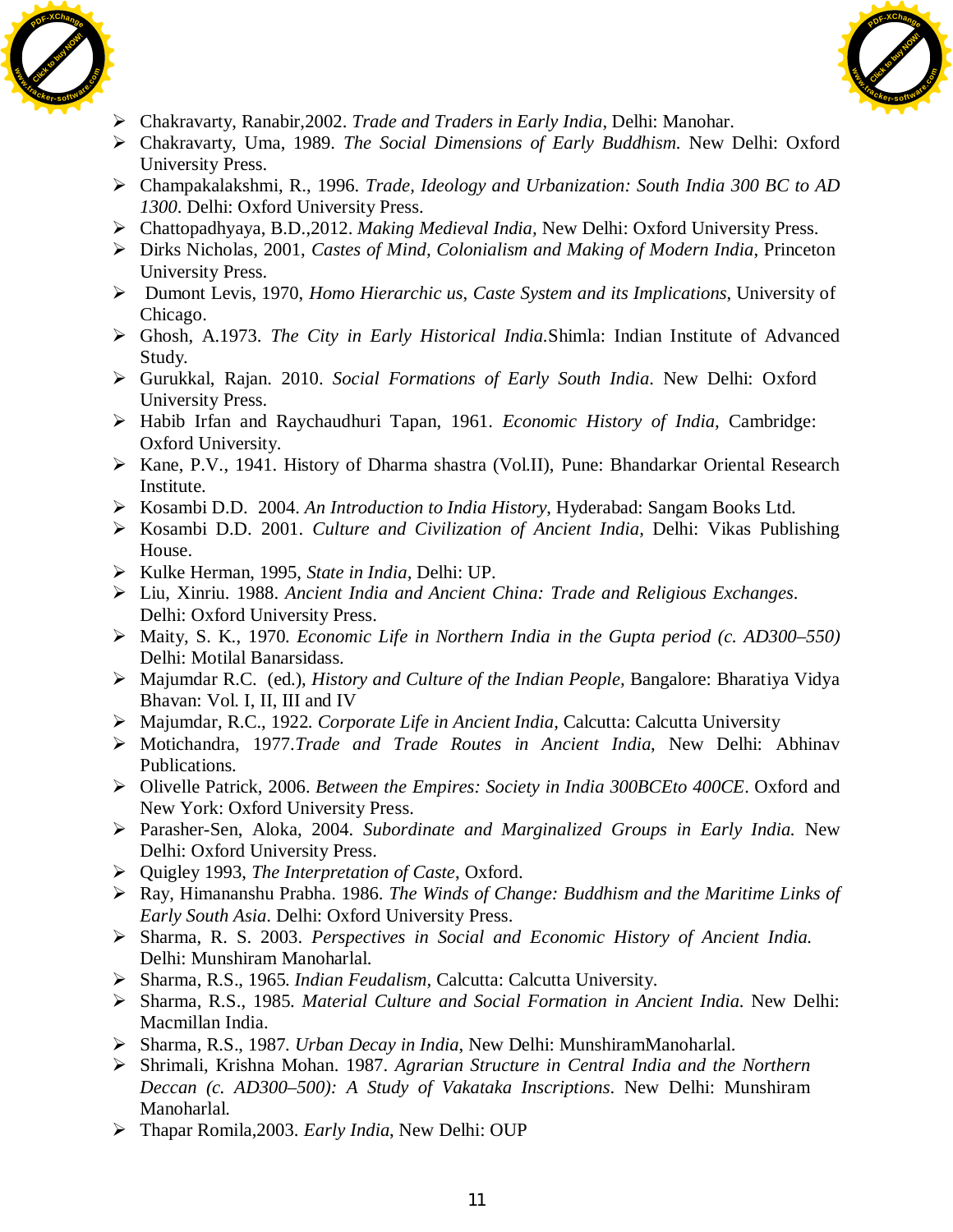



- ¾ Thapar, Romila, 1984. *Ancient Indian Social History: Some Interpretations,* Hyderabad: Orient Longman.
- ¾ Thaplyal, K. K. 1996. *Guilds in Ancient India: A Study of Guild Organization in Northern India and Western Deccan from Circa 600 BC to Circa 600 AD*. New Delhi: New Age International Ltd.
- ¾ Warmington, E.H. 1928*. Commerce between the Roman Empire and India.* Cambridge: Cambridge University Press.

- $\triangleright$  gip éā $\pm$ ï,J  $\cdot$ ï. $\cdot$ , 2016. D¢ Pizia§*gi*i, UiaUbjii <sup>a</sup>iviù "Ázá«Ä ZÁ¼iPigii, °ia¦:  $\angle$ **and**  $\angle$  **AU AU A** PA  $\ltimes$ .
- ¾ ®PÀ ët v É®UÁ«, 2004. ªÀiËAiÀÄð ªÀÄvÀÄÛ ±ÁvÀªÁºÀ£ÀgÀ AiÀÄÄUÀ, ºÀA¦: ¥Àæ¸ÁgÁAUÀ PÀ.«.«.
- ≫ <sup>2</sup>ĂêNw,°Cï.J¸ï., 1998. *¥ÁæÃ£Ì ¨ágÀdzi Zjvée(r.r.PÉE*,˩A*ilĭª.bji aAvÈÚli4l),* ∵ÁUÀ¼ÆgÀ: <sup>a</sup> ÄAdÄ<sup>2</sup>ÃeD¥Ímï.
- $\triangleright$  £bh A° Phaewõ,J.«., 1997. <sup>a</sup>Ázà*iÀAUÀ ¨ áUÀ 1-2,* ¨ ÁU Àkhegà: ¨ ághvÃAiÀ «záå¨èÈÀ
- $\triangleright$  £bh A° Fà $A$ Ewð,J.«., 1999. C©jeávàiàÄüà úáuà 1-2, ¨ÁUÀ¼ Eqì: ¨ágÀvÃAiÀ «záå¨è ÈÀ
- > £bhra° Phàewõ, J.«., 1999. Pèrei , Áª ÀÁeti AiÀÄUÀ i ÁUÀ 1-2, ¨ÁU À∆Æghi: ¨sÁgÀwÃAiÀÄ «zsÁå¨sÀªÀ£À.
- ⊁ «dAiÀ¥ÀEtZĂ vÀ§AqÀ, 2010. *¨ágÀn G¥ÀRAqÌznÀ Dzi¤PÀ¥ÀEªĬð ZÌjvÉe* Å-3,  $\circ \mathbb{A}$  | :P $\mathbb{A}$ «.«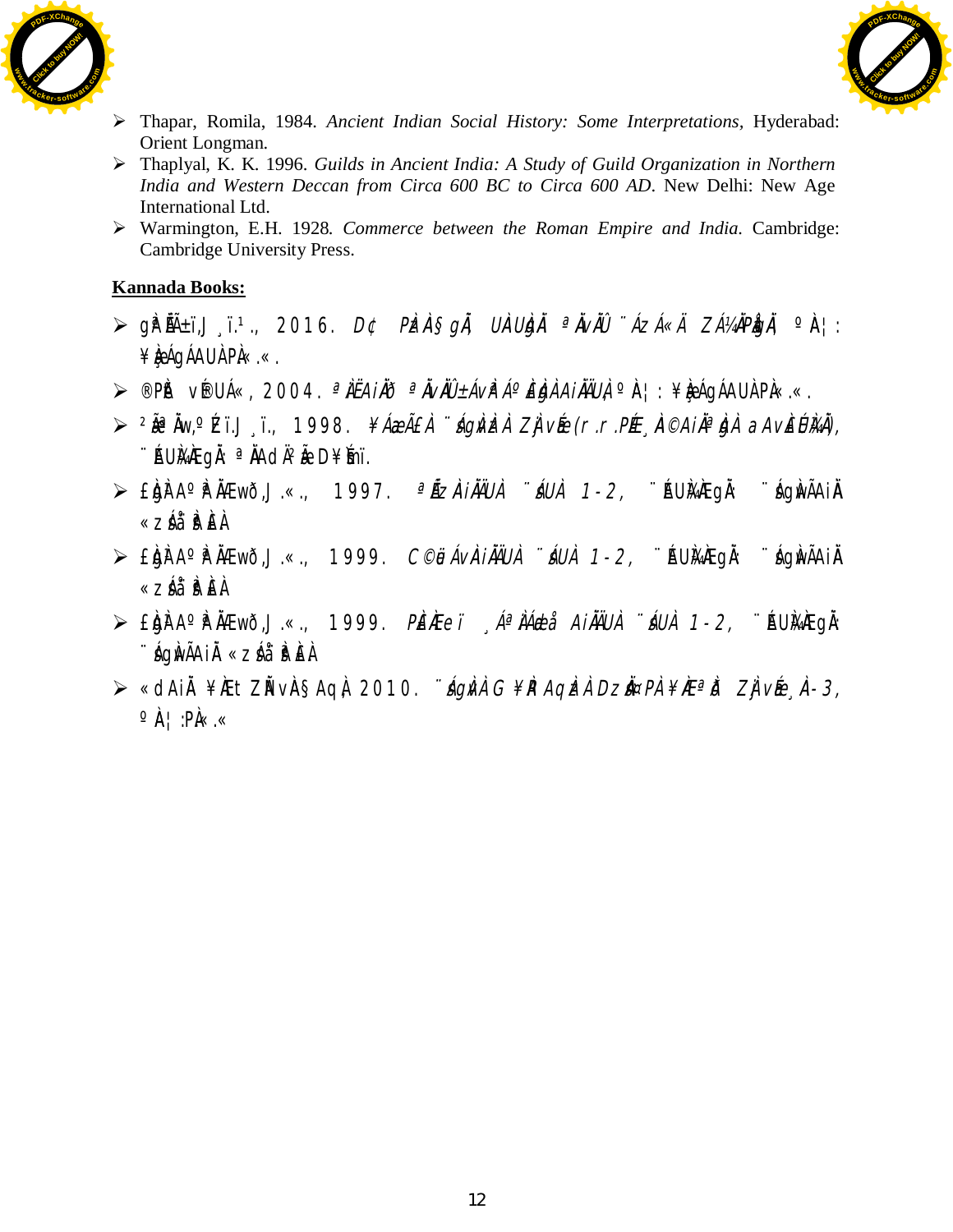



## **SC-102History of Archaeology in India**

**Course Objective**: History of archaeology in India is a lecture series that introduces the students about how archaeological studies were begun in India and subsequent developments that took place in this field. It will discuss about the beginning, development and important personalities and discoveries in various branches of Archaeology. The development of archaeology in independent India and the advances in archaeological methods are also highlighted.

**Course Outcome:** Students will know about the Students will know about the important discoveries, personalities and trends in Indian archaeology. They will also know about important sites and cultures, excavations, researches, theories that contributed to the development of this discipline

#### **UnitI**

- i) Asiatic Society of Bengal-Sir William Jones.
- ii) James Princep and Alexander Cunningham-era of textual archaeology
- iii) Prehistory, epigraphy and excavations: Robert Bruce Foote, Medows Taylor, B.L. Rice, J.F. Fleet.

## **UnitII**

- i) John Marshall's period
- ii) After Marshall and Mortimer Wheeler's period
- iii) Archaeological Survey of India- and antiquarian laws

## **UnitIII**

- i) Institutional support: Archaeological Survey of India, Departments and institutions
- ii) New horizons in Indian Archaeology-Pre-and Protohistoric researches, Epic Archaeology-H.D. Sankalia
- iii) Important excavations, explorations and publications

#### **UnitIV**

- i) Recent advances in Exploration and Excavation techniques
- ii) Dating methods
- iii) New Theories and interpretations and
- iv) Debates, questions and perspective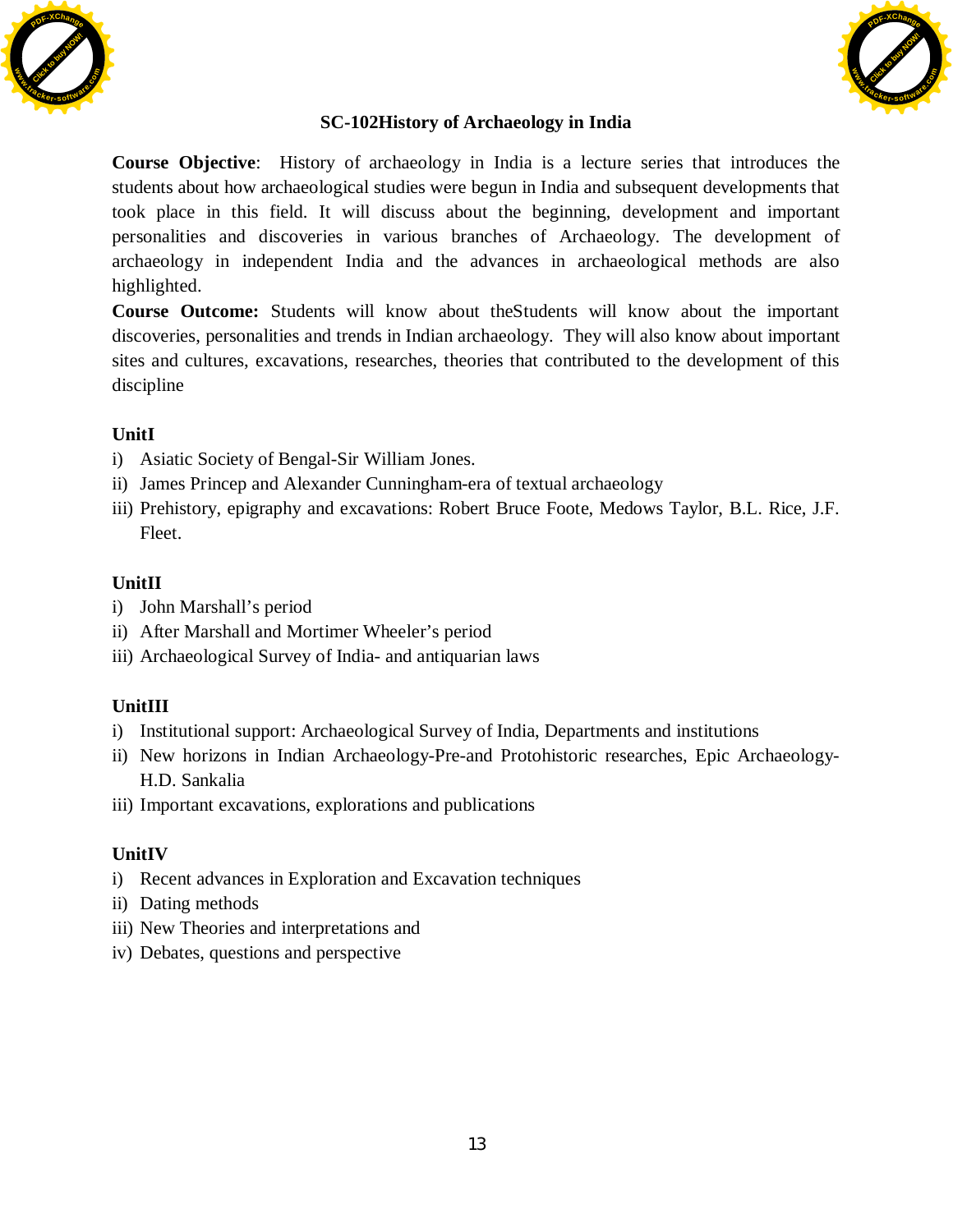



- ¾ Agrawal D.P. and J.S. Kharakwal ,2002. *South Asian Prehistory*, New Delhi: Aryan Books International.
- ¾ Agrawal, D.P., 1982. *Archaeology of India.* Copenhagen: Scandinavian Institute of Asian Studies.
- ¾ Agrawal, D.P., 2000. *Ancient Metal Technology and Archaeology of South Asia (A Pan Asian Perspective,* New Delhi: Aryan Books International
- ¾ Agrawal, D.P., 2007. *Indus Civilization: An Interdisciplinary Perspective,* New Delhi: Aryan Books International.
- ¾ Agrawal, D.P., Chakrabarti, D.K., (eds.). 1979. *Essays in Indian Protohistory*. New Delhi: D.K Publishers.
- ¾ Agrawal, D.P., Chakrabarti, D.K., 1979. *Essays in Indian Protohistory*, New Delhi: B.R. Publishing Corporation.
- ¾ Agrawal, D.P., J.S. Kharakwal, 2003. *Bronze and Iron ages in South Asia*. New Delhi: Aryan Books International.
- ¾ Allchin B, 1994.*Living traditions studies in the ethnoarchaeology of South Asia.* New Delhi: Oxford and IBH Publishing
- ¾ Allchin Bridget, Raymond Allchin, 1982. *Rise of Civilization in India and Pakistan,* Cambridge: Cambridge University Press.
- ¾ Allchin, F.R., B. Allchin, 1993. *The Birth of Civilization in India.* New Delhi: Penguin Books.
- ¾ Ansari Z.D., M.K. Dhavalikar, 1971. *New light on the prehistoric cultures of Central India, World Archaeology*
- ¾ Chakrabarti, D. K., 1988. *A History of Indian Archaeology from the beginning to 1947*, New Delhi: MunshiramManoharlal Publishers Pvt. Ltd.
- ¾ Childe, V.G., 1951. *Man Makes Himself.* New York: Mentor.
- ¾ Cohen Mark. 1977. *The Food Crisis in Prehistory*. New Haven: Yale University Press.
- ¾ Deo, S.B., 1979. *Problem of South Indian Megaliths.* Dharwad: Karnataka University.
- ¾ Deo, S.B., 1985. *The Megaliths: Their culture, ecology, economy and technology, in Recent Advances in Indian Archaeology,* Pune: Deccan College.
- ¾ Dhavalikar M.K., 1994. *Chalcolithic architecture at Inamgaon and Walki: an ethno archaeological study.*
- ¾ Dhavalikar M.K., 1997. *Indian Protohistory*, New Delhi: Books and Books.
- ¾ Dhavalikar MK., 2003. *Archaeology of Western India*. Ahmedabad: B.J. Institute of Learning & Research.
- ¾ Dhavalikar, M.K., 1990. *First Farmers of the Deccan.* Pune: Ravish Publishers.
- ¾ Misra.V. N& M.S. Mate(Ed) 1995, Indian Pre-History, Pune: Deccan College.
- ¾ Mortimer Wheeler, 1954. *Archaeology from the Earth*, Oxford: Oxford University Press.
- ¾ S.Roy, 1961. *The Story of Indian Archaeology,* New Delhi: Director General, Archaeological Survey of India.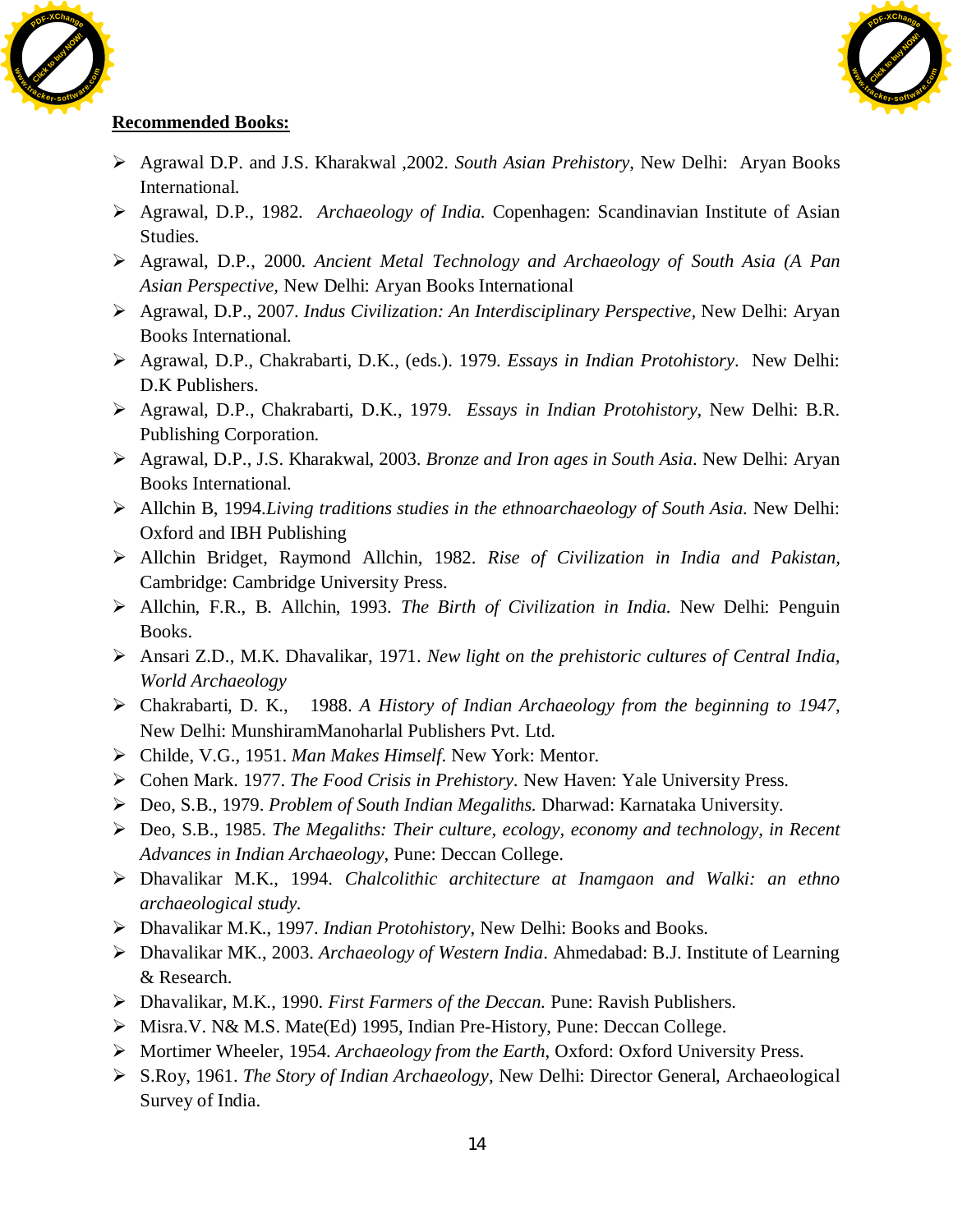



- ¾ Sankalia H.D. 1962. *Pre-and Proto history of India and Pakistan,* Bombay: Bombay University.
- ¾ Sankalia.H.D. 1992, *Stone tools, their techniques and Functions,* Bombay: Bombay University.
- ¾ Thapar.B.K., 1986. *Recent Archaeology Discoveries,*Lanham, MD:Brenan associates.

- ≻ CA§½PÉ »jAiÀtÚ, 2009. *PÉÈGÀ «µiÀiĂ «±PÉEñÀ Ew°Á" À ªĂvĂÜ ¥ÄgÁvivÀ* ªĚĹ, KEgÀ: P˻Á¥À PÈÈGÀ CZÀHÀEÀ À ÛªLÉ ÆgÀ «±À«zÁðAIÀ
- ≫ <sup>2</sup>ÃPíaoí±ÁºÛJ ï., 1975. *¨ágíwÃAiĂ¥ÄgÁvÀvÀ 'À±ÆÃziE{* ªi๊E 'IÆgǎ: ¥ÀæÁgÁAU À  $a$ Ä $\hat{E}$ <sub>A</sub> $\hat{E}$ gå « $\pm \hat{k}$   $\geq$ Á $\hat{B}$ Ai $\hat{A}$ .
- ⊁¥ÁrUÁgÀ <sup>2</sup>ܪÁ¸À, 1997. *¥ĂgÁvÌVLÀ, Ù ¥Ì, ZÌAi À, z*Ág̪ÁqÀ: gÁªÀ±Ì<del>Qi</del>À ¥Ì©PẾµĚï.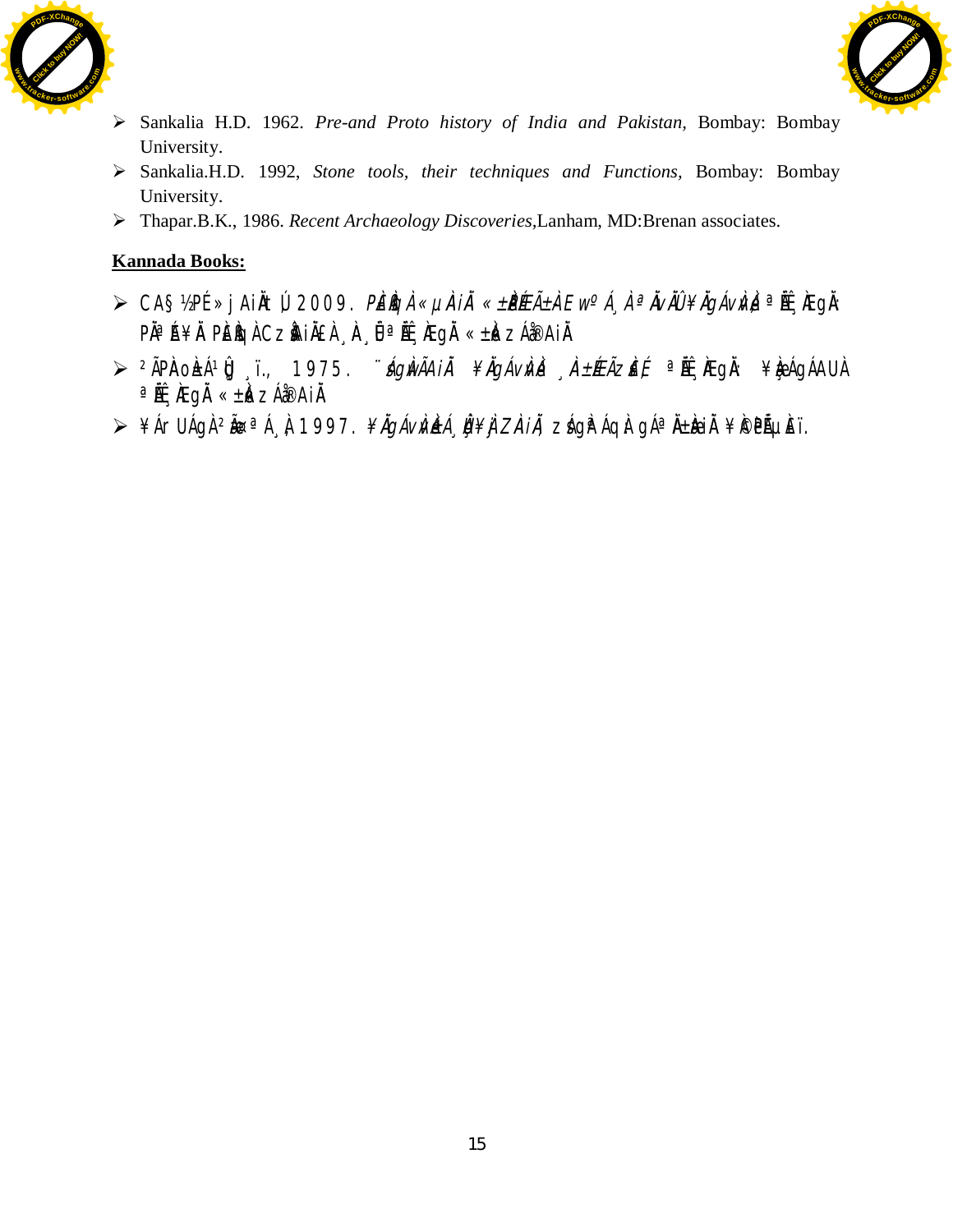



## **SC-103 Socio-Religious Movements in 19th century India**

**Course objective:** Socio-Religious Reform Movements in Colonial India is a series of lectures to introduce about the 19th century reform movements and personalities like Brahmo Samaj, Arya Samaj, PrarthanaSamaj, and Aligarh movement, Ramakrishna and Vivekananda and Jyotiba Phule.

**Course outcome:** The students will get an idea about the native responses to the colonial rule during the 19th century and their significance in formation of the modern Indian society.

## **UnitI**

- i) Impact of English Education and Renaissance
- ii) English Intervention in socio-religious life of Indian People
- iii) Indian Response to British Social Reforms

## **UnitII**

- i) Raja Rammohan Roy the father of Indian Renaissance and Brahmo Samaj
- ii) Henry Vivian Derozio and Young Bengal Movement
- iii) Effort at Women Emancipation

#### **UnitIII**

- i) Arya Samaj and Swami Dayananda Saraswathi
- ii) PrarthanaSamaj and Theosophical Society
- iii) Aligar and Wahabi Movement

#### **UnitIV**

- **i)** Jyotiba Phule and SatyashodhakSamaj
- ii) RamakrishnaParamahamsa and Vivekananda-Ramakrishna mission

- ¾ A. Gupta (ed.), 1958. *Studies in the Bengal Renaissance*. Bengal: National Council of Education.
- ¾ A.F.S Ahmed, 1965.*Social Ideas and Social Change in Bengal*, Netherland: Brill Archive.
- ¾ A.R Desai, 2011.*Social Background of Indian Nationalism*, Mumbai: Popular Prakashan.
- ¾ Amit Sen, 2011.*Notes on the Bengal Renaissance*, New Delhi: Nabu Press.
- ¾ Annie Besant, 2010. *For India's Uplift*, US: University of Michigan Library.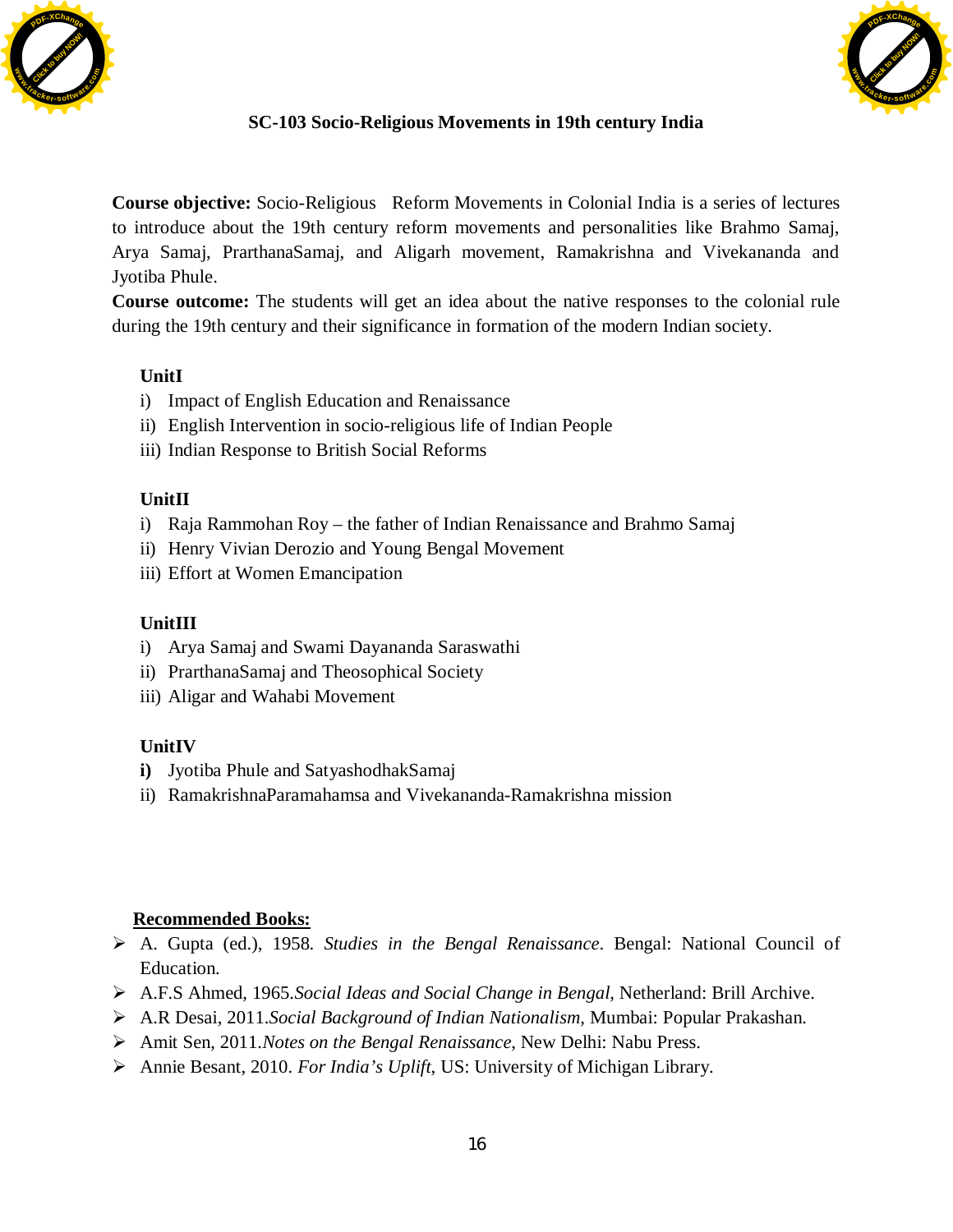



- ¾ B.B. Mishra, 1979.*The Indian Middle Classes-their Growth in the Modern Times*, Delhi: Oxford University Press.
- ¾ Ballhatchet, 1957.*Social Policy and social change in Western India*, Delhi: Oxford University Press.
- ¾ David Kopf, 1969.*British Orientalism and the Bengal Renaissance*,London: University of California.
- ¾ E. Leach & S.N Mukherjee, 2009.*Elites in South Asia*, UK: Cambridge University Press.
- ¾ Eric Stokes, 1989.*The English Utilitarians and India*, Delhi: Oxford University Press.
- ¾ Farquhar, J.N., 1967.Modern *Religious Movement in India,* NewDelhi: Munshiram Manohar Lal.
- ¾ Heimsath, C, 1964.*Indian Nationalism and Hindu Social Reforms*, New Jersey: Princeton University Press.
- ¾ Irshick, Eugene F., 1969.*Politics and Social conflicts in South India,* Bombay: Oxford University Press.
- ¾ J.C Joseph, 1901. *Raja Ram Mohan Roy,* Allahabad.
- ¾ K. Ingham, 1956.*Reformers in India, 1793-1834,* UK: Cambridge University Press.
- ¾ Lajpat Rai, 2017. *Arya Samaj*, New Delhi: Prabhat Prakashan.
- ¾ M.S Jain, 2006.*The Aligarh Movement*, New Delhi: Icon Publication pvt. Ltd.
- ¾ Mccully, B., 1966.*English Education and Origins of nationalism*, USA: Peter Smith Publications.
- ¾ Naik, J.P., 1983. *Selection from Education Records, 2 Vols.* Delhi: Government of India Press
- ¾ Omvedt Gail, 2006. *Dalit Visions*, Hyderbad: Blackswan.
- ¾ Q. Ahmed, 1994.*Wahabi Movement,* New Delhi: Manohar publishers.
- ¾ Ranade, M.G: Religion and Social Reform: A collection of Essays and Speeches, Bombay.
- ¾ Sumit Sarkar, 1985. "The women's question in Nineteenth century Bengal" in Sumit Sarkar, A *critique of colonial India papyrus*, Calcutta,
- ¾ Suraj Bhan, 1934.*Dayanand: His Life and Work*, New Delhi: Indian Press.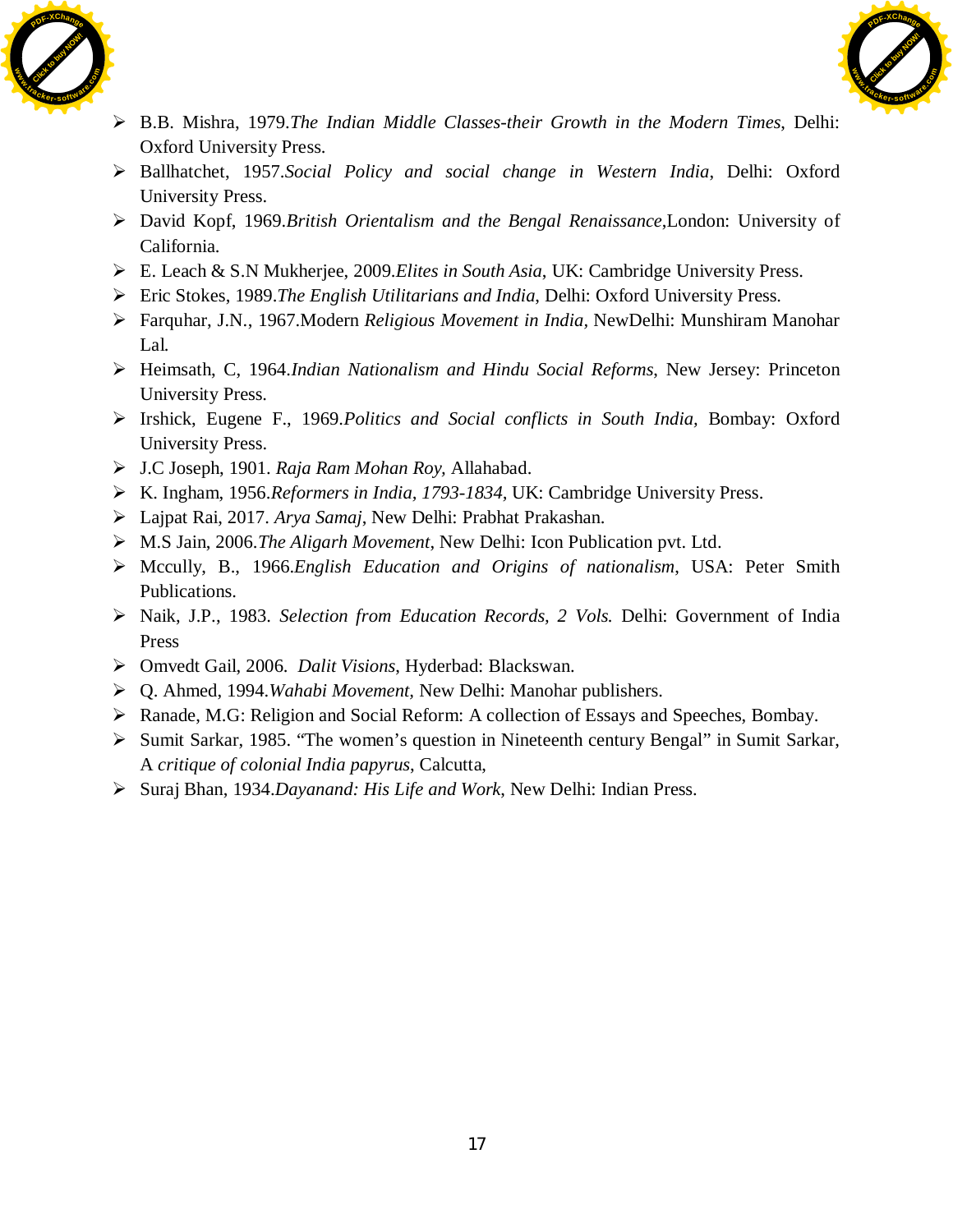



## **HC-201 Research Methods in History**

**Course Objective:** Research Methods and Theories in History is a series of lectures aiming at introducing the students about the research methods such as collection of historical sources, critical methods of assessing historical facts, methods of reasoning and theorizing the facts, raising research questions and answering them.

**Course outcome:** Students will know the methods of conducting research in this field. Present paper will prepare them to be good researchers.

## **Unit I**

i) What is research and research question

## **Unit II**

- i) Nature of Primary and secondary sources
- ii) Methods of collecting sourcesand data- computer skill, library and field works, interviews

#### **Unit III**

- i) Heuristics
- ii) Hermeneutics

## **Unit IV**

- i) Quantitative analysis
- ii) Theory building and its importance
- iii) Logical reasoning
- iv) Principles of generalization

#### **Unit V**

- i) Components of a thesis
- ii) Chapterization and language
- iii) Reference and citations

- ¾ Atkinson, R.F., 1978. *Knowledge and Explanation in History,* UK: Palgrave Macmillan.
- ¾ Carr, E.H., *2008*. *What is History?*UK: Penguin.
- ¾ Chaudhary, C.M., 1991. *Research Methodology,* Jaipur: RBSA.
- ¾ Christopher Lloyd, 1996. *The Structures of History*, UK: Blackwell Press.
- ¾ Cohen, M.R. and E. Nagel 1976. *An Introduction to Logic and Scientific Method*, Mumbai: Allied Publishers.
- ¾ Dray, W.H.,1966. *Philosophical Analysis and History,* USA: Harper and Row.
- ¾ Marc Bloch, 2004. *The Historian's Craft,* UK: Manchester University Press.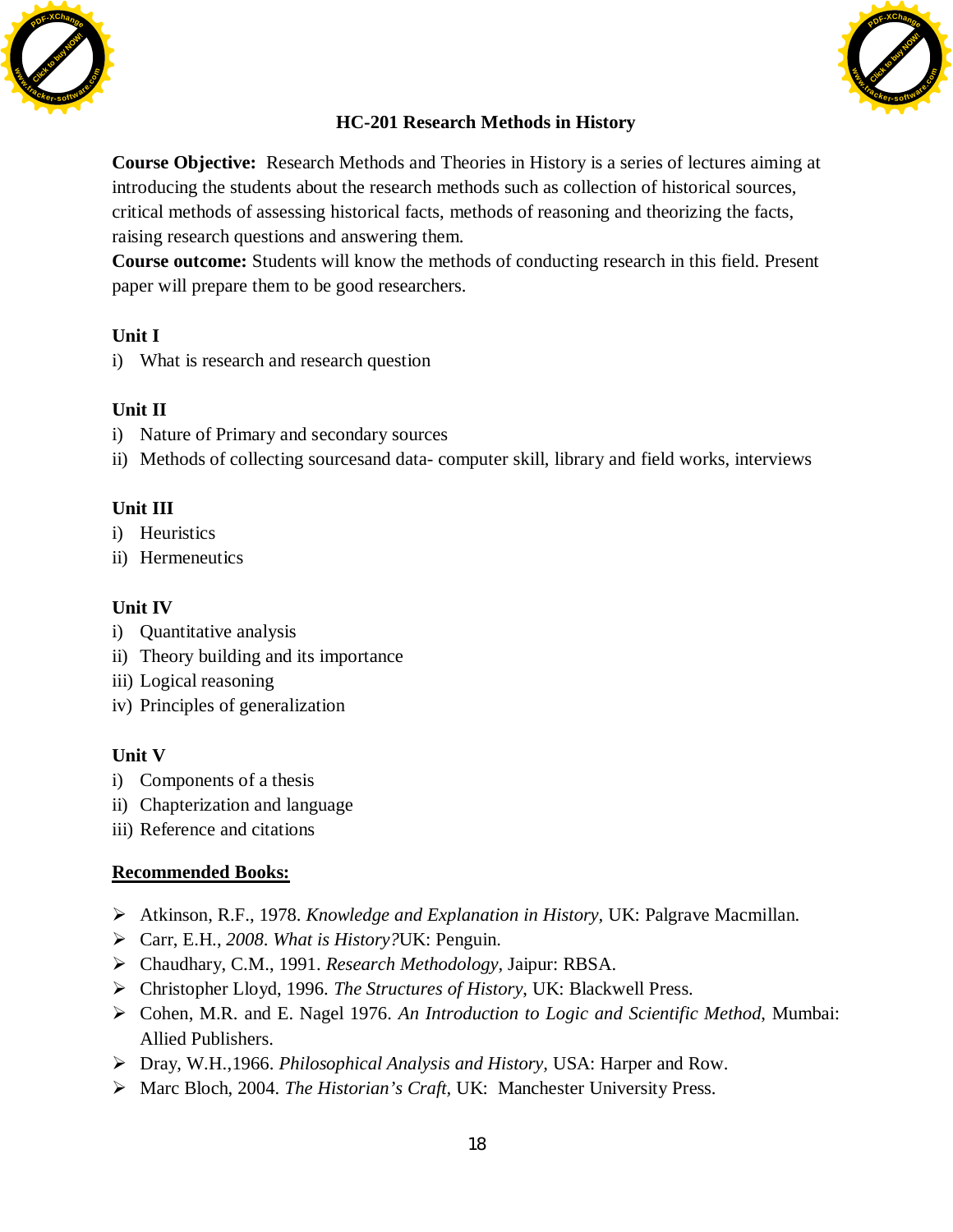



- ¾ Patrick Gardiner, 1968. *The Nature of Historical Explanation,*UK: OUP.
- ¾ R.G. Collingwood, 2008. *The Idea of History*, Hong Kong: Hesperides Press.
- ¾ Renier, G.J., 1961. *History: Its Purpose and Method,*Australia:Allen and Unwin
- ¾ Shafer, R.J., 1983. *A Guide to Historical Method,* New Delhi: Dorsey Press.
- ¾ Walsh, W.H., 1968. *Philosophy of History: An Introduction,* USA: Harper and Row.

- ≥ ZÀZÀ¥ÆeÁj, JA., 2005. *"PÌÁd "À±ÆÃZĚÉ* °À¦: ¥À¤ÁgÁAUÀ PÀ«.«.
- ⊁ «dAiÀ¥ÆtZĂvÀ§AqÀ, 2010. *ZÌ vée§gì<sup>p</sup>itÛÉ PiedIUìkiÄ ªĂvĂÜ "À±ÆÃzi£Á «zá£À* °À¦: ¥Àæ∫qÁAUÀ PÀ«.«.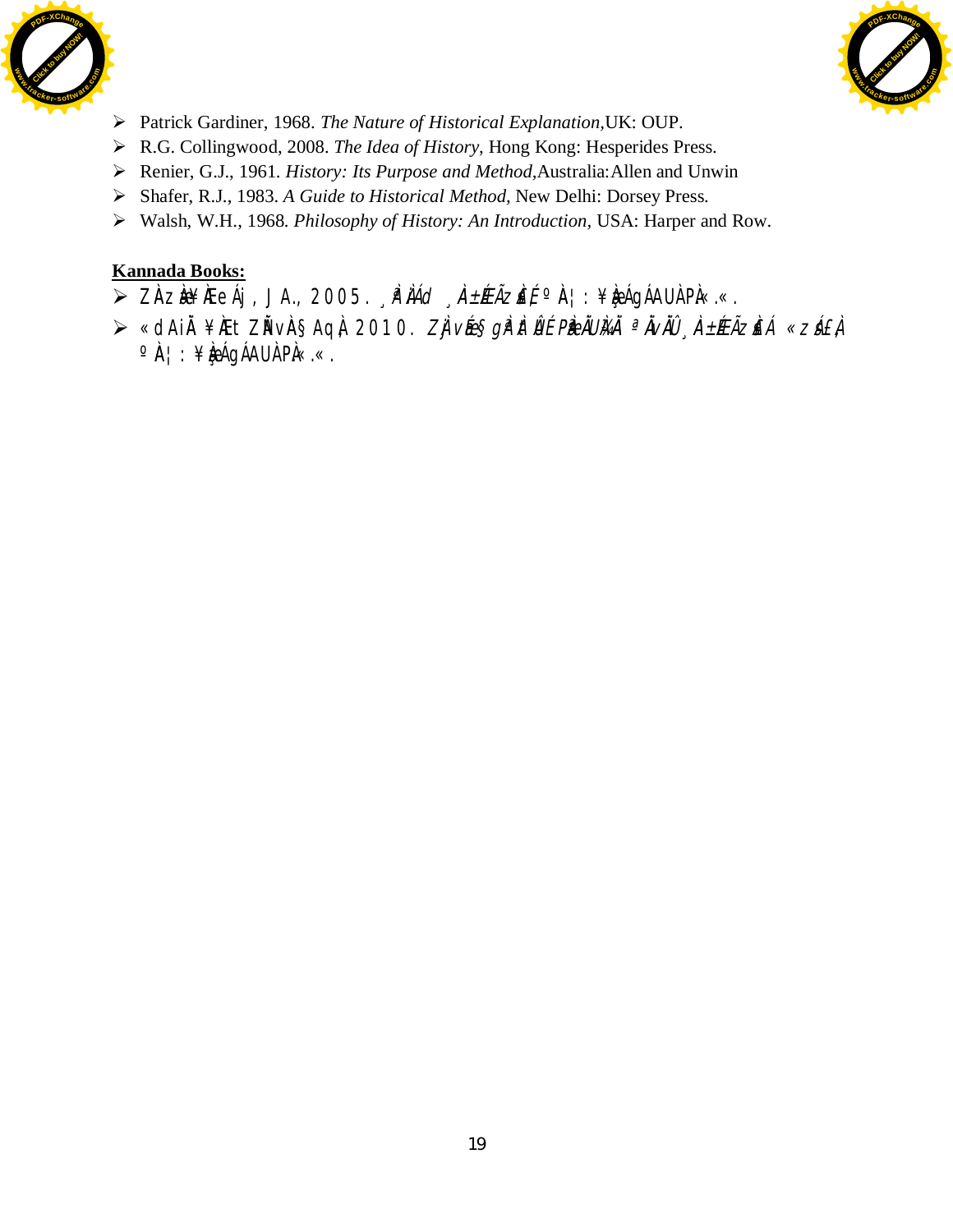



## **HC-202Archaeological Field Methods**

**Course objective:**Archaeological field methods is a series of lectures aiming at introducing the students about the field methods in archaeological exploration and excavations. It also introduces the methods of documentation and reporting the archaeological findings.

**Course outcome:** The student will be trained in archaeological field methods and they will be able to conduct field work for archaeological research.

## **Unit I**

- i) Archaeological Exploration Methods: Archaeological Data. Type of Sites. Selection of a Site.
- ii) Problem Oriented Approach. Research Design. Samplingmethods.
- iii) Site Surface Survey. Site Survey Methods.Specialized Survey Methods.
- iv) GeophysicalMethods. ResistivitySurvey. Ground Penetrating Radar. Magnetometry.

## **Unit II**

- i) Surveying and Mapping in Archaeology: Purpose. Types of Maps. Indian Survey-AReview.TopographicalMaps.
- ii) Remote Sensing Imagery. Classes of Survey. Global Positioning System. Geographic
- iii) Information System. Cartographic Software. Computer Assisted Drafting.

## **Unit III**

- i) Archaeological Excavation Methods: Excavation of Settlements. Field techniques. Excavationtechniques. Excavationtypes.
- ii) Horizontal/Area excavation. Open-area Excavation.
- iii) VerticalExcavation. Site Grid. Quadrant Method. Trial Trenches (Sondages). OpenareaExcavation.
- iv) DiggingMethods. Principles of Excavation. Excavation of Structural Remains. Excavation of a BurialExcavation of a Megalithic Burial. Excavation of Caves and Rock-shelters.

## **Unit IV**

- i) Archaeological Stratigraphy: Concept of Stratigraphy in Geology and Stratigraphy inArchaeology. Wheeler-Kenyon System. Harris Matrix. Laws of Archaeological Stratigraphy. Process of Stratification**.** Archaeological Sections and Plans-
- ii) Archaeological Recording: Maps. Site plan. Site Notebooks. Stratigraphy. SoilDescription. AntiquityRegister. IndexCards. CatalogueCards. Labels. Section and Plans. Measurement. Some examples of Recording.

## **Unit V**

i) Practical training in Field Archaeology: Excavation/Exploration (compulsory)Submission of Field Report.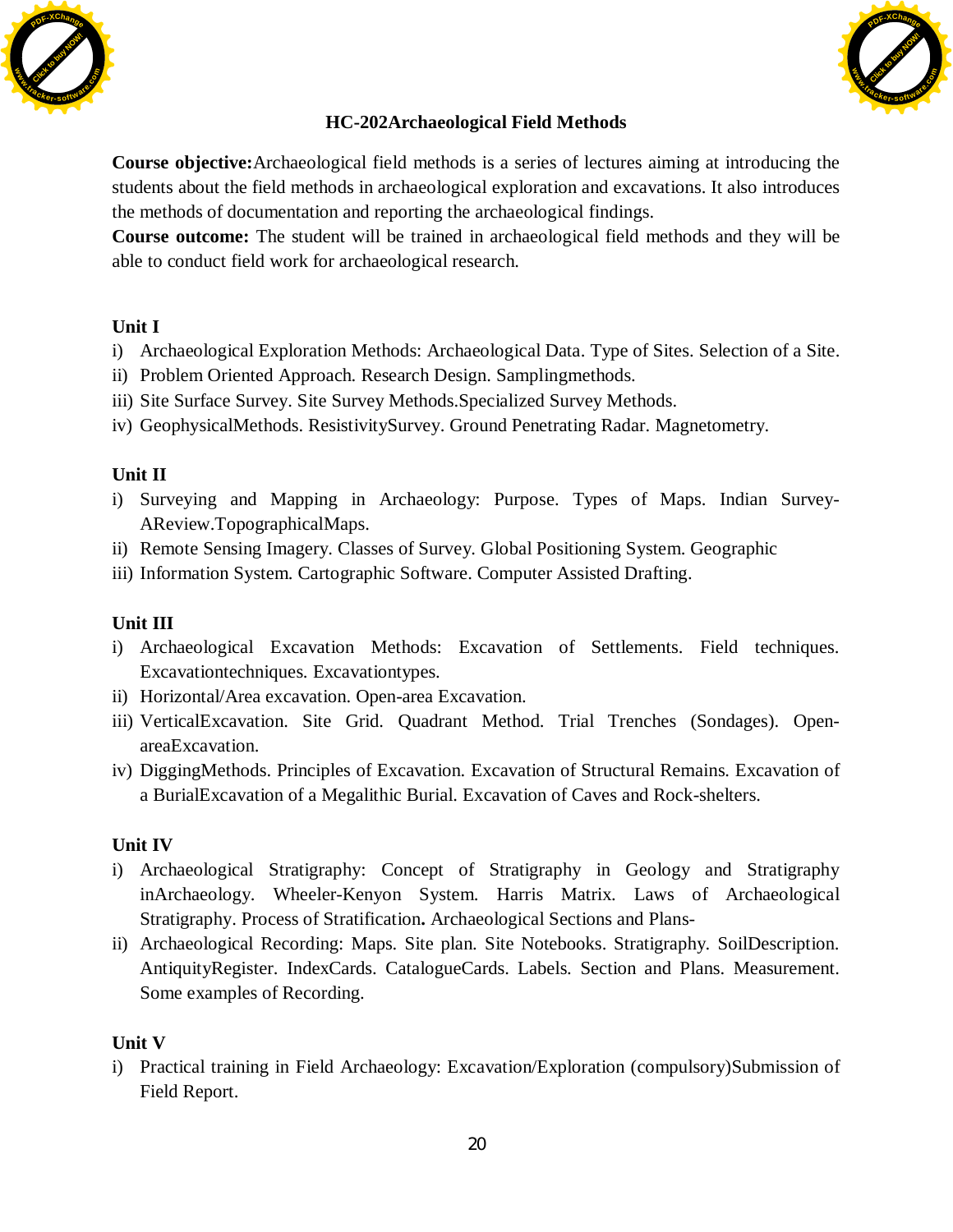



## **Recommended Books:**

- ¾ Agrawal, D.P., Yadava,M.G., 1995. *Dating the Human Past*, Pune: Indian Society for Prehistoric and Quaternary Studies.
- ¾ Aitken, M.J., 1983. *Physics and Archaeology*, Oxford: OxfordUniversity Press.
- ¾ Atkinson, R.J.C., 1953. *Field Archaeology*, London: Mithuen and Co.
- ¾ Barker, G., 1999. *The Companion Encyclopedia of Archaeology*, UK: Routledge.
- ¾ Barker, P., 1996. *Techniques of Archaeological Excavations*, London: B.T. Batsford Ltd.
- ¾ Butzer, K.W., 1972. *Environment and Archaeology*, London: Mithuen and Company.
- ¾ Chakrabarti, D.K., 1988. *Theoretical Issues in Indian Archaeology*, Delhi: MunshiramManoharlal.
- ¾ Chakrabarti, D.K., 1999. *India- An Archaeological History*, Delhi: OxfordUniversity Press.
- ¾ Chang, K.C., 1968. *Settlement Archaeology*, Palo Alto: National Press Books.
- ¾ Fagan, B.M., Charlotte Beck, George Michaels, Chris Scarre, Niel Asher Silberman (Eds.). 1996. *The Oxford Companion to Archaeology*. Oxford: OxfordUniversity Press.
- ¾ Greene, K., 2002. *Archaeology: An Introduction*, London: Routledge.
- ¾ Harris, E.C., 1979. *Principles of Archaeological Stratigraphy*, London: Academic Press.
- ¾ PearsallDeborah M., 2008. *Encyclopedia of Archaeology*, London: Academic Press.
- ¾ Renfrew, C., Paul Bahn, 2000. *Archaeology: Theories, Methods and Practice*, London: Thames and Hudson.
- ¾ Schiffer, M.B., 1976. *Behavioral Archaeology*, London: Academic Press.
- ¾ Schiffer, M.B., 1987. *Formation Process of the Archaeological Record*, Albuquerque: University of New Mexico Press.
- ¾ Trigger, B., 2006. *A History of Archaeological Thought*, Cambridge: CambridgeUniversity Press.
- ¾ Wheeler, R.E.M., 1954. *Archaeology from the Earth*, Harmondsworth: Penguin Books.

- $\overline{\triangleright}$  CA§½PÉ »jAi $\overline{\lambda}$ tú, 2009. *Pèigi «µiAii «±PéEñ à Ew°Á¸ à ª Àviù ¥igávivi*; <sup>a</sup> éé, iegà: P˻Á¥À PÈÈGÀ CZÀNIÀEÀ À ÛªÁE ÆgÀ «±À«zÁ@AIÀ.
- > <sup>2</sup>ÃPŘOŁÁºÛJ;ï., 1975. *¨ágÀvÃAiÀ ¥ÀgÁvÀvÀ À±ÆÃzie{* ªiË, řegŘ: ¥ÀæÁgÁAU À  $a$ ÄË ÄE gÄ « $\pm k$   $\geq$ Á $\infty$ AiÄ.
- > ¥ÁrUÁgÀ <sup>2</sup>ĂœªÁ¸À, 1997. *¥ĂgÁvÌVLÀ, Ù ¥Ì, ZÌAI À, zÁ*gÈ ÁgÀ: gÁªÄ±À<del>CÌ</del>À ¥ PPõÈï.
- ≫ ÅÄZÀGÀ C. 1972, ¥ÁZȪÀ À NŨ ÀA±ÉEÃZÈÉ, ¥ÀæÁGÁAUÀ, PÈÁðI PÀ «±Àk ZÁå®AIÀ.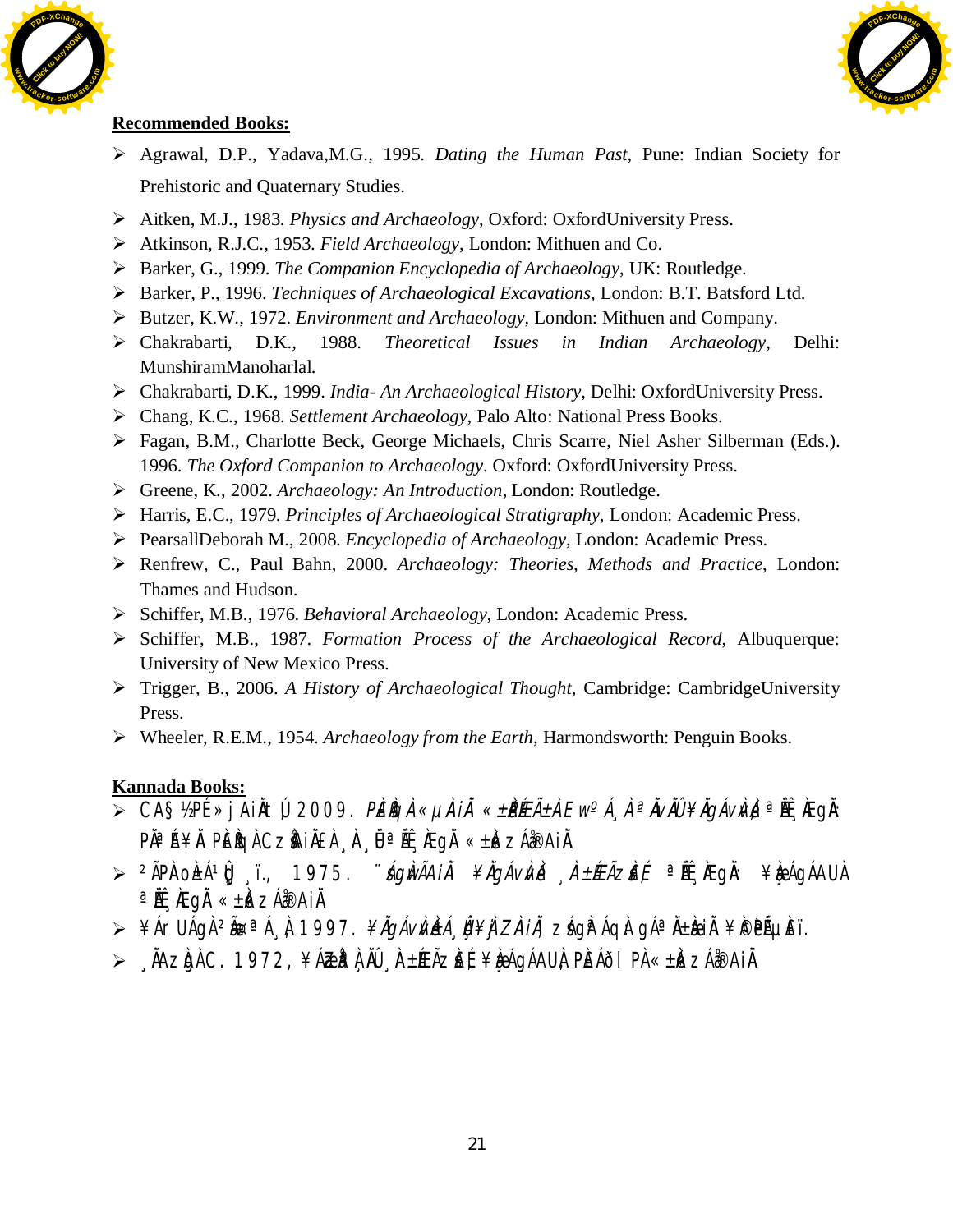



## **SC-201 Pre-and Proto-History of India**

**Course Objective:**Pre-and Proto-history of Indiais a series oflectures aiming at introducing the past of the earliest human groups from stone age to the beginning of the iron age in India. **Course outcome:** The students will know the earliest stages of the human society and their culture and subsistence pattern.

## **Unit I**

- i) The geological ages and hominid evolution; Hominid remains in the Indian sub-continent; Paleo-environments; Classifying the Indian stone age.
- ii) ThePaleolithic Age: Lower Paleolithic sites and types of tools; Middle Paleolithic sites and types of tools; Upper Paleolithic sites and types of tools; Paleolithic art and cults; The lifeways of Paleolithic Hunter-Gatherers.

## **Unit II**

- i) The Mesolithic Age: Mesolithic sites and types of tools; The magnificence of Mesolithic art.
- ii) The Neolithic Age and the beginnings of food production; Why domestication? The identification of domestication and food production in the archaeological record; The transition to food production in the Indian sub-continent; The earliest village settlements in the Indian sub-continent, c. 7000-3000 BCE;

#### **Unit III**

i) Chalcolithic communities, c.3000-2000 BCE; The life of early farmers; Changes in cultic and belief systems. Archaeological profiles of different regions of the subcontinent, c.2000-500 BCE: Neolithic-Chalcolithic and Chalcolithic cultures.

## **Unit IV**

i) From Copper to Iron: Early Iron Age cultures of the subcontinent; The impact of Iron technology; The problem of co-relating literary and archaeological evidence.

- ¾ Agrawal, D. P. 1982. *The Archaeology of India*. Surrey: Curzon Press.
- ¾ Agrawal, D.P. & J.S. Kharakwal. 1102. *South Asian Prehistory*. Delhi: Aryan Books International.
- ¾ Allchin, Bridget and Raymond Allchin. 1983. *The Rise of Civilization in India and Pakistan*. New Delhi: PressSyndicateUniversity of Cambridge.
- ¾ Allchin, Raymond and Bridget Allchin. 1997. *Origins of a Civilization: The Prehistory and Early Archaeology of South Asia*. New Delhi: Viking.
- ¾ Chakrabarti Dilip, K., 2006. The *Oxford Companion to Indian Archaeology: The Archaeological Foundations of Ancient India – Stone Age to AD 13th Century*. New Delhi: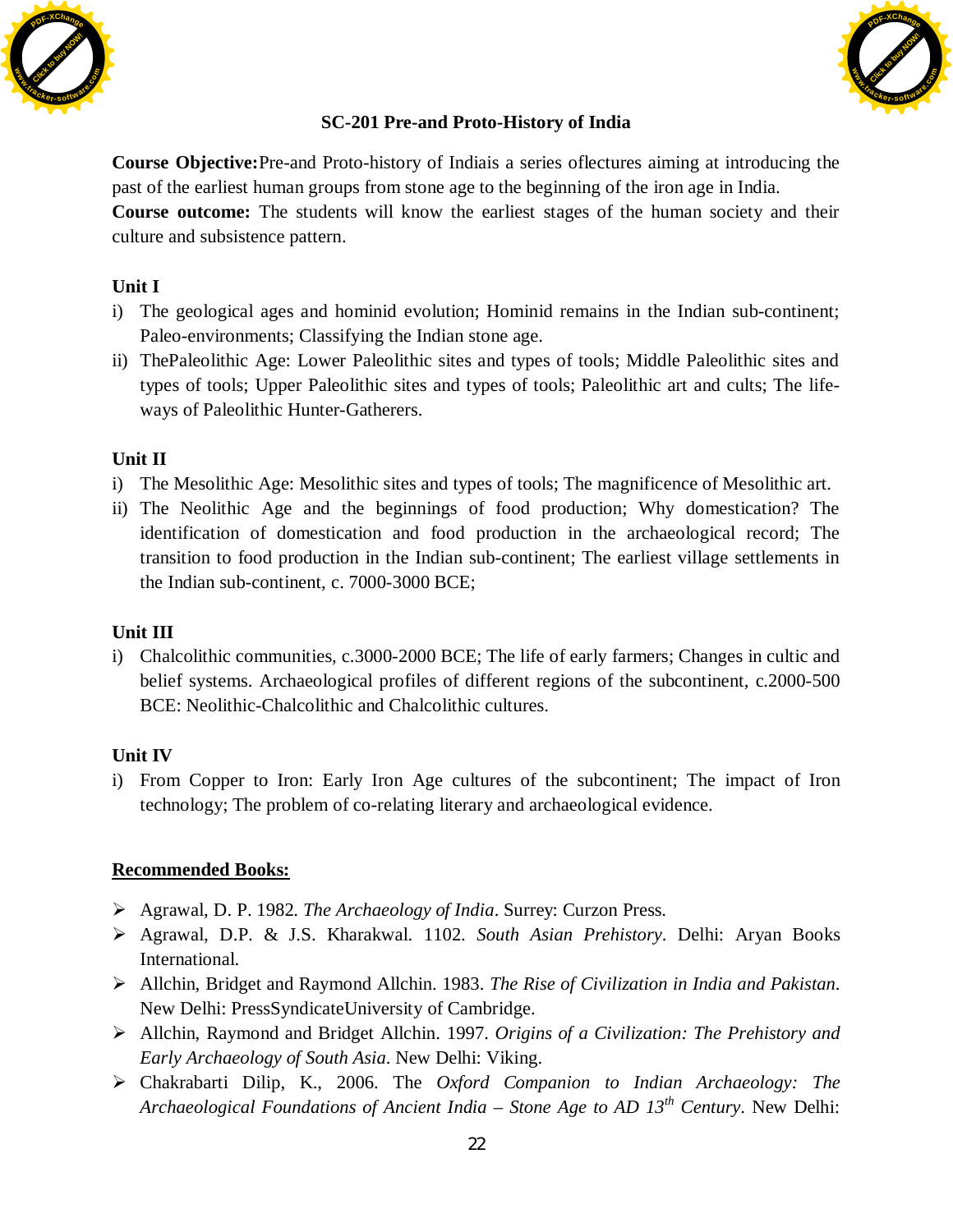



OxfordUniversity Press.

- ¾ Chakrabarti Dilip, K., MakkhanLal, 2013. *History of Ancient India Series Vol.I: Prehistoric Roots; Vol.II: Protohistoric Foundations; Vol.III: The Texts, Political History and Administration (Till c.200 BC); Vol.IV: Political History and Administration (c.200 BC-AD 750); Vol.V: Political History and Administration (c.AD 750-1300)*. New Delhi: Vivekananda International Foundation and Aryan Books International.
- ¾ Chakravarty, K.K., Bednarik R.G., 1997. *Indian Rock Art and Its Global Context*. Delhi: MotilalBanarasidass.
- ¾ Deo, S.B., 1979. *The Problem of South Indian Megaliths*. Dharwad: KarnatakaUniversity.
- ¾ Dhavalikar, M.K., 1997. *Indian Protohistory*. New Delhi: Books and Books.
- ¾ GururajaRao, B.K., 1972. *Megalithic Culture in South India*. Mysore: MysoreUniversity.
- ¾ Kennedy Kenneth A.R., 2000. *God-Apes and the Fossil Men: Paleoanthropology of South Asia*. Ann Arbor: University of Michigan Press.
- ¾ Moorti, U.S., 1994. *Megalithic Culture of South India: Socio-Economic Perspectives*. Varanasi: Ganga Kaveri Publishing House.
- ¾ Neumayer Erwin, 1983. *Prehistoric Indian Rock Paintings*. Delhi: Oxford University Press.
- ¾ Sankalia, H.D., 1964. *Stone Age Tools: Their Techniques, Names and Probable Functions*. Pune: DeccanCollege Post Graduate and Research Institute.
- ¾ Settar, S., Ravi Korisettar, 2002. *Indian Archaeology in Retrospect Vol.I: Prehistory Archaeology of South Asia*; *Vol.II: Protohistory – Archaeology of the HarappanCivilization*; *Vol.III: Archaeology and Interactive Disciplines*; *Vol.IV: Archaeology and Historiography – History, Theory and Method*. New Delhi: Indian Council for Historical Research and Manohar Publishers.
- ¾ TripathyVibha, 2001. *The Age of Iron in South Asia*, Delhi: Aryan Books.

# **Kannada Books:**

≫ CA§½PÉ »jAiÀtÚ, 2009. *PÉÈGÀ «µÀIĂ «±PÉEñÀ Ew°Á¸ À ªĂvĂÛ ¥ĂgÁvÀv*}ªÑÉ, ÆgÀ: P˻Á¥À PÈÈGÀ CZÀHÀ£À ¸À¸ËªÄɸÆgÀ «±À«zÁð¤AiÀ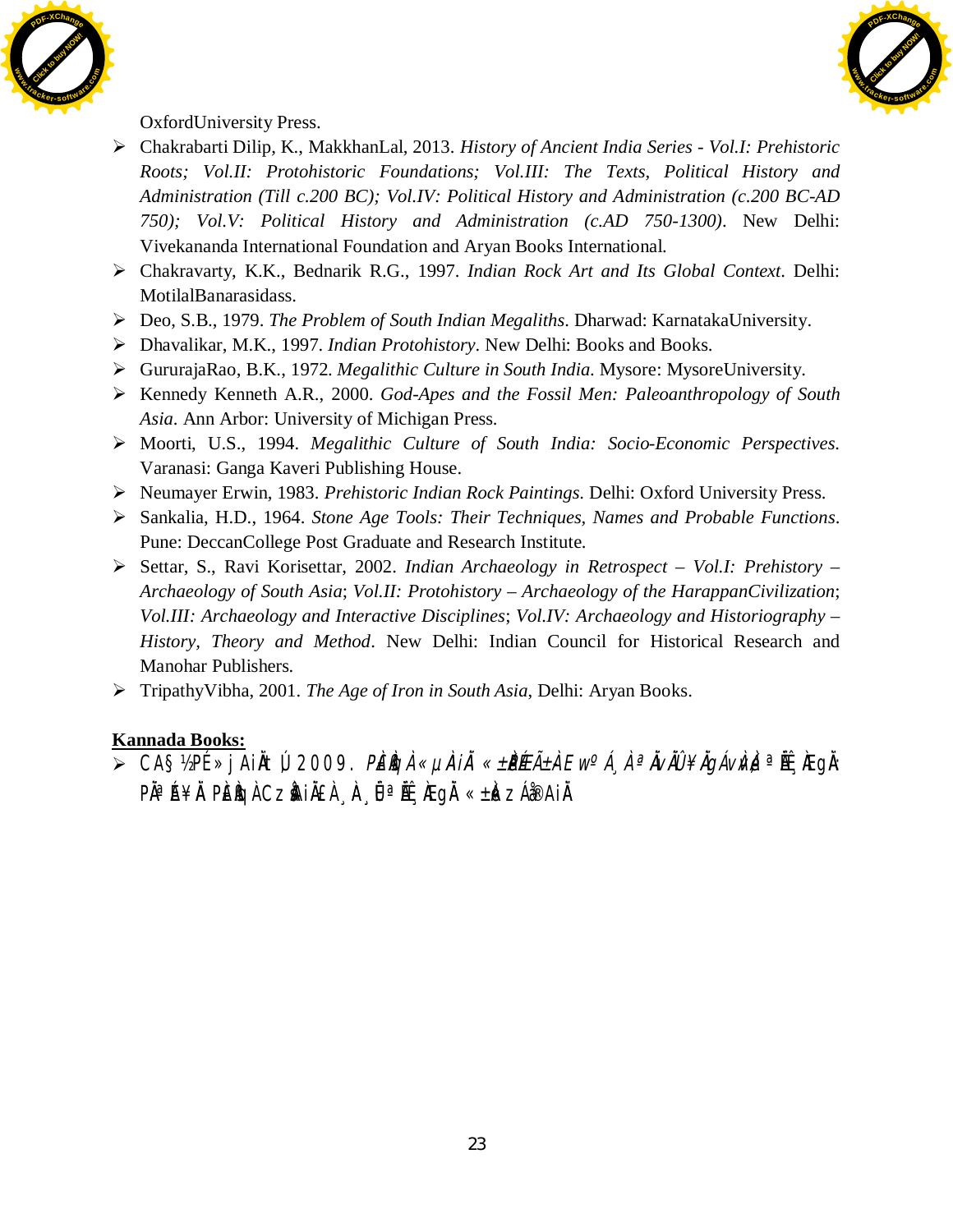



## **SC-202 History of Indian Architecture (Up to 13th Century CE)**

**Course objective:** The main objective of this paper is to introduce students to the origin and development of Religious and Secular architecture in ancient and medieval India. In the part I It traces the origin and development of early Buddhist, Brahmanical and Jaina architecture including sculptures and paintings. In the part II it traces the emergence of Medieval Indian Architecture of later Indian dynasties as well as the emergence and the development of Indo Islamic architecture in India.

**Course outcome:** The students will be introduced about the various schools of art and architecture of India and their historical importance.

## **Unit 1**

## **I. Buddhist Architecture:**

- i) Stupas: It's origin and development (the case study of Sanchi Stupa, & Amaravati Stupa)
- ii) Mauryan Architecture: (Caves and Pillars)
- iii) Western Rock Cut Caves: (Chaitya Grihas and Viharas)
	- a. Hinayana phase (the study of Bhaja Karle, Kanheri, Bedsa, Junnar etc.)
	- b. Mahayana Phase (the study Ajanta Caves)

## **Unit II-Jaina caves**

- i) Ellora Caves (Indra Sabha and Jaggnatha Sabha)
- ii) Eastern Indian Caves: (Udayagiri Caves of Orissa)

## **Unit III**

- **i) Early Hindu Rock Cut Caves:** 
	- a) Badami ChalukyaCaves (Badami & Aihole)
	- b) Pallava Caves(Mahabalipuram)
- **ii) Structural temples:** 
	- a) Gupta Architecture
	- b) Early Badami Chalukya Architecture (aihole, Badami, Pattadakal, Mahakuta)

## **iii) Emergence of Indian Temple Forms:**

- a) Nagara Form
- b) Dravida Form
- c) Vesara Form
- d) Bhumija Form

**Study of Select Temples:** Kandariya Mahadeva temple Khajuraho, Lingaraja temple Bhuhanesvar, Mount Abu Jaina temples, Brihadeshwara temple Thanjavur, Kedaresvara temple Balligave, Chennakesava Temple Belur.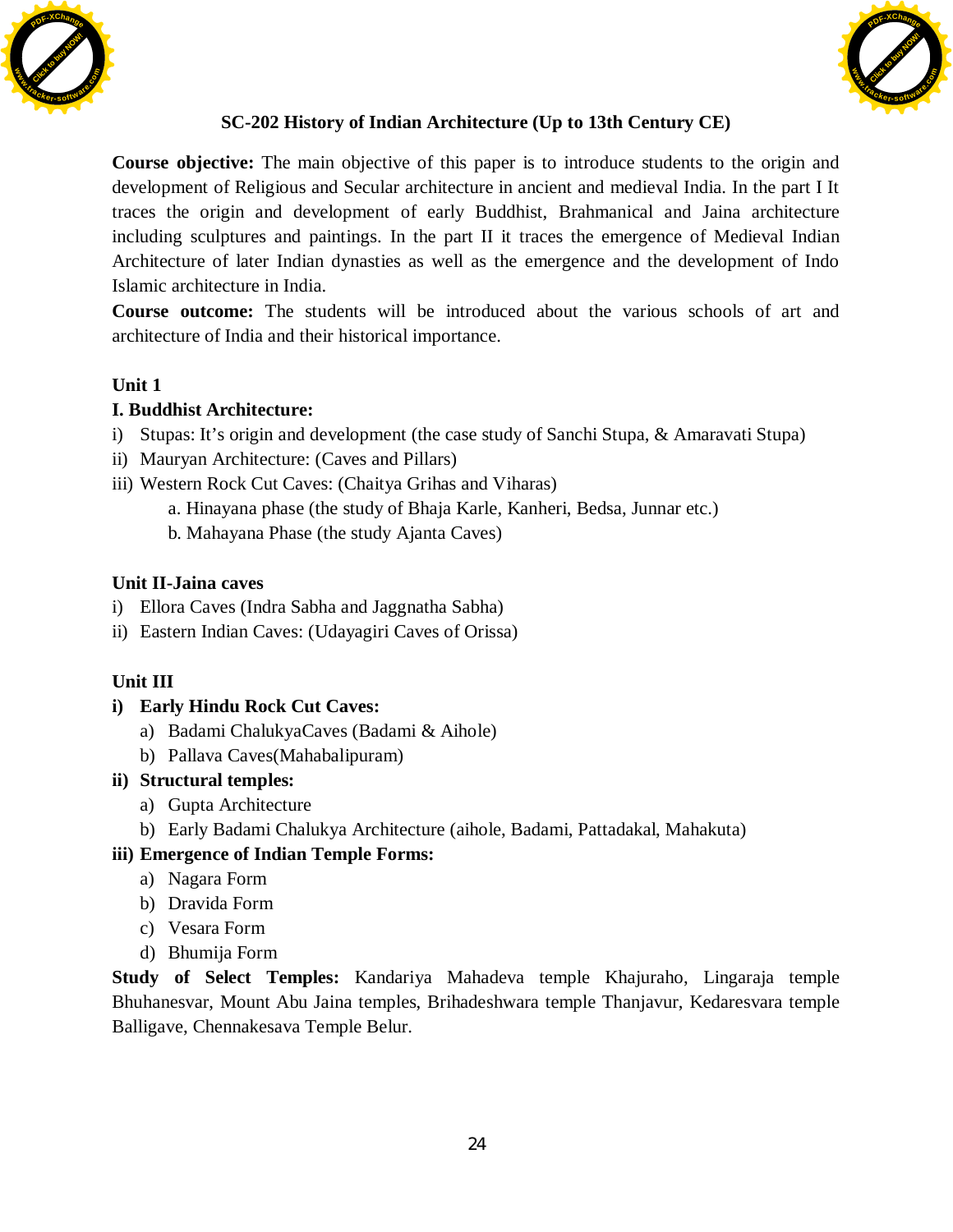



## **Unit IV**

- **i)** Visitto any one of the following places:
	- a) Aihole, Badami, Pattadakal.
	- b) Banavasi and Balligave
	- c) Ajanta and Ellora
	- d) Belur and Halebeedu

## **Recommended Readings:**

- ¾ Acharya, P. K., 1927. *Indian Architecture According to Manasara Shilpashatra*, London: Oxford University Press.
- ¾ Barua, B., 1934-37. *Barhut Vol. I-III*. Calcutta: Indian Research Institute.
- ¾ Berkson, Carmel, 1992. *Ellora: Concept and Style*, New Delhi: IGNCA and Abhinav Publications.
- ¾ Dallapiccola L.S.Z. Lallemant, 1980. *The Stupa: Its Religious, Historical, and Architectural Significance,* Wiesbaden: Franz Steiner Verlag.
- ¾ Dehejia Vidya 1972*. Early Buddhist Rock Temples a Chronological Study,* London: Thames and Hudson.
- ¾ Dhaky, M.A., ed, 1998.Encyclopedia *of Indian Temple Architecture. Vol.II, Part 3, North India: Beginnings of Medieval IdiomCAD900-1000,* Delhi: American Institute of Indian Studies and IGNCA.
- ¾ Dhavalikar, M. K. 1985. *Late Hinayana Caves of Western India*, Pune: Deccan College.
- ¾ Dhavalikar. M.K., 2004, *The Satavahana Art, Delhi,* Sharada Publishing House,
- ¾ Foekema G., 2003. *Chalukya Architecture (3 vols.)* New Delhi: Munshiram Manoharlal Publishers Pvt. Ltd.
- ¾ Ghosh A (ed) 1974, *Jaina Art &Architecture, (3 volumes)* New Delhi,
- ¾ Gupta.S.P., & Shashi Prabha Asthana., 2009, *Elements of Indian Art*, New Deli, D.K. Print world Private Ltd
- ¾ Hardy Adam, 2007.*The Temple Architecture of India*, Chichester: Wiley.
- ¾ Harle James,1986. *The Art and Architecture of the Indian Subcontinent*, Harmondsworth: Penguin.
- ¾ Khandalwala Karl, ed, 1991. *Golden Age: Gupta Art Empire, Province and Influence*, Bombay: Marg Publications.
- ¾ Knox Robert, 1992. *Amravati- Buddhist Sculpture from the Great Stupa*, London: British Museum Press.
- ¾ Kramrisch Stella, 2002.*The Hindu Temples* (2 vols.), New Delhi: Motilal Banarasidas.
- ¾ Krishna Deva., 1996, *Temples of North India*, New Delhi, National Book Trust
- ¾ Meister, Michael W. and M.A. Dhaky (ed.) 1991. *Encyclopedia of Indian Temple Architecture. Vol.II, Part 2, North India*: *Period of Early Maturity CAD 700-900,* Delhi: American Institute of Indian Studies and Oxford University Press.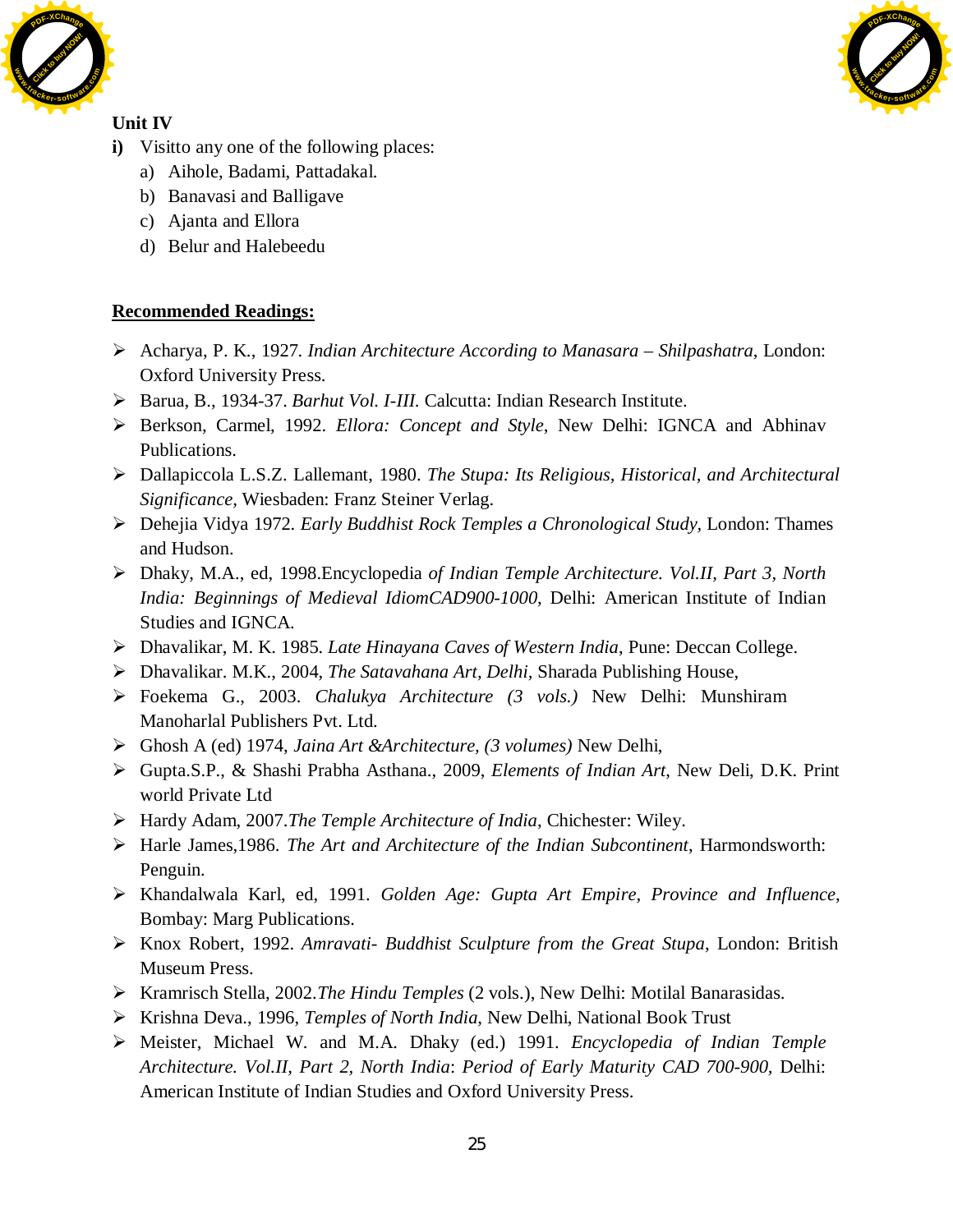



- ¾ Meister, Michael W. and M.A. Dhaky (ed.) 1999. *Encyclopedia of Indian Temple Architecture. Vol.II, Part 1, North India: Foundations of North Indian Style C.250 B.C-A. D 1100,* Delhi: American Institute of Indian Studies and Oxford University Press.
- ¾ Michell, George. 1977. *The Hindu Temple: An Introduction to its Meaning and Form,* Chicago: University of Chicago Press.
- ¾ Parimoo Ratan, 1988. *Ellora Caves: Sculptures and Architecture*, New Delhi: Books and Books.
- ¾ Percy Brown., 1997. *Indian Architecture (Buddhist and Hindu periods),* Mumbai, D.B. Taraporevala sons & Co.Pvt.LTD
- ¾ Ray, Nihar Ranjan., 1975, *Maurya and Post Maurya Art*, New Delhi,
- ¾ Singh, Harihar., 1982, *Jaina Temples of Western India,* Varanasi
- ¾ Sivaramamurti C.,1942*. Amaravati Sculptures in the Madras Government Museum*, Madras: Government Press.
- ¾ Snodgrass, Adrian1992. *The Symbolism of the Stupa.* Delhi: Motilal Banarasidass
- ¾ Soundara Rajan K.V., 1972. *Indian Temple Styles: The Personality of Hindu Architecture,*  New Delhi: Munshiram Manoharlal.
- ¾ Soundara Rajan K.V., 1981. *Cave Temples of the Deccan,* New Delhi: Archaeological Survey of India.
- ¾ Srinivasan, K.R., 1972, *Temples of South India*, Delhi, National Book Trust,
- ¾ Stone Elizabeth Rosen, 1994. *The Buddhist Art of Nagarjunkonda,* Delhi: Motilal Banarassidas Publisher Pvt. Ltd.
- ¾ Tadgell Christopher, 1995.*The History of Architecture in India,* London: Phaidon Press Ltd.

- $\triangleright$  C¥ $\pi$ ð P $E.$  À, 1999,  $Z\tilde{A}^a$ Á®Ai $\tilde{A}$  <sup>a</sup>Á, À $\tilde{B}^a$ è ¥) $Z\tilde{A}$ i, ¥ $\tilde{A}^a$ Gáau), P $\tilde{E}$ k $\tilde{A}^a$ k,  $Z\tilde{A}^a$ Bai $\tilde{A}$ ,  $\circ \mathbb{A}$ |.
- ≫ C£ÀVÀ gÀUÁZÁgï J£ï., 1984, *¨ágÀvÃAiÀ zêÁ®AiÀUÀkÀ ªÀvÀÛ* ¸À¸Àw, ¸kÀzÀ  $\angle$ **PÁ**±ÈÀ <sup>a</sup> Át MegÀ.
- $\triangleright$  eÁËĒÀZÀ f., 2002. <sup>2®</sup>ìzèð, °À¦: ¥ÀæqÁAUÀ PÈÈGÀ «±Àk zÁå®AIÀ.
- ≫ ªĂ£ÆÃeï f. 2015. zÁªÁ®AIÀ ªÁ¸ÀŨ«eÁË) avÀæÀUð: ¨ÆÃ¢i¤ §ÄPï ¥Ì©PõÈï.
- ≫ UÆÃ¥Á®gÁªï,°Zï.J¸ï., <sup>2</sup>Ã<sup>−</sup>ÁPÁAvï ¥ŴÁ₿ï,2008. ¨*ÁzÁ«Ä ZÁ¼ÄPÌgi <sup>2®</sup>PÌ*⊺É  $\hat{A}$ # $\hat{A}$ l.2, ``AU $\hat{A}$ AEgå: PÈÁði pà <sup>2®</sup>pàtá CPÁqé«Ä.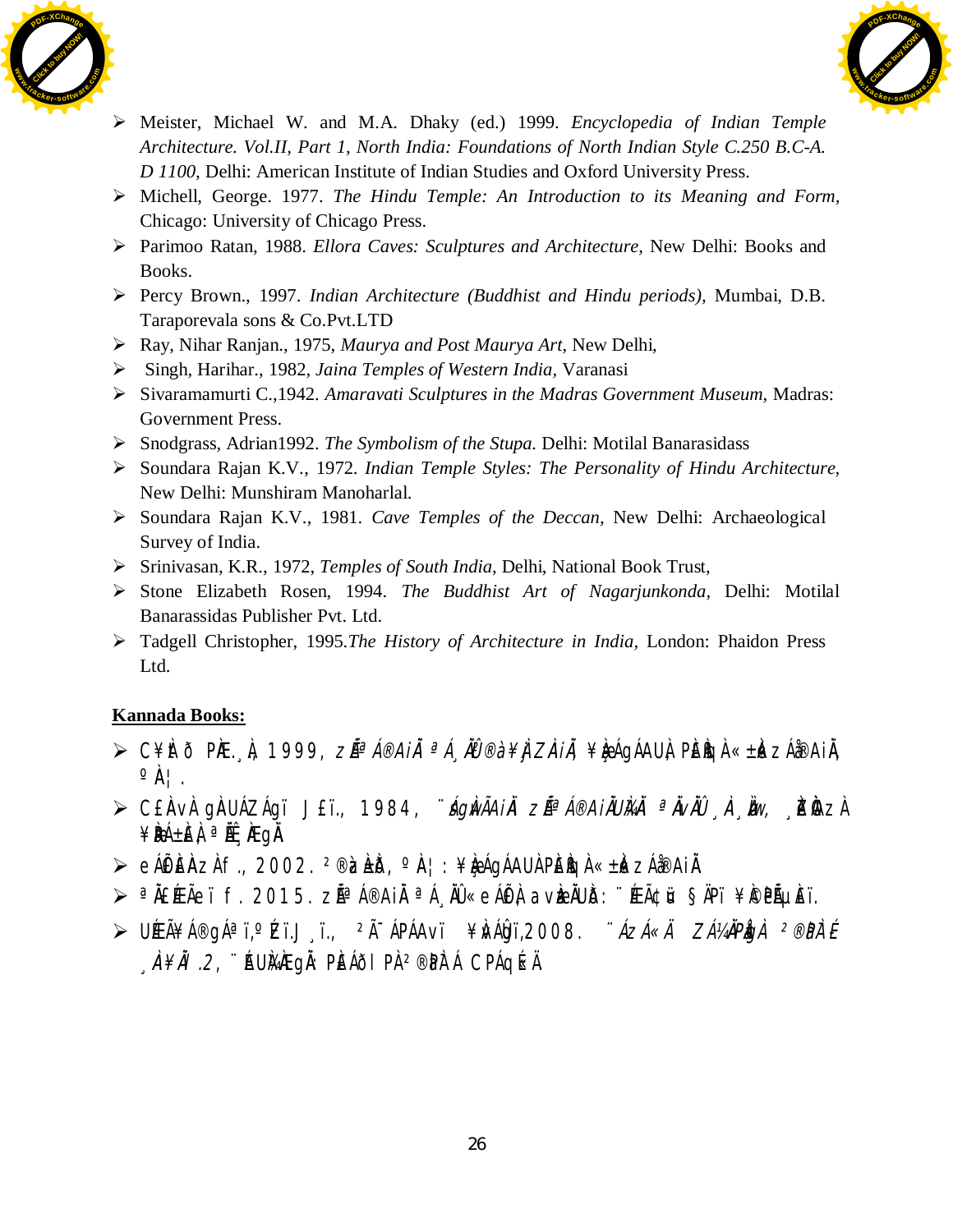



## **SC-203 Economic History of Medieval India c. 1200- 1750 CE.**

**Course objective:** Economic and social history of India c. 1200- 1750 A.C.E..is a series of lectures to introduce the students about the agrarian system, trade, commerce, urbanization and the social conditions during the medieval period in both north and south India.

**Course outcome:** The students will learn about the various aspects of medieval Indian economy and important debates connected with them.

## **Unit I**

- i) Agricultural production-irrigation- agrarian relations and taxation during the Sultanate period.
- ii) Non-Agricultural Production-karkhanas- trade and commerce-trade items- trade routes
- iii) Urbanization during the Sultanate period and its social impact

## **Unit II**

- i) Agricultural Production during the Mughal period: Extent of cultivation, Agricultural implements and the crops. Thepeasant, Village Community and property rights-irrigation system.
- ii)Taxation during the Mughal period. The machinery of land revenue administration, methodsof revenue assessment Revenue Assignments and Revenue Grants. The origin and nature of the zamindariright, role of the chieftains and zamindars in the Mughal Empire.
- iii) Non-Agricultural Production and Urban Economy during the Mughal period- The growth of cities and towns, urban life and regional shifts in urbanization.
- iv) Trade during the Mughal period: Inland and Foreign, organization and composition of commodity production. Themonetary system.

## **Unit III**

- i) Vijayanagara and Bahmani kingdoms: Agrarian production, relations and taxation- revenue administration- irrigation system- landgrants and assignments- agricultural implements, process of cultivation.
- ii) Vijayanagara and Bahmani kingdoms:Urban centers and urban professional groups- ports-Non-agricultural production - trade and trade routes, trading communities, trade goods-Coastal and maritime trade.
- iii) Vijayanagara and Bahmani kingdoms:Weights and measures, monetary system.

## **Unit IV**

- i) Advent of European Companies and their impact on Indian Economy.
- ii) The debate on the nature of Mughal economy.
- iii) The debate on the economy of 18th century.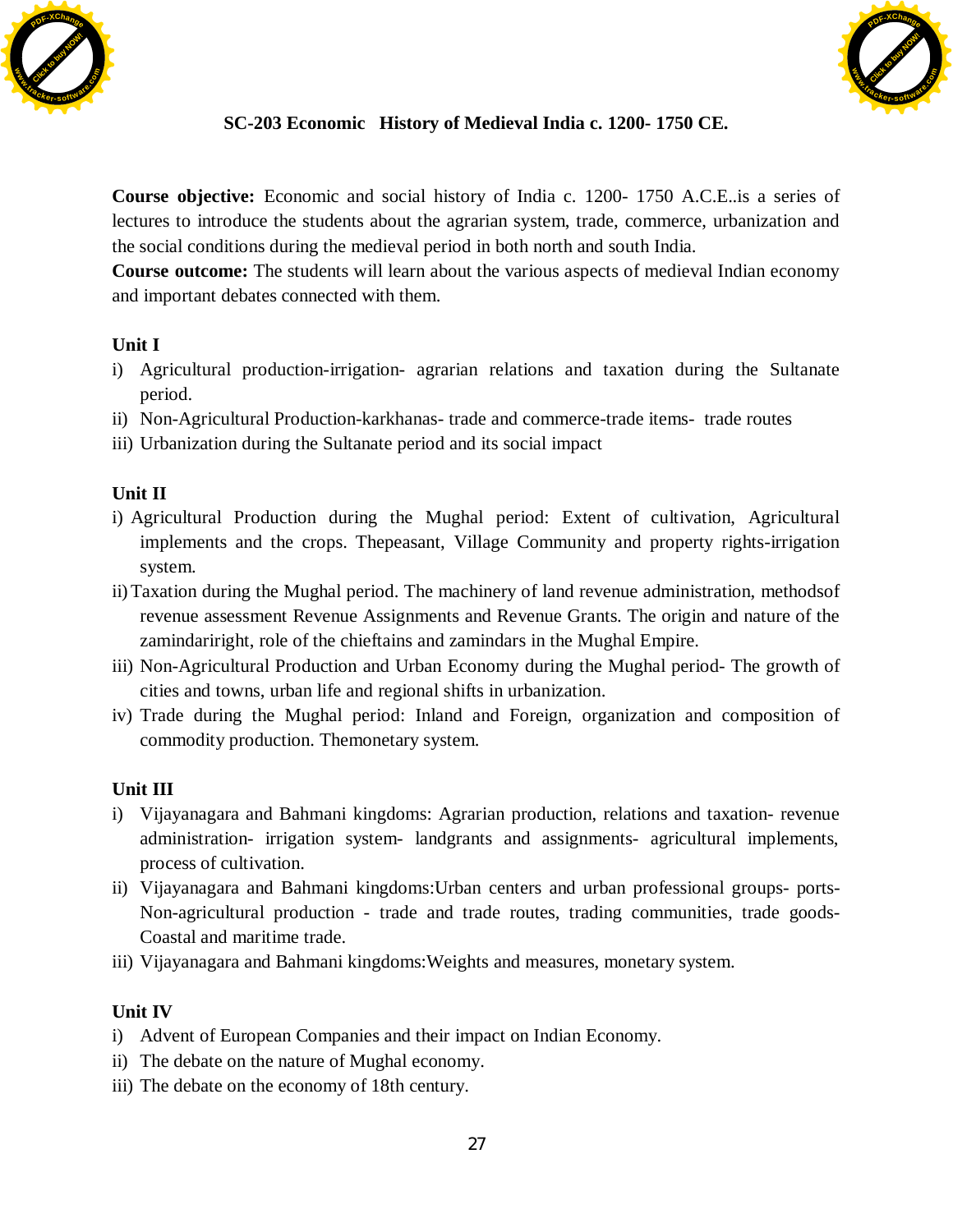



- ¾ Appadorai A., 1936, *Economic Conditions in Southern India (A.D. 1000-1500)* 2 Vols. Madras.
- ¾ Ashin Das Gupta, 2001. *The World of the Indian Ocean Merchants (Collected Essays),* New Delhi: OUP.
- ¾ Ashin Das Gupta, *Indian Merchants and the Decline of Surat C 1700-1750*, New Delhi: OUP.
- ¾ Ashtor, E., 1976.*A Social and Economic History of the Near East in the Middle Ages*, London: Harper Collins Distribution Service.
- ¾ Day, U.N., 2004.*Some Aspects of Medieval Indian History,* Delhi: Low Price Publication
- ¾ Habib Irfan, 1999.*Agrarian System of Mughal India*, New Delhi: OUP.
- ¾ Holden Furber, 1976.*Rival Empires of Trade in the Orient, 1600-1800,* MN: Minneapolis.
- ¾ Jos Gammons, 2002.*Mughal Warfare: Indian Frontiers and Highroads to Empire 1500- 1700,* London: Routledge
- ¾ Ludden D. 1985, *Peasant History in South India*, Princeton.
- ¾ M. Athar Ali, 1999.*Medieval India: Essays in the History of India 1200-1750.*
- ¾ Mahalingam T.V. 1940, *Administration and Social Life under Vijayanagara*, Madras.
- ¾ Mahalingam T.V. 1951, *Economic life in the Vijayanagara Empire,*Madras.
- ¾ Marshall,P.J., 2003. *The Eighteenth Century in Indian History: Evolution or Revolution*? New Delhi: OUP,
- ¾ Muzaffar Alam, Sanjay Subramaniam, 1998.*The Mughal State,* New Delhi: OUP.
- ¾ Muzaffar Alam, 1986.*The Crisis of Empire in Mughal North India: Awadh and the Punjab,*  1707-1748, New Delhi: OUP.
- ¾ Naqvi Hamida Khatoon, 1986, *Agricultural, Industrial and Urban Dynamism Under the Sultans of Delhi*, Delhi: Munshiram Manoharalal,
- ¾ Nizami, K.A., 1961.*Religion and Politics in India during the thirteenth Century,* New Delhi: OUP.
- ¾ R.P. Tripathi, 2012.*Rise and Fall of the Mughal Empire,* Delhi: Sarjeet Publications.
- ¾ Raychaudhuri Tapan, Habib Irfan, 1982. *Cambridge Economic History of India* (1200-1750), New Delhi: Cambridge University Press.
- ¾ Raychaudhuri Tapan, Irfan Habib, 1982.*Cambridge Economic History of India (1200-1750),* UK: Cambridge University Press.
- ¾ Saletore B.A., 1936, *Social and Political Life in the Vijayanagara Empire*, Madras.
- ¾ Satish Chandra, 2007.*Medieval India: From Sultanate to Mughal Empire (1526-1748),* New Delhi:Har Anand Publications.
- ¾ Sharma, R.S., 1965 *Indian Feudalism*, Calcutta: Orient Longman.
- ¾ Shireen Moosvi, 1987. *The Economy of the Mughal Empire*, New Delhi: OUP.
- ¾ Shireen Moosvi, 1987.*The Economy of the Mughal Empire*, New Delhi: OUP.
- ¾ Stein, B., 1980, *Peasant State and Society in Medieval South India*. Delhi.
- ¾ Stein, B. 1995, *Vijayanagara,* New Cambridge History of India, Cambridge.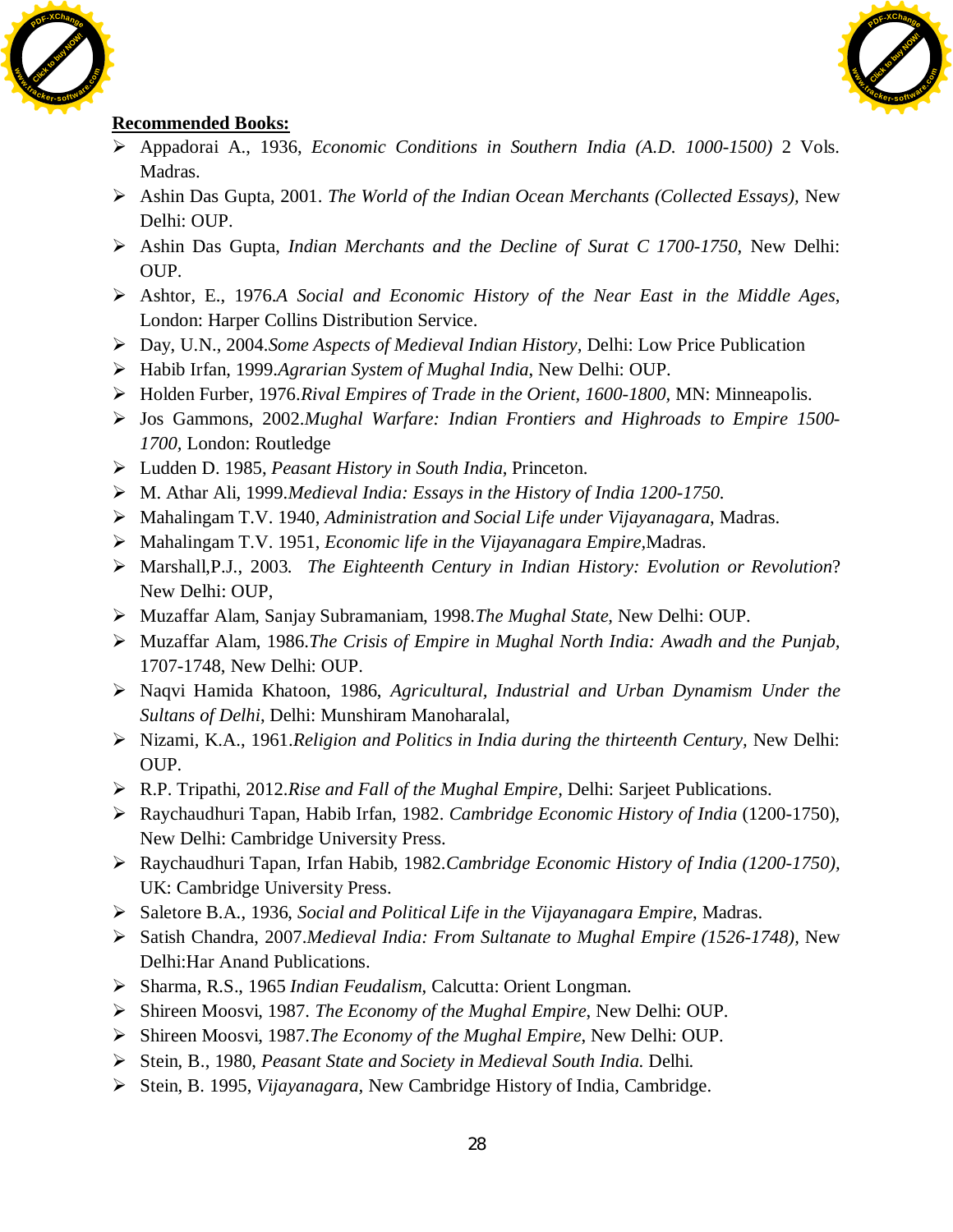



- ¾ William Rushbrook, 2013.*An Empire Builders of 16th Century,* US: Nabu Press.
- ¾ Yusuf Hussain, 1959.*Glimpses of Medieval Indian Culture,* Hyderabad: Asia Pub House.

- $\triangleright$  £bir A° Fina Amo, J.«., 2003. <sup>a</sup> ÉEWA® *Aª LA Abi \* AUA 1-2,* ``AUMA EQI: ``AghvÃAi À «záå¨è ÈÀ
- $\triangleright$  £bin A° in  $\lambda$ Ewõ, J.«., 2001.  $Z$ P  $\lambda$ <sup>T</sup> *Al£bin C¢¥Nà* úáUÀ 1-2, ¨AUk¥EgÀ: ¨sÁgÀwÃAiÀÄ «zsÁå¨sÀªÀ£À.
- $\triangleright$  £bh A° Fham $\triangle$ , J.«., 2004. <sup>a</sup>ngáoba ¥ágřná úna 1-2, ¨AUhanegh: ¨nghvÃAin «záå¨è ÈÀ
- > <sup>2ª</sup> ht Ú<sup>a</sup> Àz PÁ°Ã£ À ¨ ág N zh DyðPh Ew<sup>o</sup>Á À Qæ 1200-1750, <sup>ª</sup> Áf AEg À: Ew<sup>o</sup>Á À  $-$ Éæãpà $+$ æ $+$
- > «dAiÀ ¥ÆtZĂ vÀ§AqÀ, 2010. *∵ÁgÀnÀ G¥RAqÌzh Dzi¤PÀ¥ÆªĬð ZjìvÉe À-3*,  $\circ \mathbb{A}$  : PA«.«.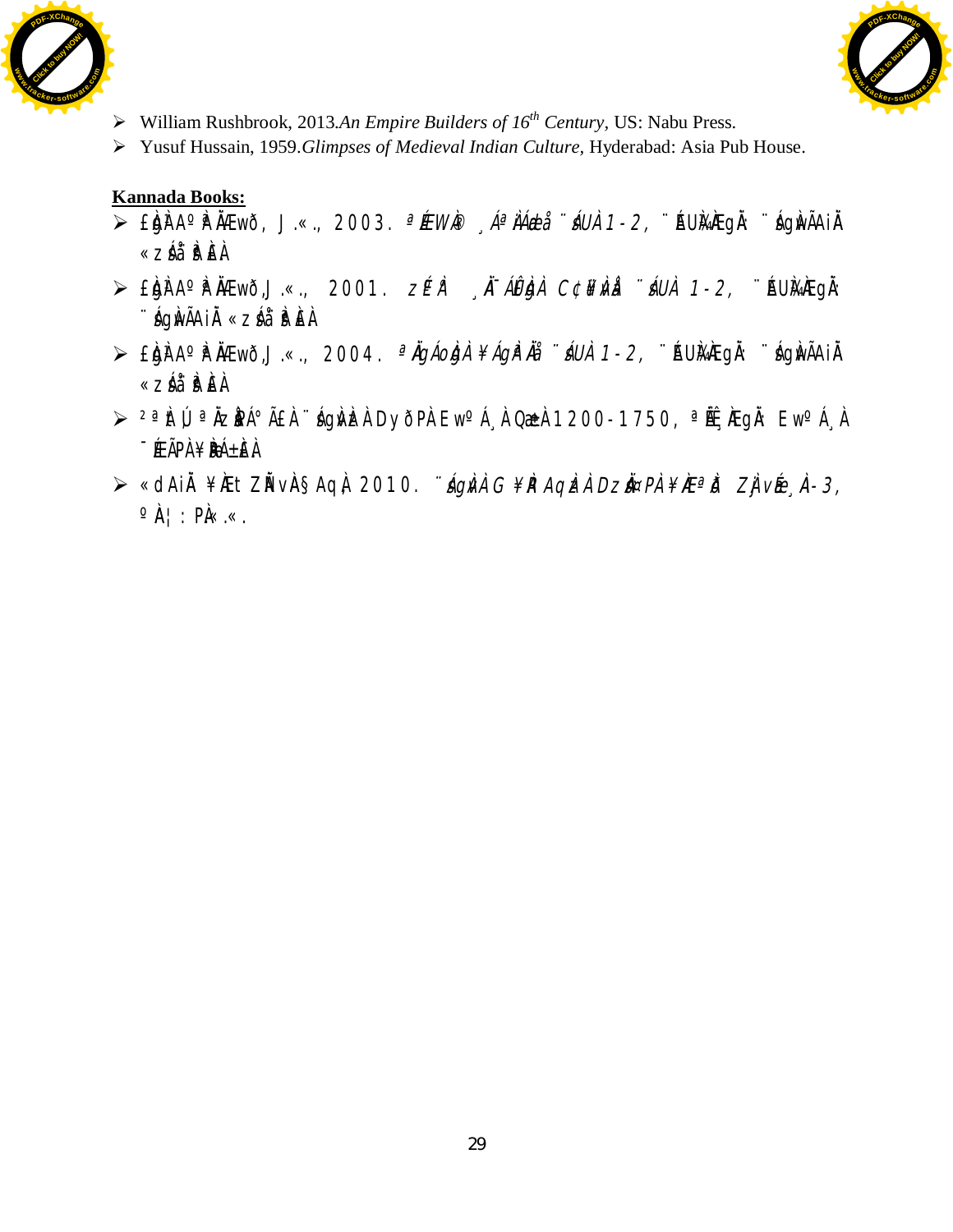



## **E-201HistoryofUnification Movementin Karnataka**

**Course objective:** History of unification movement in Karnataka is a series of lectures that provide a preliminary introduction to the formation of the modern Karnataka state and the different important personalities and movements connected.

**Course outcome**: Students of other disciplines will have an idea about the formation of modern Karnataka as a cultural and political unit.

## **Unit I**

- i) Different parts of present Karnataka before unification-Mysore, Bombay, Hyderabad, Madras and Kodagu.
- ii) Beginnings of the movement  $19<sup>th</sup>$ century -The Role of Deputy Chennabasappa–-Karnataka Vidyavardhaka Sangha
- iii) Early 20<sup>th</sup> Century: Aluru Venkataraya-Idea of Karnatakatva-Karnataka Sabha (1916)-Unification movement in Hyderabad Karnataka.
- iv) The Role of KPCC and its leaders Belgaum Congress Karnataka Ekikarana Sangha The Role of Press

#### **Unit II**

i) Commissions for Unification: Dhar Commission – J.V.P. Committee – Mishra Commission –State Reorganization Commission

## **Recommended Books:**

- ¾ Janaki Nair, 2006. *Problems of Karnataka,* Delhi: Orient black swan.
- ¾ Janaki Nair, 2011. Mysore Modern, Delhi: Orient Black Swan.
- ¾ Suryanath U. Kamath, 2002. *A Concise History of Karnataka,* Bangalore: Jupiter books.

- ≫ UÉEÃ¥Á®gÁªï °ÉZï.Jູï., 1996. PÈÁðIPÀ KQÃPÀgÀt Ew°Á¸À, ¨ÁUÀ¼ÆgÀ: £ÀPÀ  $P$ if áði $P$ À $\neq$ iðá $+$ if Á
- ⊁ «dAiÀ¥ÀÆtZĂ vÀ§AqÀ 2010. PÈÁðIPÀ- ZÀjvÉæÀ ««zà DAiÀÁªÄUÀ¼Ä, ºÀ¦:  $\angle$ **k** $\angle$ **A**qÁAU $\angle$ , P $\angle$ , «.
- $\triangleright$  Zàz $\mathbf{m}$ Ā $\mathbf{R}$ gà J $\cdot$ ï., 2002. Dz $\mathbf{\tilde{a}}$ ¤Pà Pèáðl P $\mathbf{\tilde{z}}$ à Daz Æã®£ $\mathbf{\tilde{a}}$ à, w¥ $\mathbf{\tilde{e}}$ ā $\mathbf{\tilde{a}}$ . £P $\mathbf{\tilde{a}}$ à ¥ $\mathbf{\tilde{e}}$
- ≫ ZÀZÀÃERGÀ J ï., 2005. KQÃPÀD Àt: MAZÀ PÀKÈÀ ¨ÁUÀ¼ ÆGÀ: PÈÈGÀ¥À, PÀ¥Á&£PÁGÀ.
- $\triangleright$  Zàzbià $R$ gà J i., 2006.  $^{\circ}$ à Á $^{\circ}$ và Pá $^{\circ}$ ãà Pèáðl Pà $^{\circ}$  "Áuì⁄àÆgà: Pèègà  $^{\circ}$ àvàû ¸À, Ìow E¯ÁSÉ.
- $\triangleright$  PÁª ÀvÀ , ÆAIÀÕEÁX À, 2003, PÈÁÕI PÀ KQÃP ÀIT zÀ 1¢Þ ªÀVÀÛ , ÁZ EÉ, ¨ÁU ÀÆGÀ, PÈÀG À  $\hat{A} \gg \vee \hat{B} \not\cong \hat{A}$   $\cup$   $\hat{A} \times \hat{A}$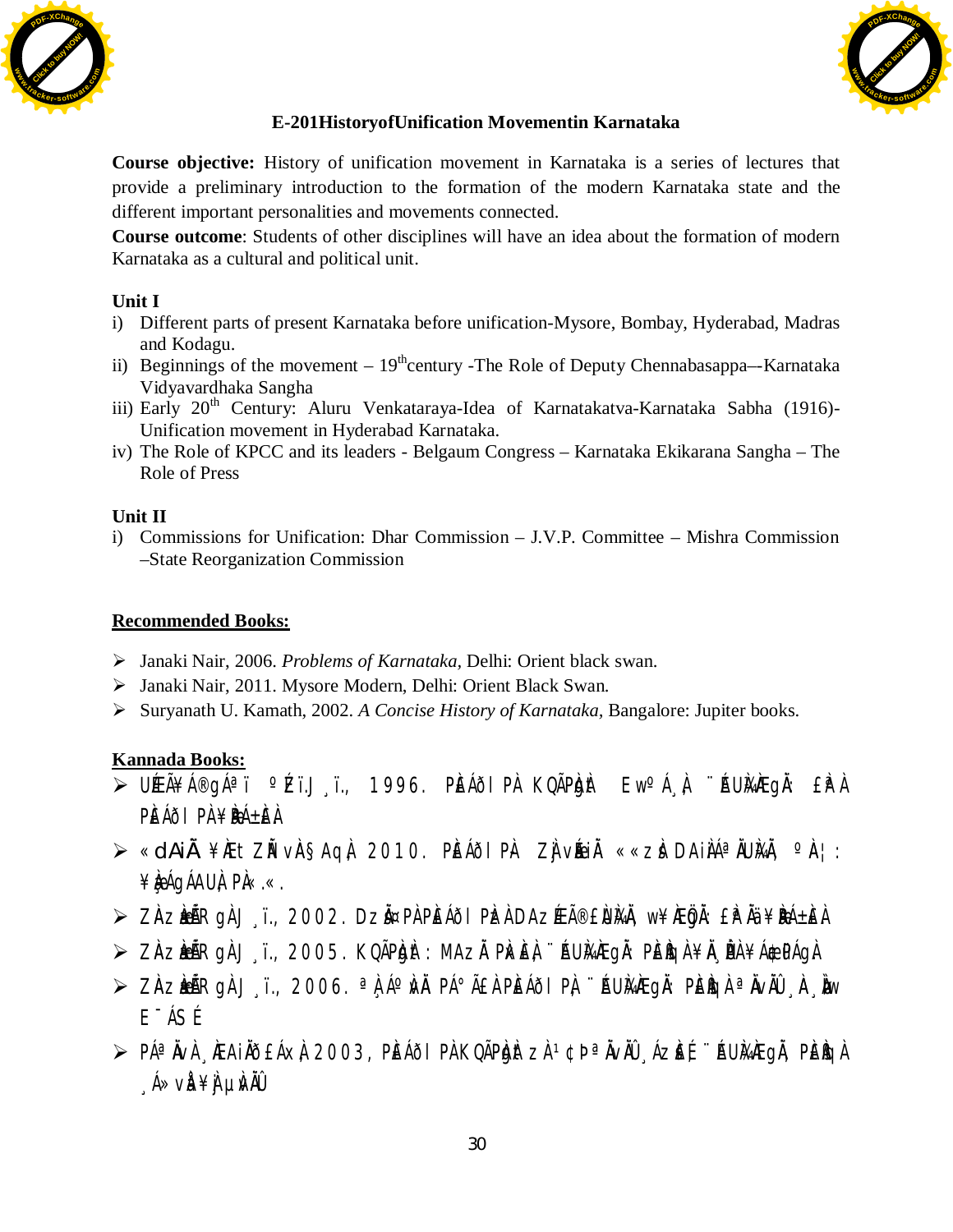



## **HC-301 History of Modern Europe**

**Course objective:** Modern Europe is a series of lectures intended to provide the students a with a background of the political and intellectual history of the Modern Europe and introduce important issues and debates relevant to the current situations**.** 

**Course outcome:** The students will have an idea about the legacies of the modern European history on present day Indian institutions and ideas**.** 

## **Unit I**

- i) The foundations of the Modern West: Impact of the Renaissance
- ii) The Reformation
- iii) Commercial Revolution discovery of new continents and routes-colonization
- iv) The New States Louis  $14<sup>th</sup>$  and Absolutism.

## **Unit II**

- i) Rise of the Middle Class
- ii) Scientific Revolution Newton Descartes Bacon
- iii) Political Thought of Hobbes and Locke
- iv) Age of Enlightenment: Philosophy-The idea of Progress Voltaire Rousseau Montesquieu – Physiocrats.

#### **Unit III**

- i) French Revolutions Vienna settlement
- ii) Industrial Revolution –
- iii) Karl Marx Scientific Socialism.

#### **Unit IV**

- i) Nationalism in Europe
- ii) World War  $1<sup>st-</sup>$  Paris Peace Conference Russian Revolution towards European
- iii) Union League of nations
- iv) Second World War

#### **Unit V**

- i) United Nations Organizations aims, functions and performance
- ii) Cold war
- iii) Contemporary international relations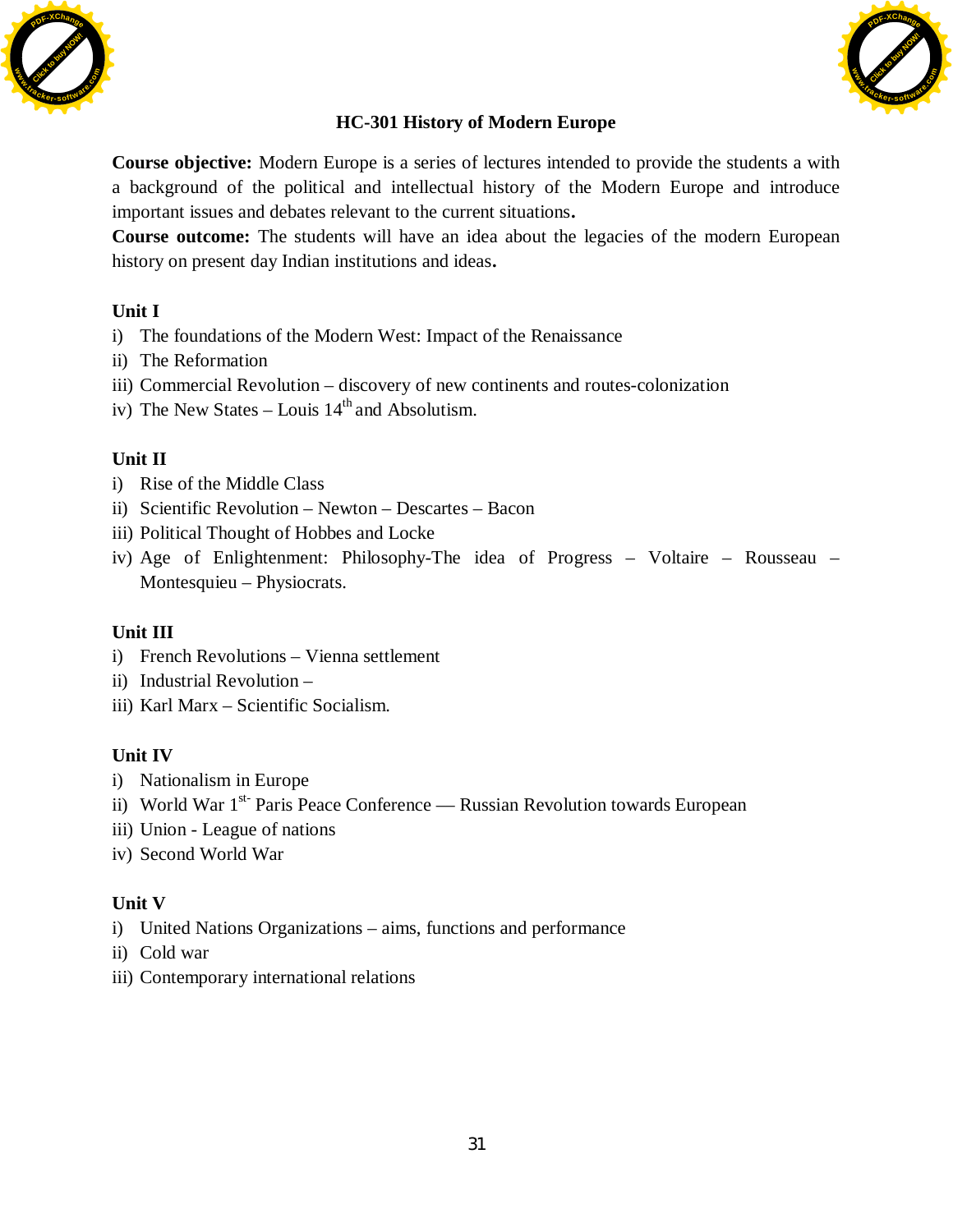



### **Recommended Books:**

- ¾ Adam Hochschild, 2011. *To End All Wars: A Story of Loyalty and Rebellion 1914 1918,* Houghton Miffin Harcourt.
- ¾ Barbara W. Tuchman, 1962. *The guns of august,* Ballantine books.
- ¾ Carlton J.H. Hayes, 1981. *Contemporary Europe since 1870,* Surjeet Publications.
- ¾ Carlton J.H. Hayes, 1982. *Modern Europe to 1870,* Surjeet Publications.
- ¾ Chris Herman, 1999. *A People's History of The World,* Orient Black swan.
- ¾ Eric J. Hobsbawm, 1996. *The Age Capital:1848 1875,* Vintage Publishers.
- ¾ Eric J. Hobsbawm, 1996. *The Age Revolution: 1789 1848,* Vintage Publishers.
- $\triangleright$  Ian Kershaw, adolf hitler (2 vols.).
- ¾ John Keegan, 2000. *The First World War,* Vintage Publishers,
- ¾ Mark Mazower, 2000. *Dark Continent: Europe's Twentieth Century,* Vintage Publishers,
- ¾ Max Hastings, 2014. *Catastrophe: Europe Goes to War 1914,* William Collims.
- ¾ Michael Miller, 2012. *Europe And the Maritime World: A Twentieth Century History,* Cambridge University Press,
- ¾ Norman Davis, 1994. *Europe: A History,* Harper Perennial.
- ¾ Orlando Figes, 2011. *The Crimean War,* Metropolitan Books.
- ¾ Richard J. Evans, 2005. *The Coming of The Third Reich,* Penguin Books.
- ¾ Swain, J.E., 1986. *A History of World Civilization,* Eurasia Publishing House.
- ¾ Timothy Snyder, 2010. *Bloodlands: Europe Between Hitler And Stalin,* Basic Books.
- ¾ Tony Judt, 1999. *Postwar: A History of Europe since 1945,* Penguin books.
- ¾ William L. Shirer, 1990. *The Rise and fall of the Third Reich: A history of Nazi Germany,* Simon& Schuster.

## **Kannada Book:**

> «dAiÀ¥ÆtZĬVÀ§AqÌ, 2010. *Ai ĂÄgÉEÃ¥ï-ZÌ vĚæÀi ««zi dAi ÀÁª ÀUÀ¼*À, º À¦: ¥bágÁAUÀ, PÀ«.«.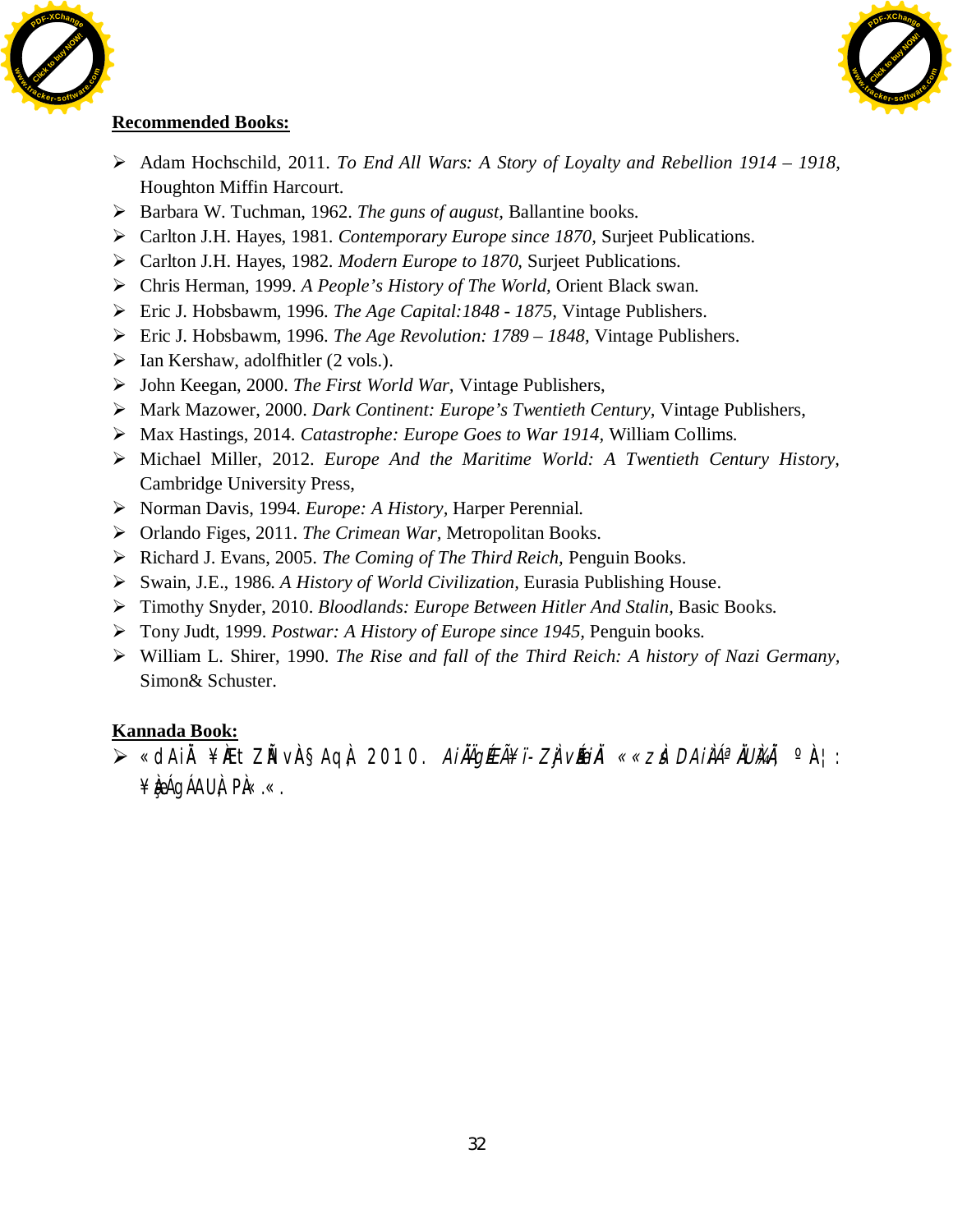



## **HC-302 Select Topics on Indian National Movement -1885-1960 CE**

**Course objective:** Select topics in Indian national movement -1885-1960 is a series of lectures aiming at introducing the students a very important phase of Indian history. This consists of select topics like the moderate, extreme, revolutionary, and other strands of Indian national movement.

**Course outcome:** Students will get a comprehensive idea about the Indian national movement.

## **Unit I**

i) Reasons and background for establishment of Indian National Congress -safety valve theory-Moderates and their strategy

## **Unit II**

- i) Division of Bengal and aftermath
- ii) Tilak's leadership to Indian National Congress
- iii) British policies and acts in India and the First World War

## **Unit III**

- i) Satyagrahas: Non- Cooperation Movement-–the Swarajists-Civil Disobedience Movement and the Salt Satyagrha- Quit India movement.
- ii) Communal award- Poona pact-Round Table Conference -Government of India act 1935

## **Unit IV- Partition and Independence:**

- i) Rise of communalism in Indian politics- Muslim League and separate electorate- Congress and Muslim League -Hindu Mahasabha and RSS
- ii) Indian National Movement and Second World War- Cripps Mission
- iii) Mountbatten and Partition- Partition of India: current debates and views

# **Unit V**

- i) Role of Revolutionaries
- ii) Socialists and Communists
- iii) Subhash Chandra Bose-INA-RNI-
- iv) Ambedkar's movements
- **v)** Other movements: Peasant and tribal movements-Periyar-linguistic movements.

- ¾ Chandra Bipin, 1989. *India's Struggle for Independence*, New Delhi: Penguin Publication.
- ¾ Chandra Bipin, 2009. *History of Modern India*, Delhi: Orient Black swan.
- ¾ Desai, A.R., 2006. *Social Background of Indian Nationalism*, Mumbai: Popular Prakashan.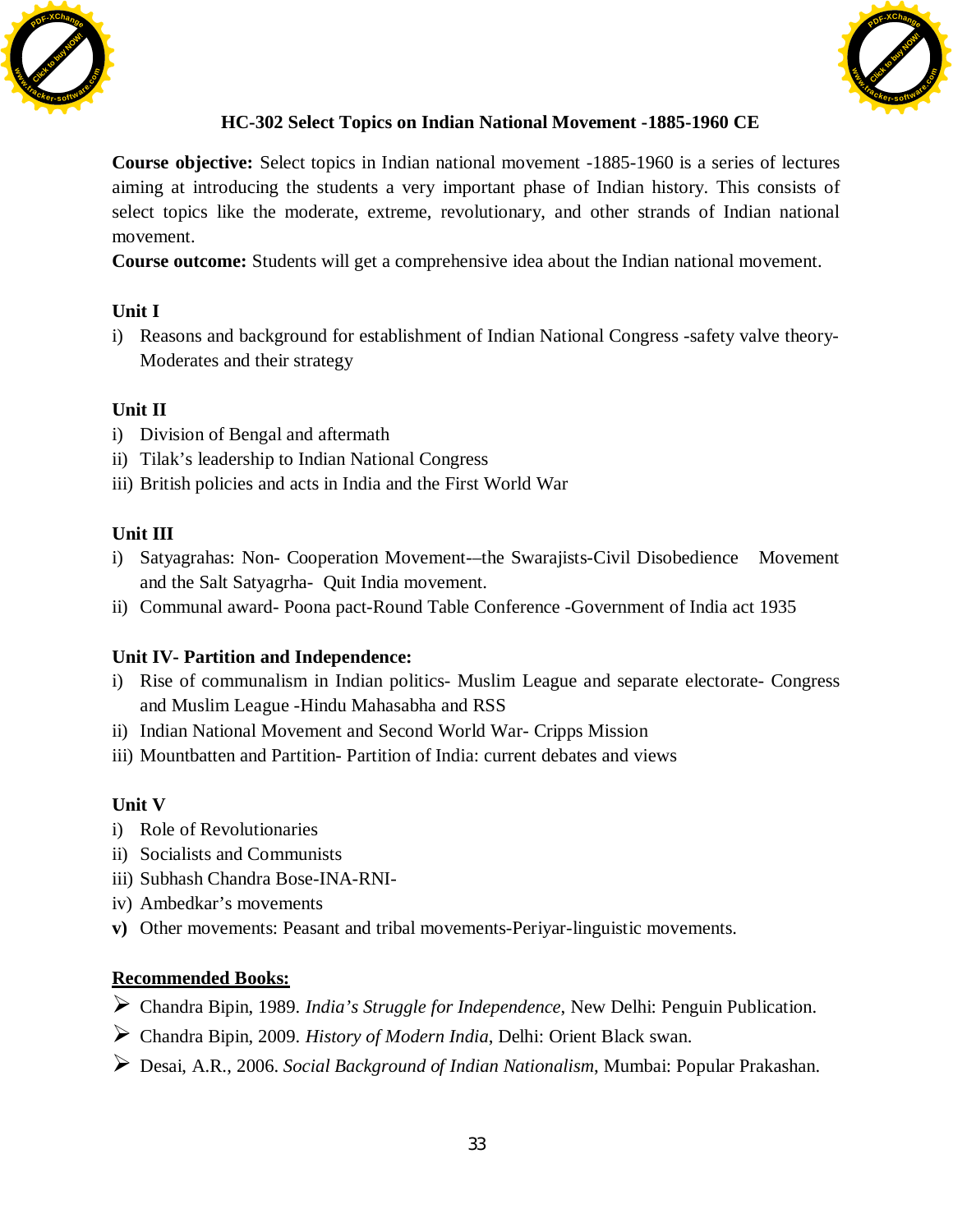



- ¾ Gupta, A.K., 1987. *Introduction to Myth and Reality: The Struggle for Freedom in India*, *1945 – 1947,* Delhi: Manohar Publication.
- ¾ Johnson.G., 1973. *Provincial Politics and Indian Nationalism: Bombay and the Indian National Congress, 1880 – 1915*, Cambridge: Cambridge University Press,
- ¾ Kaul Suvir, 2001. *The Partition of Memory: Afterlife of the division of India*, New Delhi: Permanent Black.
- ¾ Kaura U., 1977. *Muslims And Indian Nationalism: The Emergence of Demand for India's Partition, 1928 – 1940*, New Delhi: South Asia Books.
- ¾ Kling, B.B., 1966. *The Blue Mutiny: The Indigo Disturbances in Bengal, 1859 1862,* Philadelphia: University of Pennsylvania Press.
- ¾ Loomba Ania, 1998. *Colonialism / Postcolonialism,* London and New York: Routledge.
- ¾ Low David A., 1997. *Britain & Indian Nationalism: The Imprint of Ambiguity*, Cambridge: Cambridge University Press.
- ¾ Mehrotra S.R., 1971. *The Emergence of The Indian National Congress*, Delhi: Vikas Publication.
- ¾ Minault Gail, 1982. *The Khilafat Movement: Religious Symbolism and Political Mobilization in Indi*a, Delhi: Oxford University Press.
- ¾ Panikkar, K.N., 2007. *Colonialism, Culture and Resistance*, New Delhi: Oxford University Press.
- ¾ Parekh Bhikhu, 1989. *Colonialism, Tradition and Reform: An Analysis of Gandhi's Political Discourse,* New Delhi: Sage Publication.
- ¾ Sarkar Summit, 2013. *Modern India 1885 1947*, New Delhi: Macmillan Publication.
- ¾ Seal Aneal, 1968. *The Emergence of Indian Nationalism,* Cambridge: Cambridge University Press.
- ¾ Sekhar Bandyopadhyay, 2004. *From Plassey to Partition*, New Delhi: Orient Longman Publication
- ¾ Subramanian Lakshmi, 2010. *History of India, 1707 1857*, Delhi: Orient Black swan.
- ¾ Sugatha Bose and Ayesha Jalal, 1997. *Nationalism, Democracy and Development: State and Politics in India*, Delhi: Oxford University Press.

> ±ÀAPÀJÈÁGÁAIÀT gÁªï, J£ï.¦., 2013. *ÁÚA vÀæUÀA UÁIÀ Á«gÀ vÉEgÚ}4À,* ¨AU}4}EgÀ: £ÀªÀ PÀ£ÁðlPÀ ¥ÀæPÁ±À£À.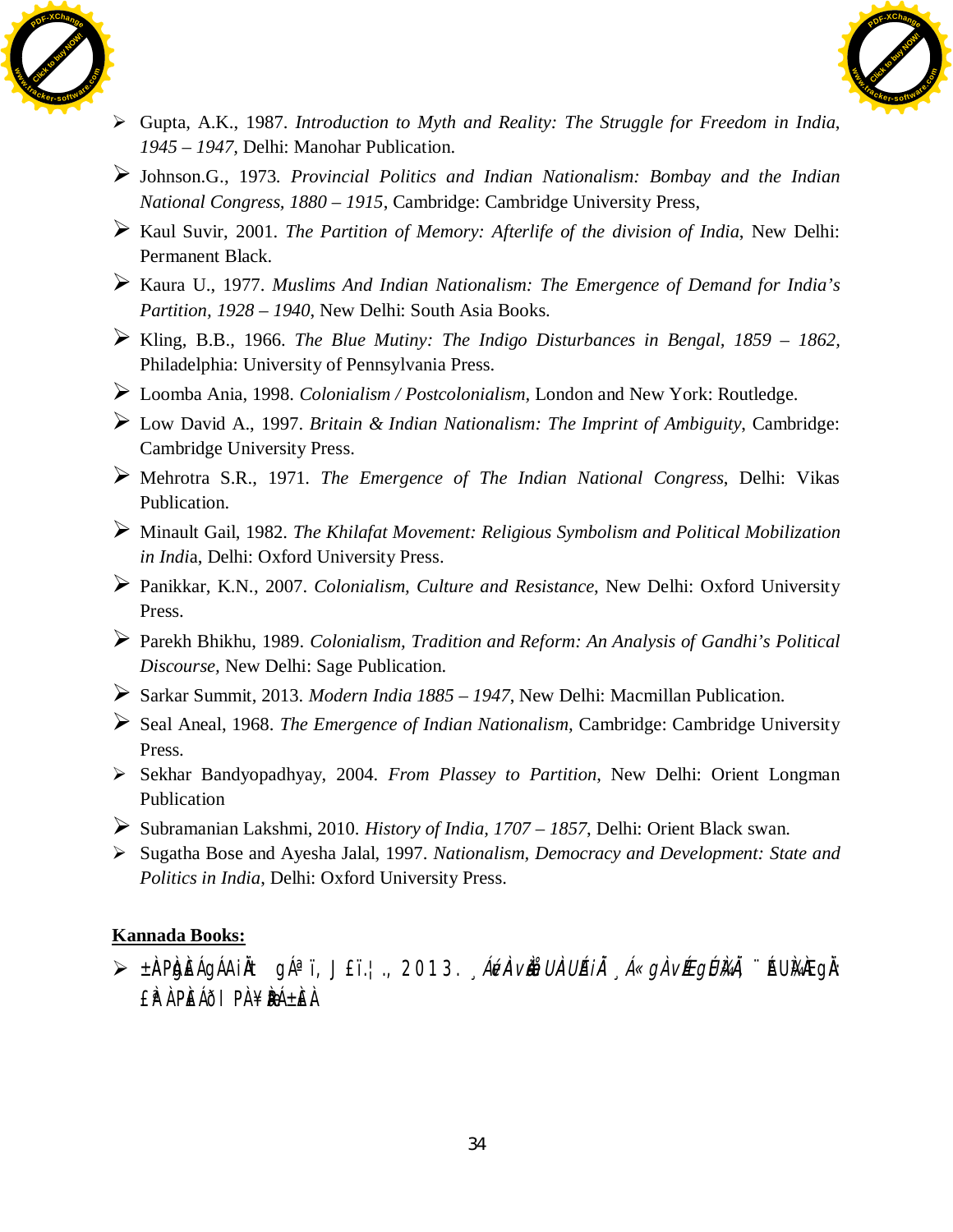



## **SC-301 Sources of Indian History - Epigraphy, Numismatics and Archives**

**Course objective:** The main objective of this paper is to familiarize the students to the sources to reconstruct Indian History. The paper consists of three important units with sub units in each unit.

**Course outcome:** Students will have an introduction to the specialized fields of epigraphy, numismatics and archives, and their importance in reconstruction of our history.

## **UnitI**

i) The Importance of Epigraphy, Numismatics and Archival sources in reconstruction of Indian history

## **Unit II**

- i) Antiquity of Writing in ancient India
- ii) Development of Script- from Brahmi to Kannada
- iii) Writing materials and dating methods
- iv) Types of Inscriptions (*Prosaists,* Land Grants, Hero Stones, *Sati* Stones, *Nishadi* and so on)
- v) Study of some select Inscriptions of Karnataka: (Selected Ashoka's Brahmagiri edict,Talagunda pillar inscription, Aihole Prasasti of Pulakisin II, Halmidi Inscription)

## **Unit III**

- i) Origin and Antiquity of coinage in ancient India
- ii) Various coin Manufacture Techniques
- iii) Study of some important coins:The Punch Marked coins, Indo-Greek coins, Kushana coins, Satavahana coins, Gupta coins, Vijayanagara Coins, Sultanate coins, and Mughal coins

## **Unit IV**

- i) Types of Archival materials: Palm leaf and paper manuscripts, Paper documents, Kadatas
- ii) How to access the archival sources
- iii) Causes s for the detonation of Archival sources
- iv) Conservation and Preservation of the Archival sources. Manuscript Cataloging.

## **Unit V**

- i) Takingestampage of the Stone and copper plate Inscriptions and reading skill
- ii) Visit to some Museums where coins are exhibited.
- iii) To learn how to preserve the manuscripts by arranging practical training classes.

## **Recommended Books:**

¾ AllanJ., 1975. *Catalogue of coins in Ancient India,*Delhi: Munshiram manoharlal application.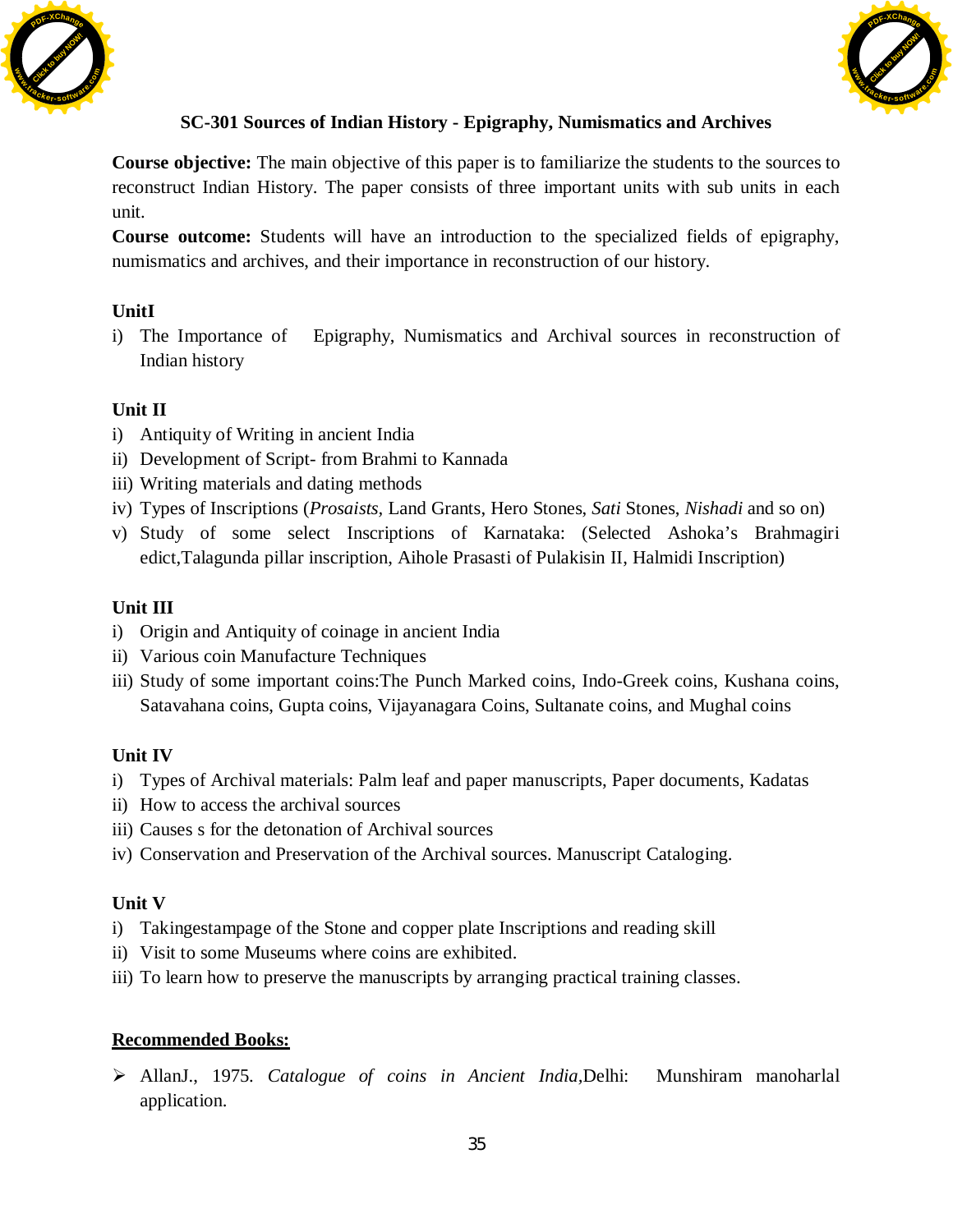



- ¾ Altekar, A.S.,1954. *The Gupta Gold Coins in the Bayana Hoard*, Bombay: NSI
- ¾ AltekarA.S., 1937. *Catalogue of Coins of the Gupta Empire*. Varanasi: Numismatic Society of India.
- ¾ Aryan Prakashan, Srivastava, A.K., 1969. *Catalogue of Indo-Greek Coins in the State Museum, Lucknow*. Lucknow: State Museum.
- ¾ Banarasidas Chattopadhyaya, Bhaskar, 1967. *The Age of the Kushanas A Numismatic Study,* Calcutta: Punthi Pustak.
- ¾ Bhandarkar D.R., 1921. *Carmichael Lectures on Ancient Indian Numismatics*. Calcutta: Calcutta University.
- ¾ Bühler George, 1959. *Indian Paleography*. Calcutta: Indian Studies.
- ¾ Dani Ahmad Hasan, 1963. *Indian Paleography*, Oxford: ClarendonPress.
- ¾ Dasgupta K.K., 1974. *A Tribal History of Ancient India A Numismatic Approach*. Calcutta: Nababharat Publications.
- ¾ Datta Mala ,1990. *A Study of the Satavahana coinage*, Delhi: Harman Publishing House.
- ¾ ElliotW., 1970. *Coins of South India*. Varanasi: Indological Book House.
- ¾ Ganesh K. and Girijapathy, 1999, Karnataka Numismatic Studies, Bengaluru.
- ¾ Gardener P., 1886. *The Coinage of the Greek and Scythic Kings of Bactria and India in British Museum*, London: British Museum.
- ¾ Gokhale Shobhana 1981. *New Discoveries in the Satavahana Coinage*, JNSI vol. XLIII: 54- 59.
- ¾ Goyal S. R., 1985. *The Coinage of Ancient India*. Meerut: Kusmanjali Book World.
- ¾ Goyal S.R., 1995. *Dynastic Coins of Ancient India*, Jodhpur: Kusumanjali Book World.
- $\triangleright$  Gupta P.L., 1979. (2<sup>nd</sup> Revised Edition) *Coins*, New Delhi: National Book Trust.
- ¾ HandaDevendra, 2007. *Tribles Coins of Ancient India*, New Delhi: Aryan Books International.
- ¾ Hegde Rajaram, et.al. (ED.), 2006, *Archival Sources for Karnataka History*, Shivamogga: Prasaranga, Kuvempu University.
- ¾ Jha, Amiteshwar and Dilip Rajgor 1994. *Studies in the Coinage of WesternKshatrapas.*  Anjaneri: Indian Institute of Research in Numismatic Studies.
- ¾ Mirashi V.V. 1981. *The History and Inscriptions of the Satavahanas and the WesternKshatrapas.* Bombay: Maharashtra State Board of Literature and Culture.
- $\triangleright$  Narasimhamurthy A.V. Karnataka Coins
- ¾ RajgorDilip, 2001. *Punch-Marked Coins of Early Historic India*. California: Reesha Books International.
- ¾ Ramesh, K.V., 1984. *Indian Epigraphy*. Delhi: Sundeep Prakashan.
- ¾ Ranganathan S.R., 1931, "Laws of Archival Science" *Indian Archives*, 1, pp. 18 ff.
- ¾ Rapson, E.J., 1908. *Catalogue of Coins of Andhra Dynasty*, *Western Kshatrapas etc.,* London: British Museum.
- ¾ SahniBirbal ,1973. *The Technique of Casting Coins in Ancient India.* Varanasi: Bharatiya Publishing House.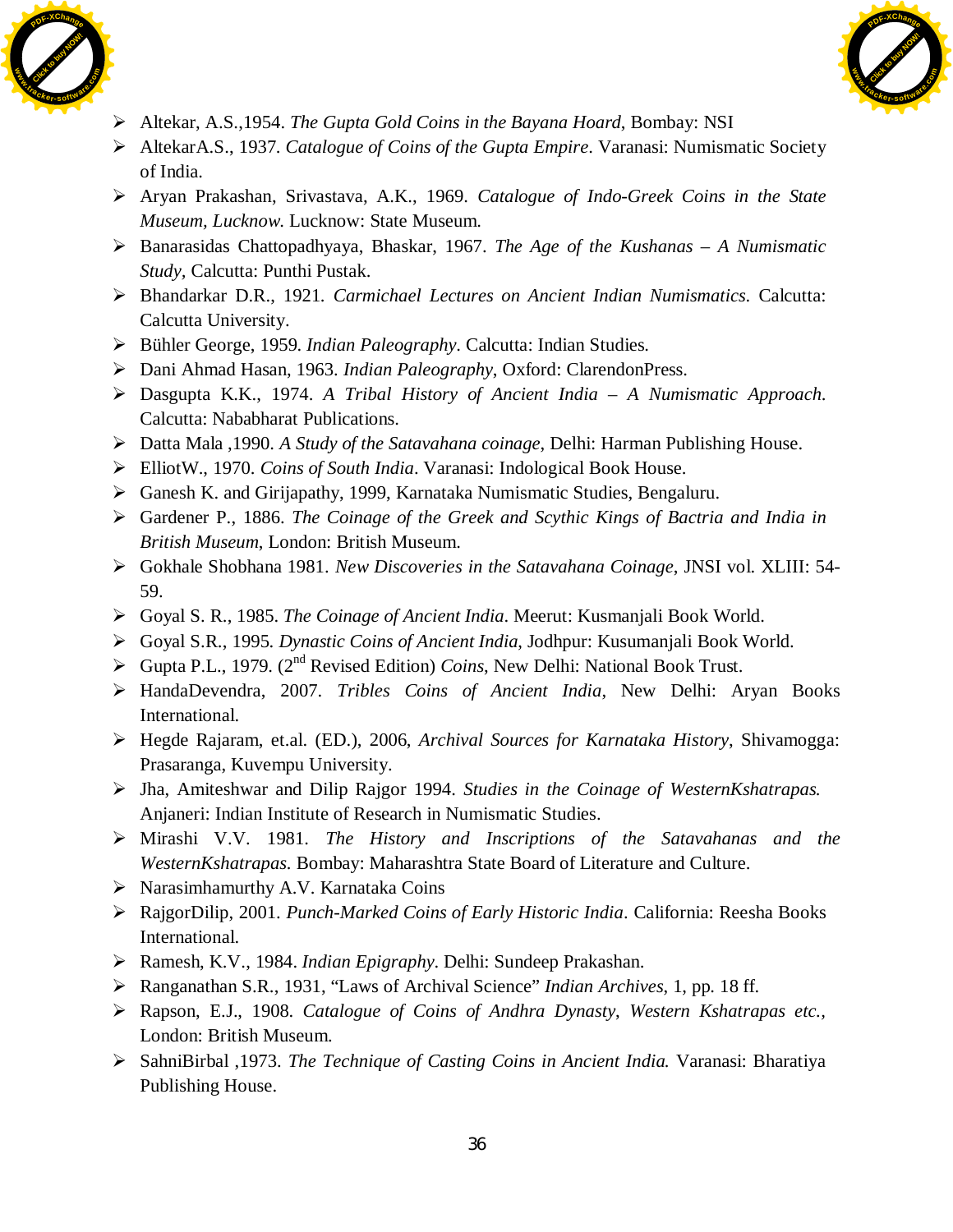



- ¾ Salomon, Richard,1998. *Indian Epigraphy*, New Delhi: Munshiram Manoharlal Publishers Pvt. Ltd.
- ¾ SarmaI.K.,1980. *Coinage of the Satavahana Empire*. Delhi: Agama Kala Prakashan.
- ¾ Schellenberg Theodore R. 1965, *Management of Archives*, Chicago.
- ¾ Shastri A.M. (Ed.) 1972. *Coinage of Satavahanas and Coins from Excavations*, Nagpur: Nagpur University.
- ¾ Shastri, A.M., 1966. *The Saka Era*, Panchal, vol. 9: 109-132.
- ¾ Shivaganeshmurthy R.S., 1996, Introduction *toManuscriptology,* Delhi:Sharada Publishing House,
- ¾ Sircar, D.C., 1965. *Indian Epigraphy*. Delhi: Motilal Banarasidas publishers.

- ¾ ª ÀÄAdÄ£Áx À, JA.f., z Éê ÀgÁd¸Áé«Ä, f.PÉ., 2004. PÀ£ÀßqÀ °¦±Á¸ÀÛç, ¨ÉAUÀ¼ÀÆgÀÄ: PÀ£Àßq À  $A \gg \lor A \not\equiv A \quad \text{Likii}$
- $\triangleright$  £bhra°h ÀÆwð,J.«., 1968. *PÈÌgì °¦Aiì GUÌPì ªÌvìù «PÁ¸ì* ªË.Ægì: ªË.Ægì «± Àé«zÁå®Ai ÀÄ.
- ≥ zếª àpé£AqàéfØ, 2002. *°¦AiÀ, °ÀI ÄÖ, ªÀvÀÜ ¨làphtiu*{ ¨éu}ÀÆgÀ: PèègÀ ¥À **p**À ¥Á®dPÁgÀ
- $\triangleright$  <sup>a</sup> $\Lambda$ AdģÁx $\downarrow$  JA.f., zÁª $\Lambda$ ád, ÁékÄ, f.PÉ, 2011. *PÈÌgÀ °¦ «PÁ À*, ¨AUÀ¼Eg $\Lambda$ : AIÄĪÀ ÁZÈÉ ¥**BÁ±È**À
- $\triangleright$  §rUÄGÀ «ÃGñÀ 2011, *PÉÌGÀ ª ÉÉÃr* º ¦, ºÀ¦: ¥ÌæÁGÁAUÀ PÀ«.«.
- ⊁¥ÁrUÁgÀ <sup>2</sup>ĂœªÁ¸À, 2004, *∵ÁgÌwÃA iÀEw<sup>o</sup>Á¸ ÌzÀ ±Á¸ÈÀ DPÌgÙl¼À*, zÁg̪ÁqÀ gÁª À±Ì<del>ki</del>À ¥Ì©PẾµÈïì
- $\triangleright$  <sup>1</sup>.¦.pé, 2001. *±Á ĚLLÁ Ì¥BLĨ±À* ªË. KEGÄ: ZÃVÈï ŞÄPï °Ë ï.
- ≥ CtŴÃj,J.JA., 1992. *£ÁtåUÀkÀ*, zágÀªÁqà ¥ÀæÁgÁAU À PÀÉÁðl PÀ «± Àk zÁå®AiÀ.
- ≫ ®Qëã£ÁqÁAiÀt ¨à ÖJ£ï. J¸ï., 1968, ¨áqàvÃAiÀ UÀækÀ ¸À¥ÁzÈÁ ±Á Ù¥À ZÀIÀ.
- > £ÀgÀn A°ÁZÁgï r,J<sup>-</sup>ï. 1976, PÈÀgÀ UÀÐEXÀ , ÀN¥ÁZÈÉ, ª ÁL, ÆgÀ, ±ÁgÌZÁ ªÀÄQ¢gÀ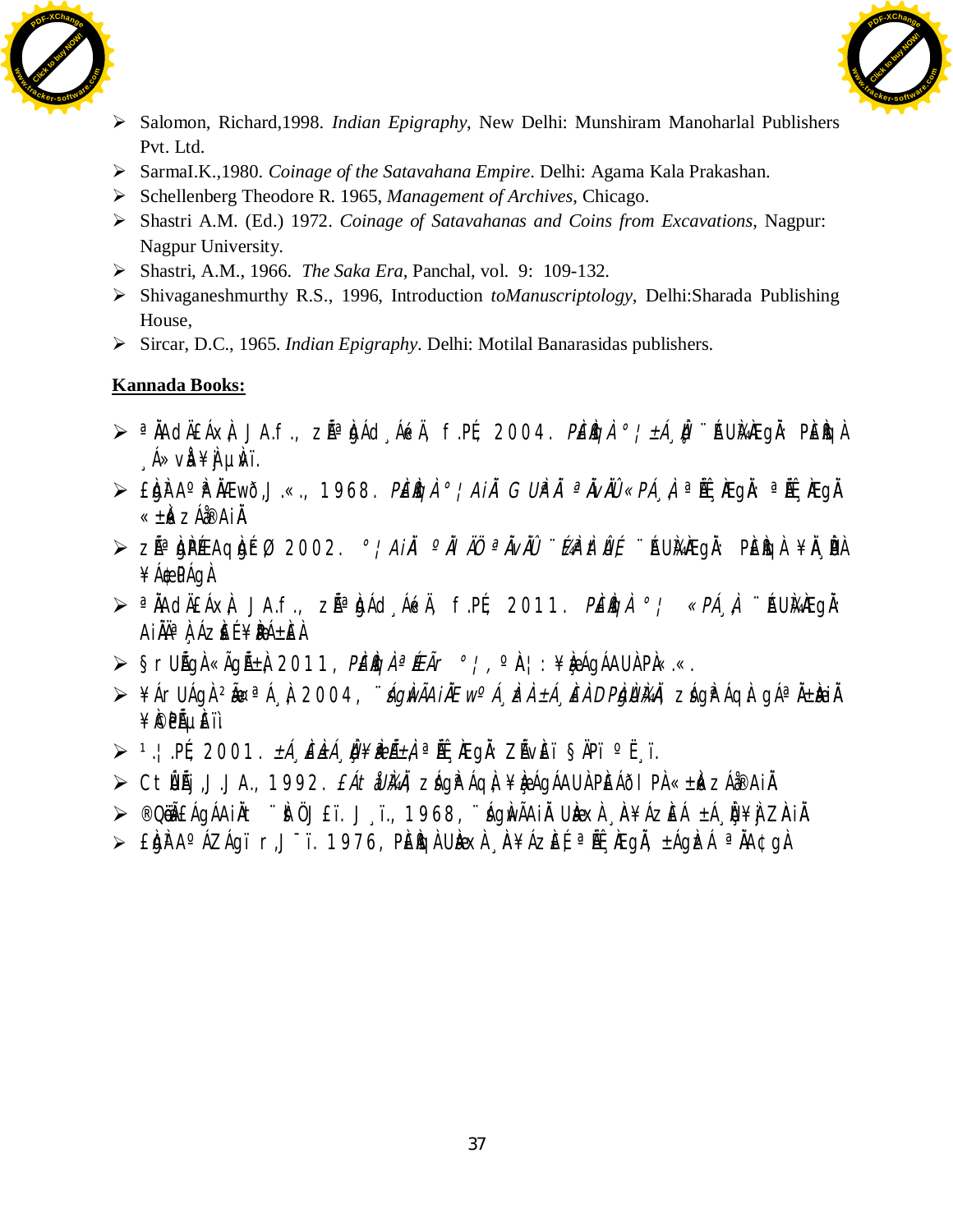



## **SC- 302 History of Karnataka up to the fall ofthe Hoysalas**

**Course objective:** History of Karnataka up to the fall of Vijayanagara is a lecture series intending to introduce the history of Karnataka up to the fall of the Hoysalas. It also covers important aspects of administration, economy and cultural history.

**Course outcome:** The students will get a preliminary knowledge about the Political Economic and cultural history of Karnataka of pre-modern period and emergence of regional cultural patterns.

## **Unit I**

- i) Primary- Literary, archaeological, foreign accounts
- ii) Secondary sources

## **Unit II**

- i) Mauryas- Satavahanas- Kadambas of Banavasi and Gangas of Talakadu
- ii) Administration
- iii) Second urbanization and urban centers-trade-coinage

## **Unit III**

- i) Early Chalukyas-Pulakesi II; Rastrakutas- Amoghavarsha Later Chalukyas-Vikramaditya VI and Hoysalas-Vishnuvardhana-Sevunas of Devagiri
- ii) Administration extent of empires and administrative divisions- Samantas, Mandalesvaras, dandanayakas, Nadu, agrahara, local self-government, revenue collection, taxes, military, Agriculture, irrigation-urban centers and professions- trade goods and routes-trading communities

## **Unit IV**

- i) Development of Kannada literature
- ii) Development of regional style of architecture
- iii) Development of Bouddha, Jaina, Saiva, Vaishnava and other traditions- Kalamukha, Virasaiva, Srivaishnava and Madhva tradition

- ¾ Altekar A.S. 1934, *The Rastrakutas and their Times*, Poona.
- ¾ Coelho William, 1950, *Hoysalavamsa,* Bombay.
- ¾ Derrett J.D.M. 1957, The Hoysalas, Oxford
- ¾ Desai Dinakar, 1951, *Mahamandalesvaras under the Chalukyas of Kalyani*, Bombay.
- ¾ Desai P.B. (ed), 1970, A *History of Karnataka*, Karnataka University, Dharwar.
- ¾ Desai P.B. 1957, *Jainism in South India and some Jaina Epigraphs*, Sholapur.
- ¾ Dikshit G.S. 1964, *Local Self Government in Medieval Karnataka*, Dharwar.
- ¾ Fleet J.F. 1896, *Dynasties of Kanarese Districts*, Bombay (Bombay Gaz. Vol I, Pt.II)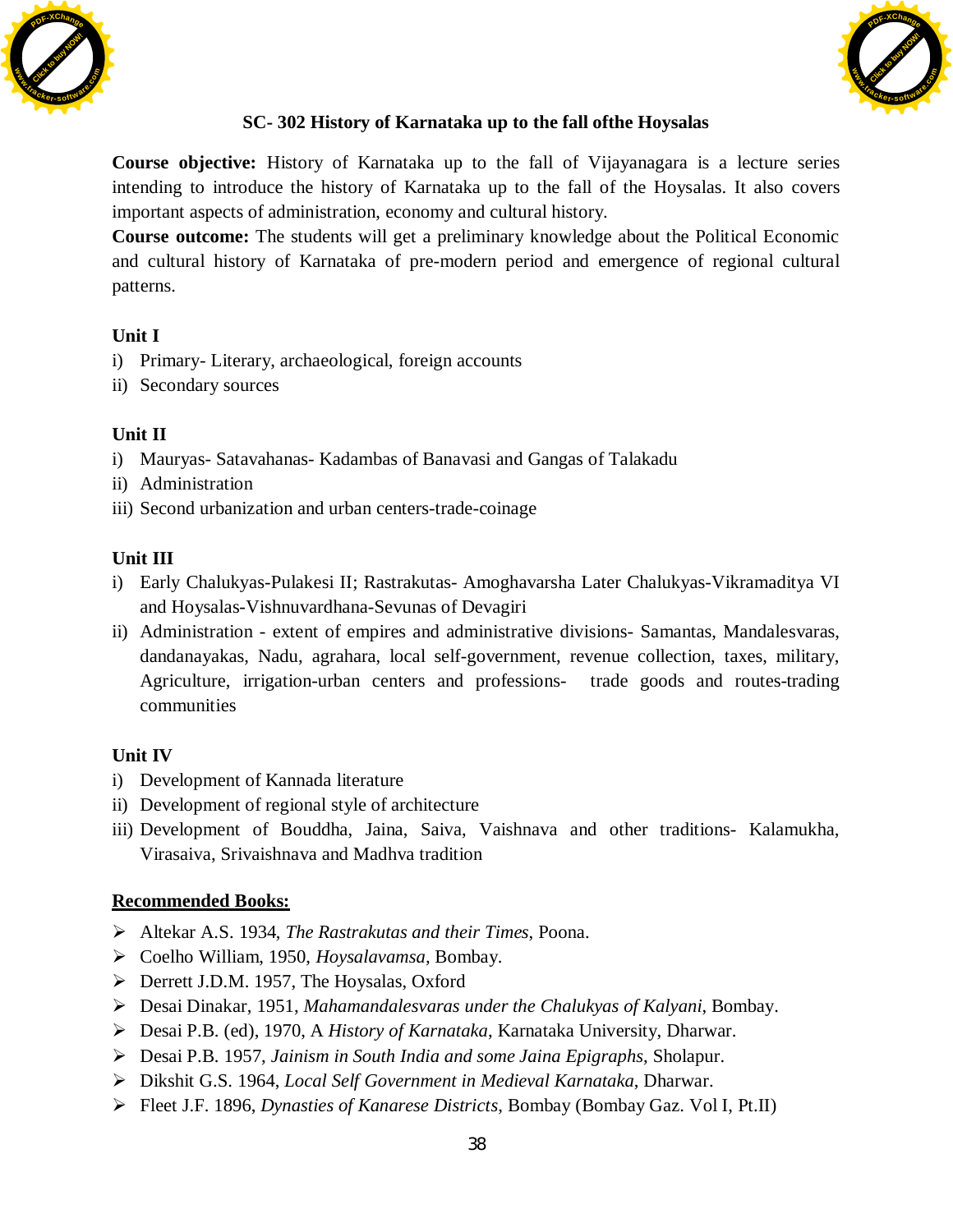



- ¾ Gopal, B.R., 1981,*Chalukyas of Kalyani and Kalachuris,* Dharwad, Karnataka University.
- ¾ Kuppuswamy G.R. *Economic Conditions in Karnataka* (A.D. 973 to A.D. 1336), Dharwad, Karnataka University
- ¾ Majumdar R.C. and Pusalkar (Ed.), *History and Culture of the Indian People*, Vol. 4,5,6. Bharatiya Vidya Bhavan, Bombay.
- ¾ Moreas G.M. 1931, *The Kadamba Kula*, Bombay.
- ¾ Narasimhachar R. *Karnataka Kavicharite*
- ¾ Narasimhamurthy A.V. 1971, *The Sevunas of Devagiri,* Mysore.
- ¾ Nilakantha Shastri K.A. 1966, *A History of South India*, Madras.
- ¾ Ramesh K.V. 1970, *History of South Kanara*, Dharwar.
- ¾ Rice B.L. 1909, *Mysore and Coorg from Inscriptions*, London.
- ¾ Saletore B.A. 1936, *Ancient Karnataka (*Vol.I) *History of Tuluvas*, Poona.
- ¾ Srikanthasastri S. 1940, *Sources of Karnataka History*, Mysore.
- ¾ Suryanath Kamath, 2001.*A Concise history of Karnataka from pre-historic times to the present,* Bangalore: MCC Jupiter books.
- ¾ Yazdani (ed), 1960, *The Early History of Deccan* 2 vols. Bombay

- $\triangleright$  £bh A° Fhamõ,J.«., 1999. C©jeávàiàÄUÀ úáUÀ 1-2, ¨ AUhanegà: ¨ ághvãAià «záå¨ ₽ E À
- $\triangleright$  £igh A° Filativo, J.«., 1999. *Pièitei "Áªilá Aillaiui, "áui, 1-2,* ¨Áuimhegi. ¨sÁgÀwÃAiÀÄ «zsÁå¨sÀªÀ£À.
- $\triangleright$  £bir A° Filation, J.«., 2000. *Aª LA dep Alv · Élagál í áuil* 1-2, ¨ Aumhegh: ¨ ÁgÌvÃAi $\breve{\text{A}}$  «zÁå¨ i $\text{P}$ iȮPit v®UÁ«, 2004. *ªÌËAiÀð ªĬvìlÜ ±ÁvìªÁº ÈigÀ AiÀÄUÀ,* º À¦: ¥**kégÁAU** Pl«.«.
- $\triangleright$  azÁ£ÀzÀÀÆwð, 1966, JA. PÈÀÇÀ ±Á¸ÈÙÀ¼À¸ÁA¸ÀwPÀ CzÀÀIÀÈÀ (450-1150),  $^{\circ}$  Å $^{\circ}$  K  $^{\circ}$  K  $^{\circ}$
- $\triangleright$  gré $\tilde{A}$ i, j. 1., 2016. D¢ PàzàŞ*gà, UàUàjà ªàvàû ¨ÁzÁ«Ä ZÁ¼ÀPàgà,* ºà¦: ¥**ké**qÁAUÀ PÀ«.«.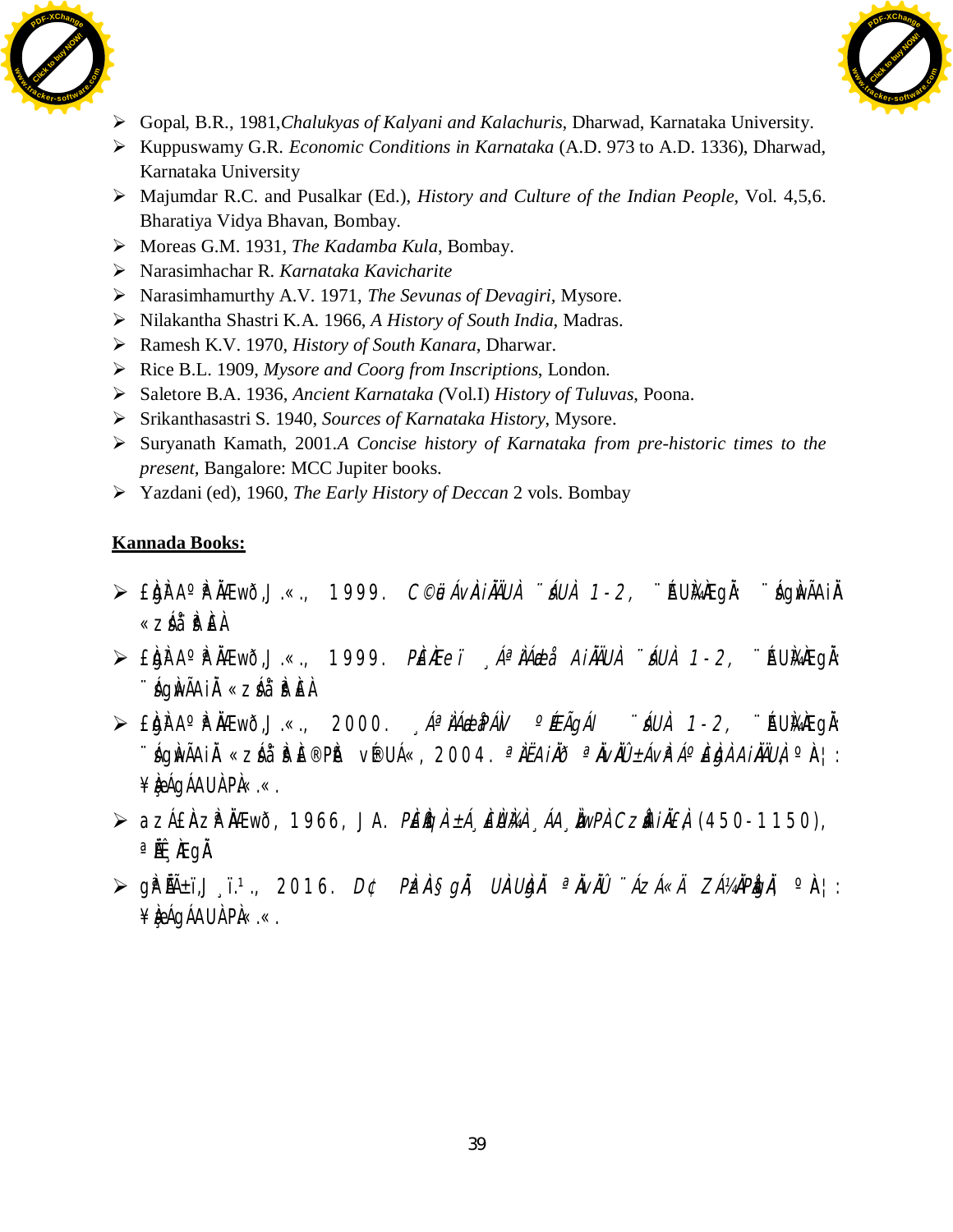



#### **SC-303Theories of Colonialism & Nationalism**

**Course objective:** Theories of colonialism & nationalism is a series of lectures intended at introducing the concept colonialism, various theories about it, the structure and forms of colonialism, its functioning. It also introduces the concept of nationalism, various theories about it and decolonization.

**Course outcome:** Students will know the key concepts, theories and debates about colonialism and nationalism which will increase their reasoning capacity and comprehension of the modern history.

#### **Unit I**

- i) Beginning of Colonialism and development in Asia
- ii) Structural features of Colonialism-Nature of exploitation under colonialism.
- iii) Colonialism as a manifestation of International capitalism

#### **Unit II**

- i) Theories of Colonialism: Marxists, Imperialists, Nationalists and Neo- Imperialists
- ii) Manifestation of Colonialism: Metropolis and periphery, Colonies, Protectorates, Sphere of influences, and Mandates and their functions

#### **Unit III**

- i) Factors behind the genesis of Nationalism
- ii) Nationalism and the narrative of identity-nation, nationality, and Nationalism- Nation as imagined Community
- iii) Forms of Nationalism Theories of Nationalism French, Marxist, Gandhian

#### **Unit IV**

- i) De-Colonization-Theories of Dependencies
- ii) Neo-Colonialism and problems of political and Economic Stability
- iii) Under development in the Third World

- ¾ Ania Loomba, 2005. *Colonialism/Postcolonialism*, London: Routledge,
- ¾ Anthony Brewer, 2003. *Marxist Theories of Imperialism: A Critical Survey*, London: Routledge.
- ¾ Anthony D. Smith, 2000. *Theories of Nationalism,* UK: Palgrave Macmillan.
- ¾ Benedict Anderson, 1991. *Imagined Communities: Reflections on the Origin and Spread ofNationalism,*
- ¾ Bullard D., 1978. *The Struggle for Asia.* USA: Holmes & Meier.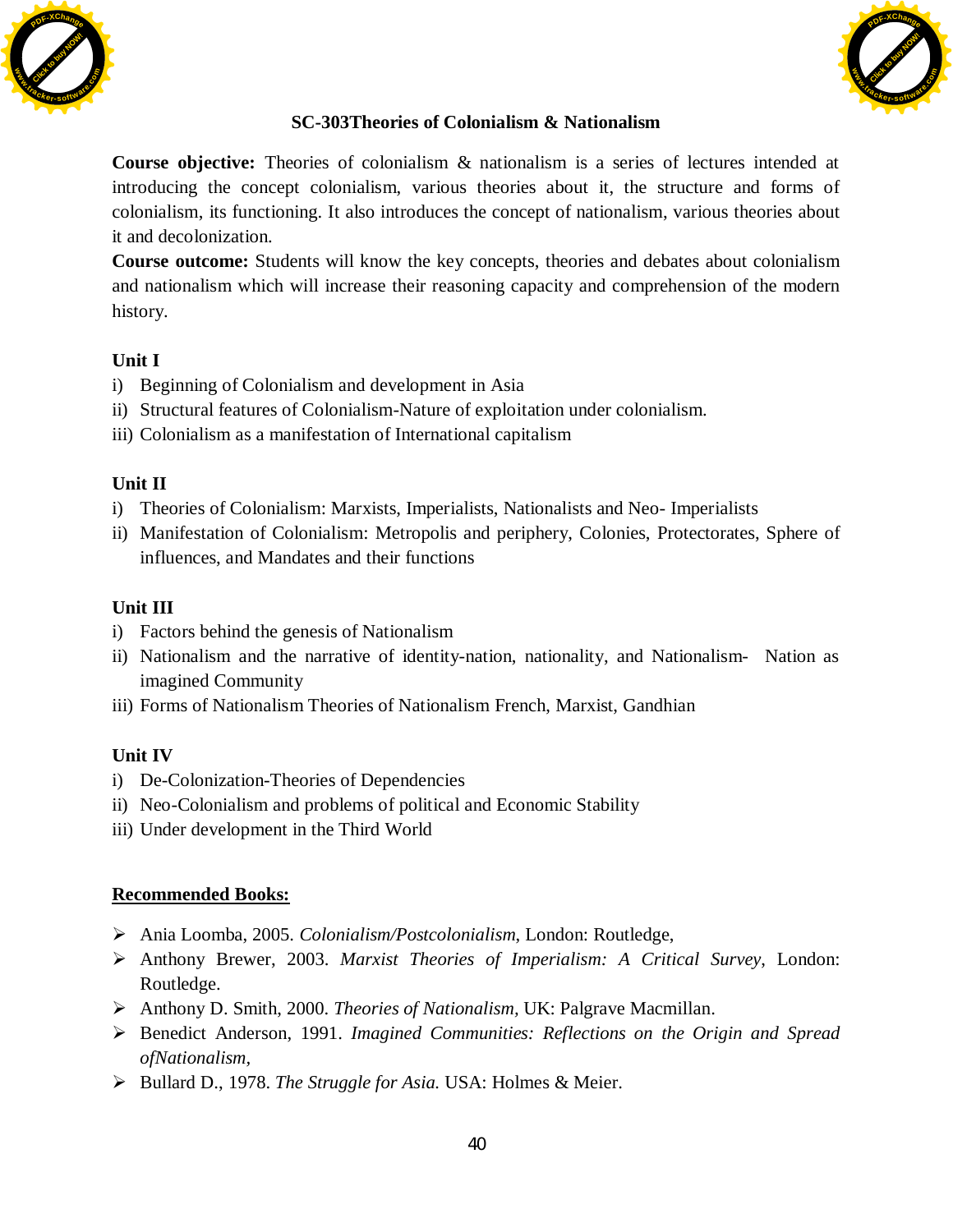



- ¾ Donald F Lach, 1965. *Asia in the Making of Europe. Volume I and III,* Chicago: University of Chicago Press,
- ¾ E. Kedourie, 1993. *Nationalism*, Blackwell,
- ¾ E. Gellner, 2008. *Nations and Nationalism*, Cornell University Press.
- ¾ E.J. Hobsbawm, 1997. *Nations and Nationalism since 1780*, Cambridge: CUP.
- ¾ Edgar Snow, 1994. *The Red Star over China,* USA: Grove Press.
- ¾ Ernest Gellner,1989. *Nations and Nationalism,* London: [Wiley-Blackwell](https://www.google.co.in/search?safe=active&q=Wiley-Blackwell&stick=H4sIAAAAAAAAAOPgE-LSz9U3MLIwtMgrVuIEsZMzCtMLtFQyyq30k_NzclKTSzLz8_QLUosy81MykxNziq0KSpNyMoszUosAuXD6jz8AAAA&sa=X&ved=0ahUKEwi8rtHu4dHYAhUST48KHVwIBa0QmxMIlQEoATAO).
- ¾ Frank, A.G., 1969. *World Accumulation*, New York: Monthly Review Press.
- ¾ Hall D.G.E, 2014. *A history of South East Asia,* Singapore: Marshall Cavendish International.
- ¾ Hayes C.J.H, 2010.*Essays on Nationalism, Delhi*: Har-Anand Publications Pvt Ltd.
- ¾ Hobson, J.A., 1902. *Imperialism A Study,* London: Cosimo Classics.
- ¾ Immanuel Wallerstein, 1974. *The Modern World System; capitalist agriculture and European expansion,* London: University of California Press.
- ¾ Jeffrey Robin, 1981. Asia: the winning of Independence, UK: Palgrave Macmillan.
- ¾ John Hutchinson and Anthony Smith, 2000. *Critical Concepts in Political Science: Nationalism*, London: Routledge.
- ¾ Joseph A Shempeter,1919. *Imperialism and Social Classes,* London: Augustus m Kelley.
- ¾ Lenin, V.I.,1916. *Imperialism a highest stage of capitalism*, Moscow: Martino Fine Books.
- ¾ Paul Baran, 1957. *Political Economic Growth,* London: Cosimo Classics.
- ¾ Peter Cain and Mark Harrison, 2001. *Critical Concepts in Historical Studies: Imperialism*, London: Routledge.
- ¾ Tom Kemp, 1967. *Theories of Imperialism*, Dobson.

≫ ¨ÁgPÀEgÀ GzÀiÀ, 2006. *"Áª ÀÁebà±Á» ªÀvÀÛ gÁ¶ÃAiÀªÁzÀ* UÀArä d£PÁ¢ ¥**BÁ±E**À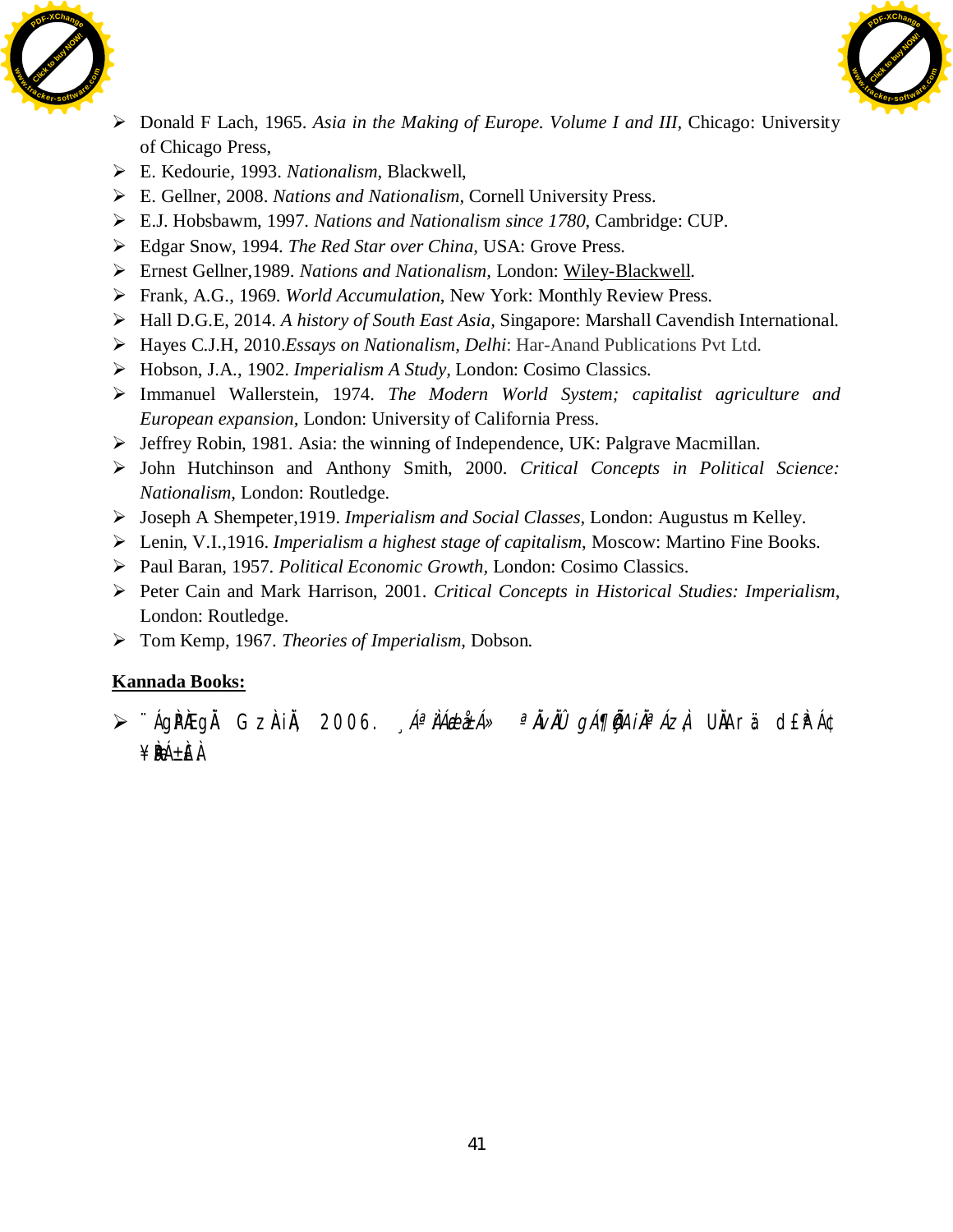



## **E 301 Elective papers:**

## **World Heritage Sites in India**

**Course objectives:** World Heritage Sites in India is a lecture series intending to introduce the students of other disciplines to understand the concept of Heritage and some important world Heritage Sites in India.

**Course Outcome:** Students will gain a preliminary knowledge about the concept and importance of heritage and heritage sites in India.

## **UnitI**

- i) The Definition of Heritage
- ii) Classification of Heritage
	- a) Tangible Heritage
	- b) Intangible Heritage
	- c) World Heritage sites (UNESCO)
	- d) World Heritage Sites in India

## **Unit II**

- i) Natural Heritage
- ii) Art and Architecture Heritage
- iii) Museum as Repository of Heritage
- iv) Indian Crafts
- v) Cultural Heritage
- vi) Indian Dance Forms
- vii)Indian Music Forms and Indian cuisines

- ¾ Basham, A.L., 2007. *The Illustrated Cultural History of India,* New York: Oxford University Press.
- ¾ Bhandari N.K., 2007. Cultural Heritage of India. Delhi: Eastern Book Corporation.
- ¾ Bhowmik, S.K.,2004,*Heritage Management: Care, Understanding and Appreciation of Cultural Heritage*, Jaipur: Publication Scheme.
- ¾ Biswas, Sachindra Sekhara, 1999. *Protecting the Cultural Heritage (National Legislation and International Conservation),*New Delhi: Aryan Books International.
- ¾ Deshpande, M. N., 1994. *Care of Cultural Heritage*. New Delhi: National Museum Institute.
- ¾ DhawanShashi,1996. *Recent Trends in Conservation of Art Heritage*. Delhi:Agama Kala Prakashan.
- ¾ Ghoshmaulik, S. K., BassK. K., 2001. *Understanding Heritage: Role of Museum.*Bhubaneswar: Academic Staff College.
- ¾ Howard, Peter, 2003. *Heritage: Management, Interpretation, Identity,*London: Continuum.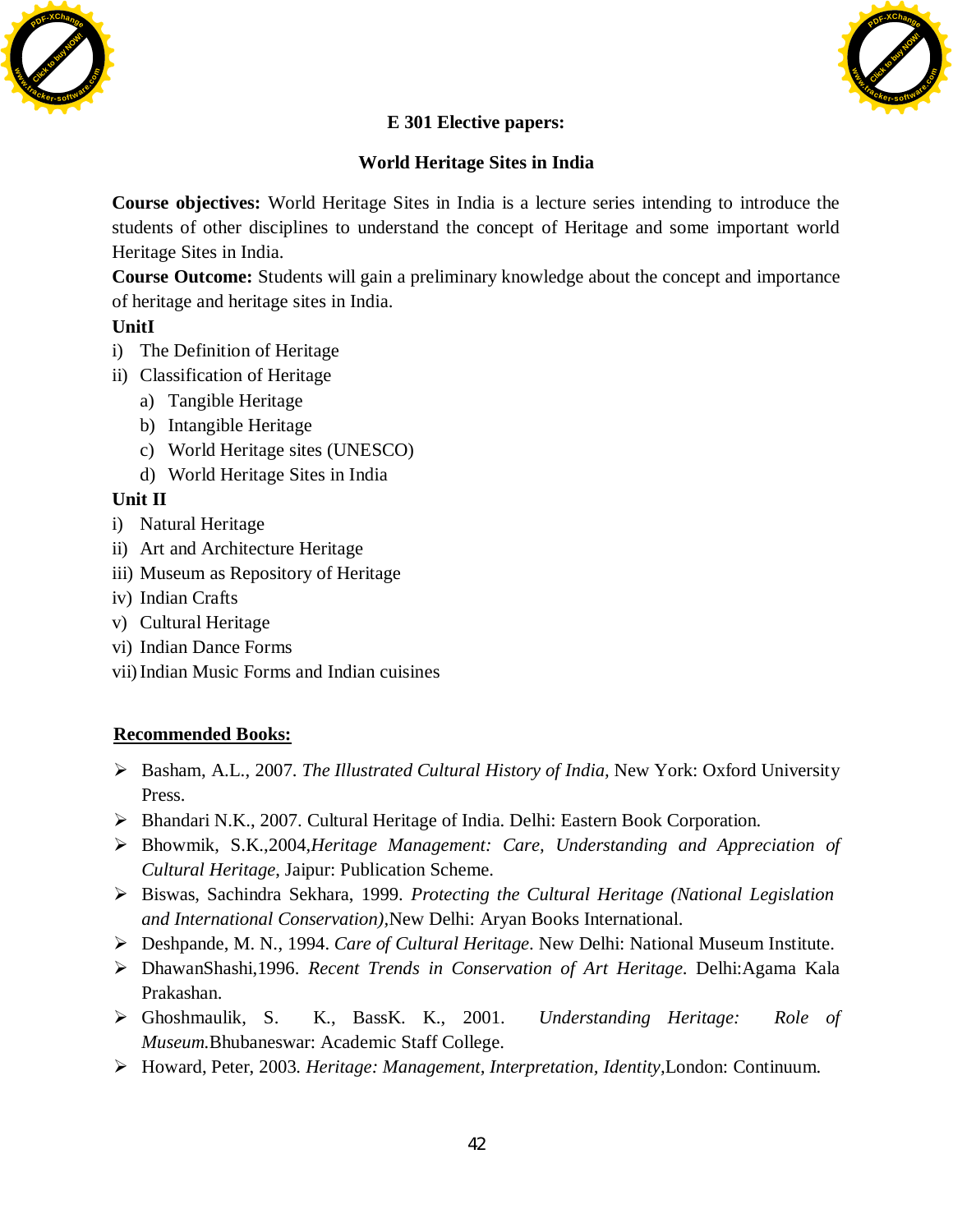



- ¾ Paddayya, K., 2004.*Heritage management with special reference to modern impacts on archaeology sites of lower Deccan.* Deccan Studies" 1 (2): 7-24.
- ¾ Rao P.R., 1988. *Cultural Heritage of India*. Delhi: Sterling.
- ¾ Renfrew C., 2000. *Loot, Legitimacy and Ownership.* London: Duckworth.
- ¾ Singh L.K., 2008. *Indian Cultural Heritage from Tourism Perspective*. Delhi: ISHA Books.
- ¾ Thapar, B.K., 1989.*Conservation of the Indian Heritage*. New Delhi: Cosmo Publication.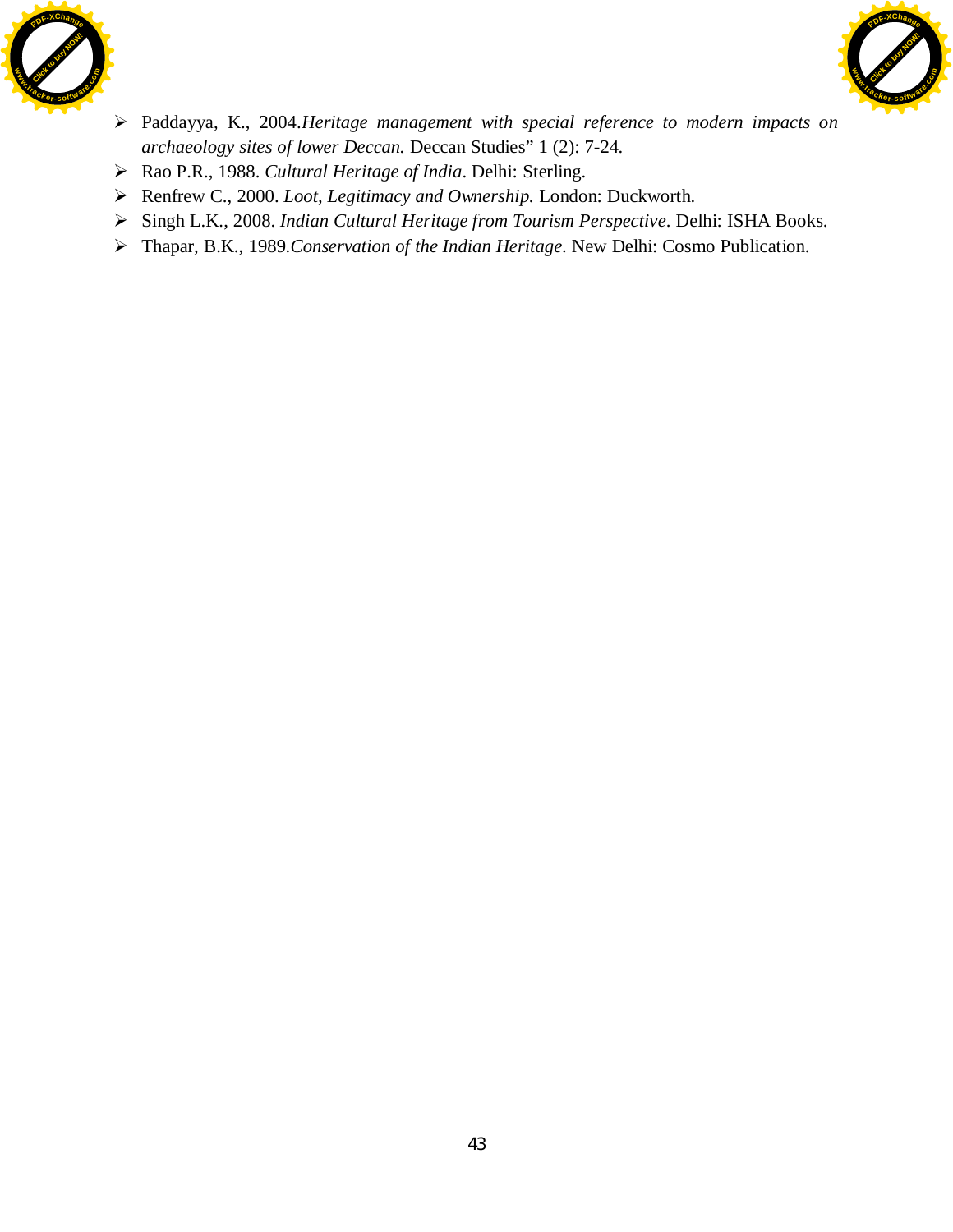



## **HC 401 Contemporary South Asia-SAARC Nations**

**Course objective:** Contemporary South Asia-SAARC Nations is a series of lectures which intend to introduce the history of the history of the South Asian countries after their formation to the recent days. This will mainly introduce the history of Independent India and provide a brief history of other nations highlighting their relations with India.

**Course outcome:** Students will have an idea about the history of Independent India and its relations with its neighboring countries.

## **Unit I**

- i) Evolution and basic features of the Indian Constitution
- ii) Nehru, Shastri and Indira
- iii) JP Movement & Emergency
- iv) The Janata Interregnum and Indian politics since 1080.

## **Unit II**

- i) Mixed Economy, Green Revolution and Land Reforms
- ii) Economic Reforms since 1991-land reforms, agricultural growth and green revolution,
- iii) Trade-Industrialization and science and technology since Independence

## **Unit III**

- i) Emergence of Pakistan and political developments in Pakistan
- ii) Indo-Pak Relation since 1971-Indo -Pak wars and conflicts
- iii) Kargil War and Nuclear Dynamics

## **Unit IV**

- i) Other SAARC countries- Nepal, Bangladesh, Srilanka.
- ii) Indo Srilanka Relations
- iii) Indo Bangla relations.

## **Unit V**

i) Formation of SAARC and it's Achievements

- ¾ Akbar M.J., 1988.*Nehru: The Making of India*, Viking
- ¾ Ananaya Vajpayee, 2012. *Righteous Republic: The Political Foundations of Modern India,*USA: Harvard Business.
- ¾ Ayesha Jalal, 2014. *The Struggle for Pakistan: A Muslim Homeland and Global Politics*, USA: Harvard Business.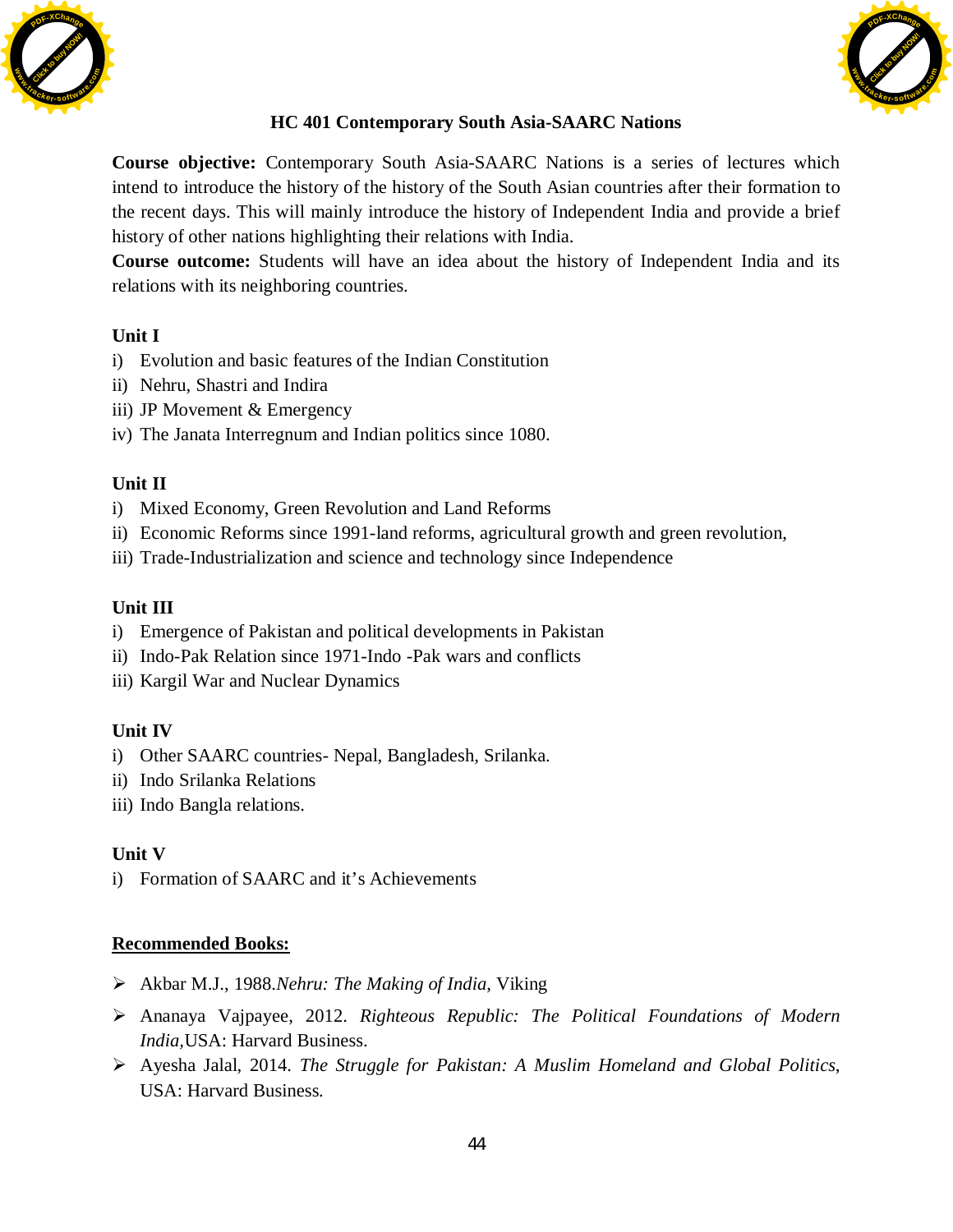



- ¾ Bipin Chandra, Mridula Mukherjee, Aditya Mukherjee, 2017.*India Since Independence,*  Haryana: Penguin Random House India.
- ¾ Das Gurcharan, 2000.*India Unbound*, New Delhi: Penguin Books.
- ¾ David Hall Mathews, 2007. *Contemporary South Asia,* US: WileyBlockwell.
- ¾ Edward Mallot, J., 2012.*Memory, Nationalism and Narrative in Contemporary South Asia,* UK*:* Palgroove Macmillan,
- ¾ Faisal Devji*,*2013. *Muslim Zion: Pakistan as a political Idea,* USA: Harvard Business.
- ¾ Guha Ramachandra, 2014.*Makers of Modern Asia,* USA: Harvard Business.
- ¾ Guha Ramachandra, 2008.*India After Gandhi,* Tamil Nadu: Picador
- ¾ Harihar Dubey, 2000.*India after Independence,* New Delhi: Penguin India.
- ¾ Sanyal Sanjeev,2015. *The Indian Renaissance: India's Rise after a Thousand Years of decline*, U.K: Penguin.
- ¾ Singer Wendy*,*2011. *Independent India, 1947-2000*, New Delhi: Routledge,
- ¾ Srinath Raghavan, *1971.The Global History of the Creation of Bangladesh,* USA: Harvard Business.
- ¾ Sugath Bose, Ayesha Jalal, 2014. *Modern South Asia: History, Culture, Political Economy,*New Delhi: Oxford University Press.
- ¾ Sumantra Bose,2008. *Contested Lands: Israel-Palestine, Kashmir, Boswa, Cyprus and Sri Lanka,* USA: Harvard Business.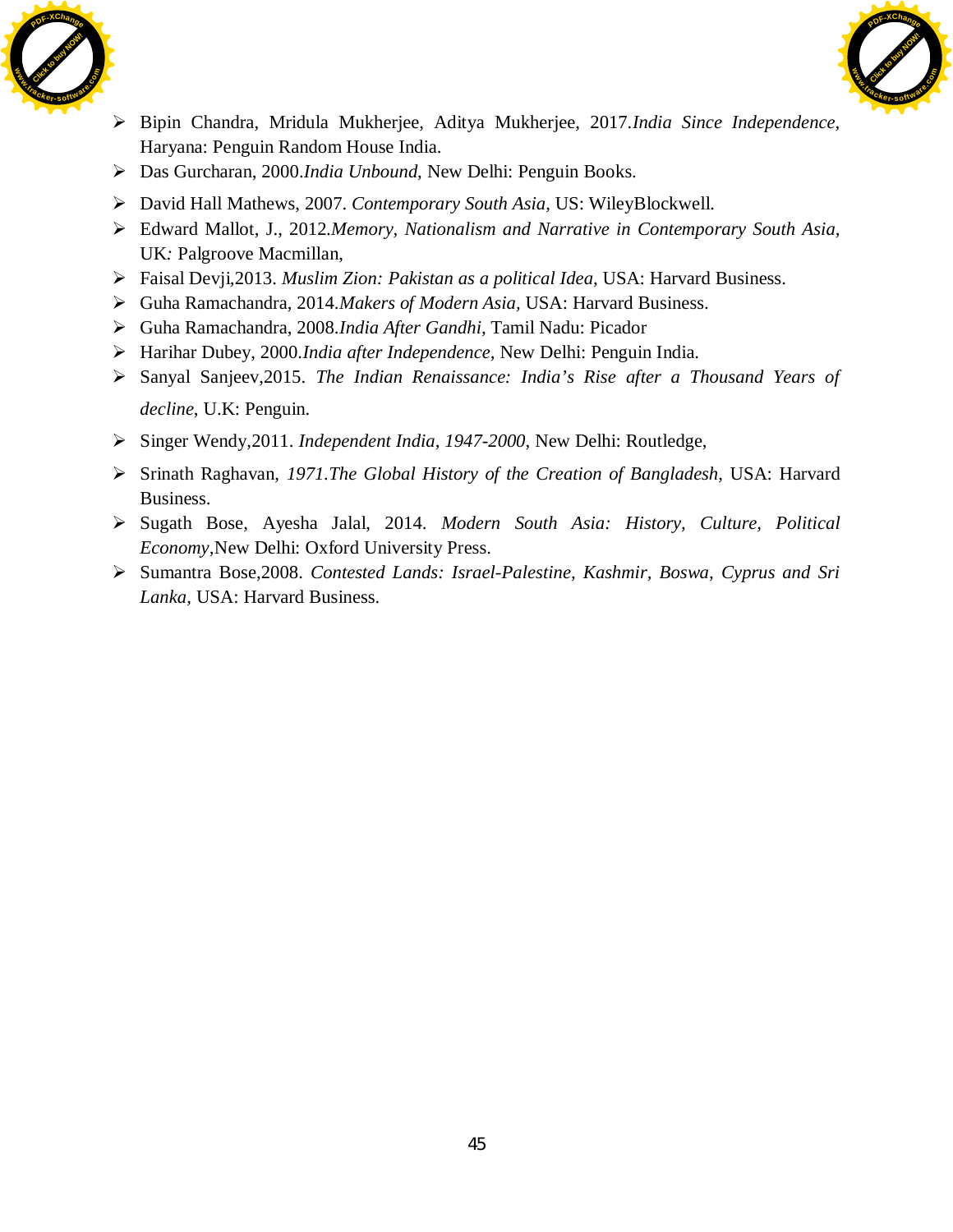



## **HC 402 History of Modern Karnataka -1800-1956 CE**

**Course objective:** History of Modern Karnataka (1800-1946) is a lecture series aiming at introducing the modern history of the various parts of the un united Karnataka like old Mysore, Hyderabad Karnataka, Bombay Karnataka, Madrass Karnataka and the Kodagu province. **Course outcome:** The students will know about the modern history of all the provinces of the Karnataka before unification.

#### **Unit I**

- i) Nature of Wodeyar rule Role of Commissioners and Dewans in the modern Mysore
- ii) Nagar insurrection
- iii) Freedom movement in Mysore province

#### **Unit II**

- i) Local Chieftains of Hyderabad Karnataka-Surpur, Gurugonta, Gunthgola, Arakere
- ii) Anti-British uprisings in Hyderabad Karnataka-Venkatappa Nayaka Surapura in 1857
- iii) Rule of Nizams-Brahmo Samaj and Arya Samaj, Razakars

#### **Unit III**

- i) Political developments in  $19<sup>th</sup>$  century in Bombay Karnataka-Role of Peswas and expansion of British rule
- ii) Protests of princely states-Kitturu and Halagali Bedas
- iii) National movement in Bombay Karnataka- Tilak period, Gandhi period, Non-Cooperation movement in North Kanara
- iv) OBC and Dalit movements

#### **Unit IV**

- i) Nature of local chieftains before British in Madras Karnataka- British annexation- role of collectors Land revenue settlements
- ii) Role of missionaries and commissioners in South Kanara-Basel mission
- iii) Social reform movements in Madras Karnataka-Brahma samaj and Kudmal Rangarao-Narayan Guru
- iv) National movement in Madras Karnataka-Karnad Sadashiva Rao and others
- v) Role of colonial administration in Ballari-role of missionaries

#### **Unit V**

- i) Nature of Haleri rule in Kodagu-Veera Raja, Lingaraja and Chikkaviraraja Odeyar and annexation of Kodagu
- ii) Amarasulya insurrection of 1837 -Consolidation of British rule in Kodagu
- iii) Slavery-Basel mission and conversions
- iv) Emergence of Plantations-Jamma-Ryots in modern Kodagu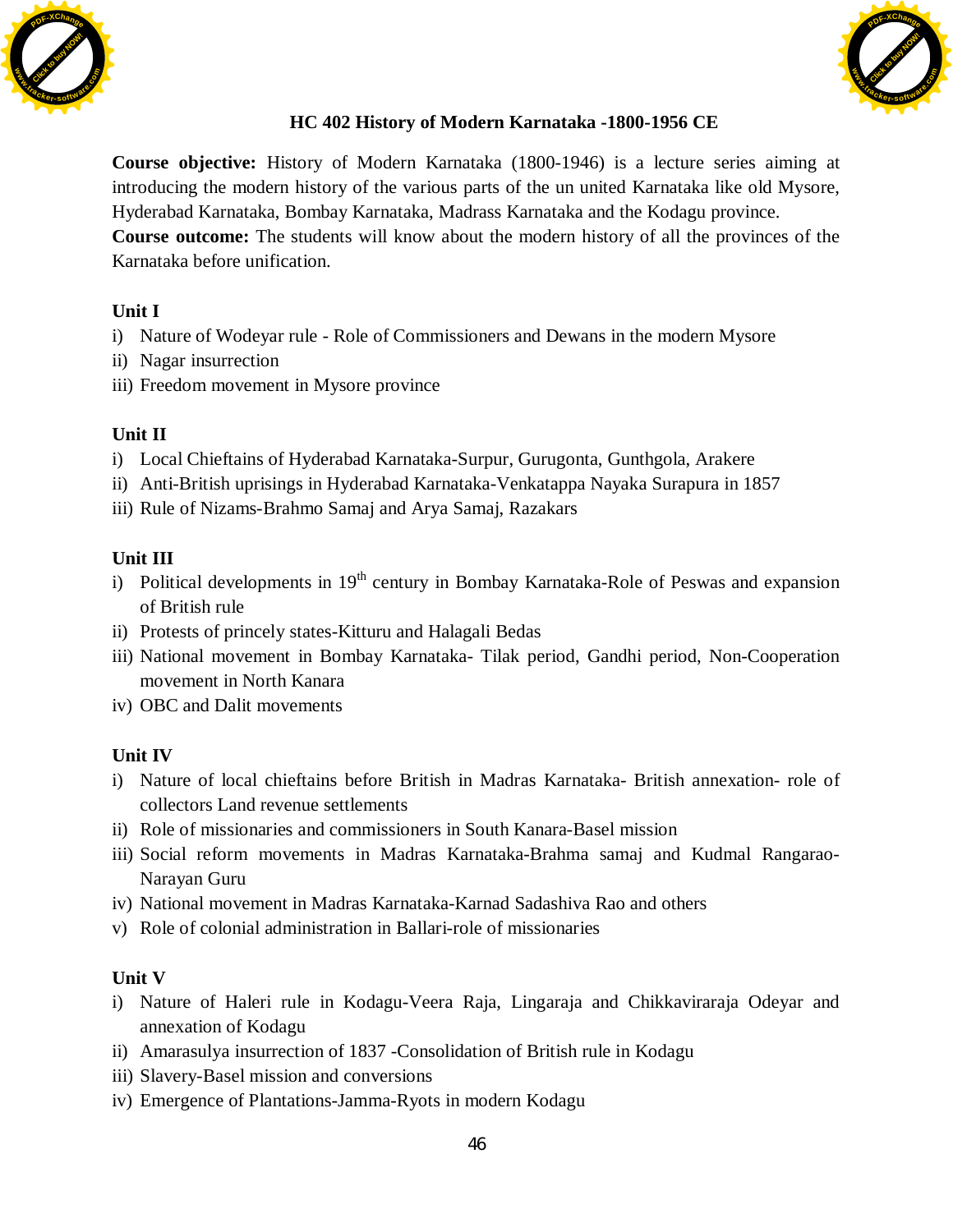



v) Freedom movement-C.M. Poonachcha and P.I. Belliyappa-emergence separate state movement

## **Unit VI**

i) Unification movement of Karnataka-main events and leaders.

## **Recommended Books:**

- ¾ Halappa G.S., 1964. *Freedom Movement in Karnataka*, Vol. 2,
- ¾ Handa, R. L., 1968.*History of Freedom Struggle in Princely State*, New Delhi,
- ¾ Hettne.B., 1978. *The Political Economy of Indirect Rule, Mysore 1881-1947,* New Delhi: Ambika Publication,
- ¾ J.D.E. Gribble, 1986.*History of Deccan, Vol I and II,* Delhi: AEH Publication.
- ¾ James Manor, 1977.*Political Change in an Indian State: Mysore 1917 1955*, New Delhi:
- ¾ James Manor, 1978. *Political Change in an Indian State: Mysore: 1917-1955,* NewDelhi: South Asia Books.
- ¾ Janaki Nair, 2006. *Problems of Karnataka*, Orient black swan,
- ¾ Janaki Nayar,2011. *Mysore Modern*, Delhi: Oxford University Press,
- ¾ Prasanna.D.A., Sadashiva,K., 2017. *The Princely States and Making of Modern India,* Manipal: ManipalUniversity Press
- ¾ Rice, B.L.,1878. *Mysore and Coorg Gazetteer*, Govt of Karnataka: Dept. of Gazetteer.
- ¾ Ricktor, G.,1984. *Gazetteer of Coorg 1871,* New Delhi: AEH Publication.
- ¾ Sebastian Joseph (ed): *History of Karnataka*, Vol.6, Hampi: Prasaranga, Kannada University,
- ¾ Shyam Bhat, S., 1998. *South Canara: A Study in Colonial Administration and Regional Response*, New Delhi: Mittel Publications.
- ¾ Sturruck, 2003.*Malnad of Madvas Presidency 1864,* Bangalore: Karnataka State Gazetteer.
- ¾ Suryanath U. Kamath, 1973. *A Concise History of Karnataka,* Jupiter Books.
- ¾ Suryanth U. Kamath, 1988.*Quit India Movement in Karnataka,*

- ≥¥ÀÆeÁg̽î «gÀE¥ÁPÀ 2007, ªÀÁºÀNĂ PÁ®zÀ §¼Áij f<sup>-</sup>É, ¥ÀæÁgÁAUÀ, PÈÎGÀ « $\pm$ k ZÁ $\ell^{\circ}$ Ai $\Lambda^{\circ}$ Ai
- ⊁ «dAiÀ¥ÀÆtZĂVÀ§AqÀ 2000, *ZÀjvÉe«±PÉEñÀ¥ bé*ÁgÁAU À, PĚÈGÀ«±ÀkzÁå®AiÀ,  $\circ \mathbb{A}$  | .
- ≫ «dAiÀ¥ÆtZĂVA§Aq); 2014, *Dzi¤Pì Péeqiuì*, ¨ÁU̼ÆgÀ: PÈÈgÀ ¸Á»vÀ¥ ÌjµÀÑÛ
- $\triangleright$  El Ötû $\mathfrak{h}$ dà  $^2\mathfrak{g}$ gá $^a$ Å, 2000,  $^o$ i $^o$ w $^o$ , ÁA¸  $^i$ aw $^o$ A $^o$ Czà $^i$ i $^i$ i $^i$ £À $^i$ .  $^i$ Ka)ÁA: £ÁUÈ $^i$ EgÀ gÀzÁ $^i$  $a$   $\ddot{a}$
- ≫ MqéhàqïJ ï.J ï. 1988, QvÀEÔQÀZÉÀ®Àä £Áà±ÈÈTï §ÄPï læŭ) £ÀºÞzPìP.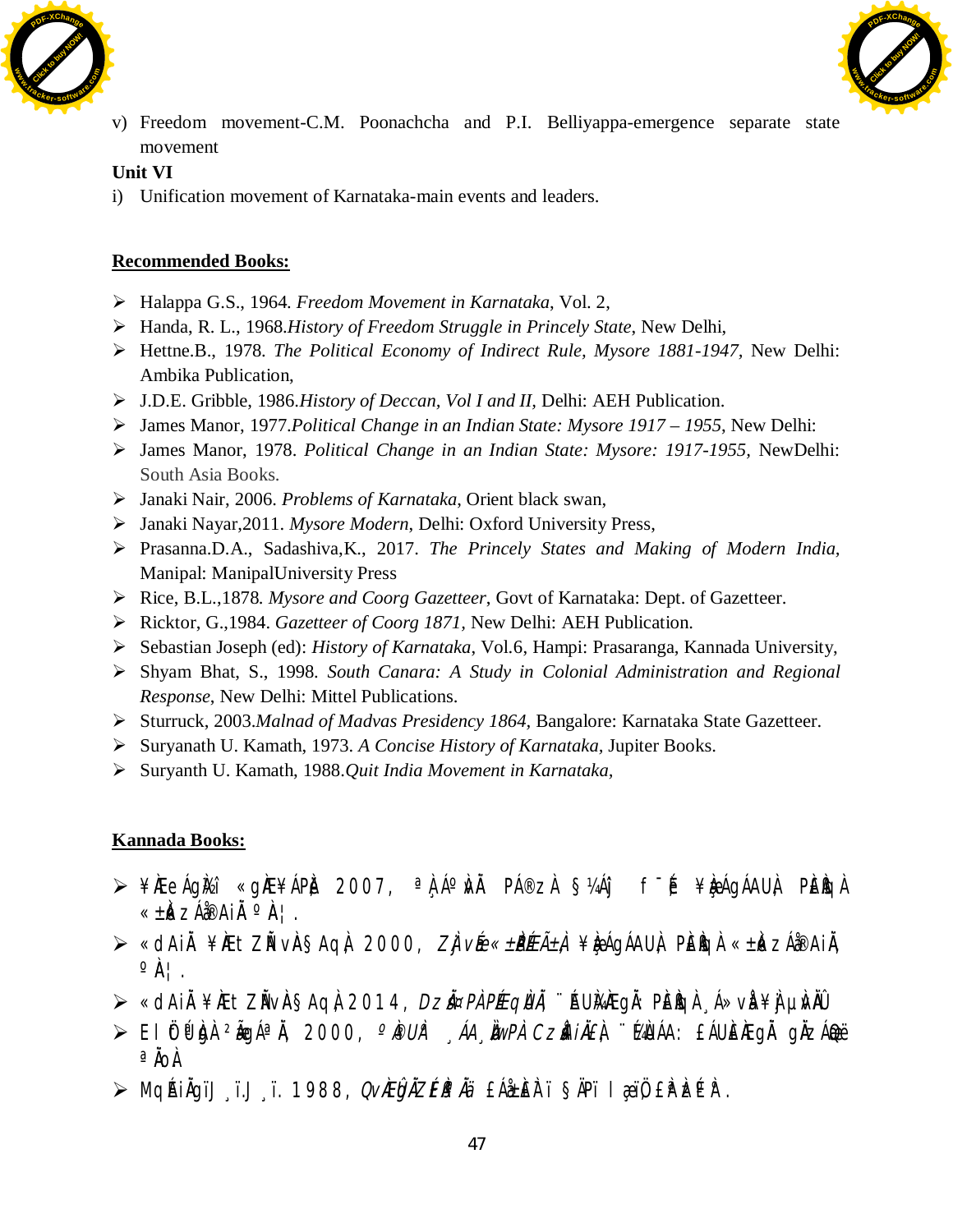



- $\triangleright$  PÁªÀvï ¸ÀEAIÀÕEÁXÀ (¸À) 1998, *PÌEÁÕI PÀ ZÌjvÉe À¥ÀI 7*, ¥ÀæqÁAUÀ, PÌEÌIGÀ « $\pm$ k z猨Ai $\AA$ <sup>o</sup> $\AA$ ¦.
- ≫ PÈLLĚJÁªï JA.«, P̱ȪÀ Èmï JA,1970, *PĚÁðI PÀ Ew°Á¸À zè±ið£À* PÈÁðI PÀ ¸ÀgPÁjÃ ¥BÁ±ÈÀ ¨ ÁUMÆGÄ.
- $\ge$  Zàzèñ Rgà Jįï, 2006, <sup>a</sup>à á<sup>o</sup>ù *Pá°ãeà pèáði pà* pèigi <sup>a</sup>iviù "ia, iw E<sup>-</sup>ásé ¨ÉAUÀ¼ÀÆgÀÄ.
- ≫ PÀЏĂHÀġ, r.J¸ï., 2014. *PÉEqÀV£À Ew°Á¸À*, ¨ÁUÀ¼ÆgĂ: PÈÈGÀ ¸Á≫vÀ ¥∯µÀ/ï.
- ≫ ªÀ°Á§¯Ã±ÀDN¥À ©.º., 2007. *°ÉzÁgÀ`Ázï PÌEÁði PÀ gÁdQÃAiÀ ZÌkĂªÌkUÌkÀ,* °À¦: PÈÌCH «±ÌKZÁĤ®AIÄ
- $\triangleright$  <sup>a</sup>ÉEúÈPÀUL gÉ, 2004. *vìllÀÉÁGÀ PÈÌGÀ £Ár£À ¥ÌBÀÄRgì*Ă, ºÀ¦: PÈÌGÀ «±ÈkzÁ䤮AiÄ.
- $\triangleright$  £ÁUkhád, JA.f.,  $^{\circ}A^{\alpha}\tilde{A}j$  gách<sup>a</sup> À±kh Zjvé@ (A¥ÅI UkÅ)
- $\triangleright$  ZÉÈ ÁékÅ ÉEÃ À É, J ï., 2010. *KoãpìgìlíeãvÌgà Pèáði Pà*  $\circ$ ia¦: ¥èæágÁAUÀ, PÀ«.«.
- > UÆÃ¥Á®gÁªï, °Zï.J£ï., 2012. PĚÁðIPÀ KQÃPÀJAt, ¨ÄUMAEgÀ: £ÌPÀ PĚÁðIPÀ ¥ÀæPÁ±À£ À.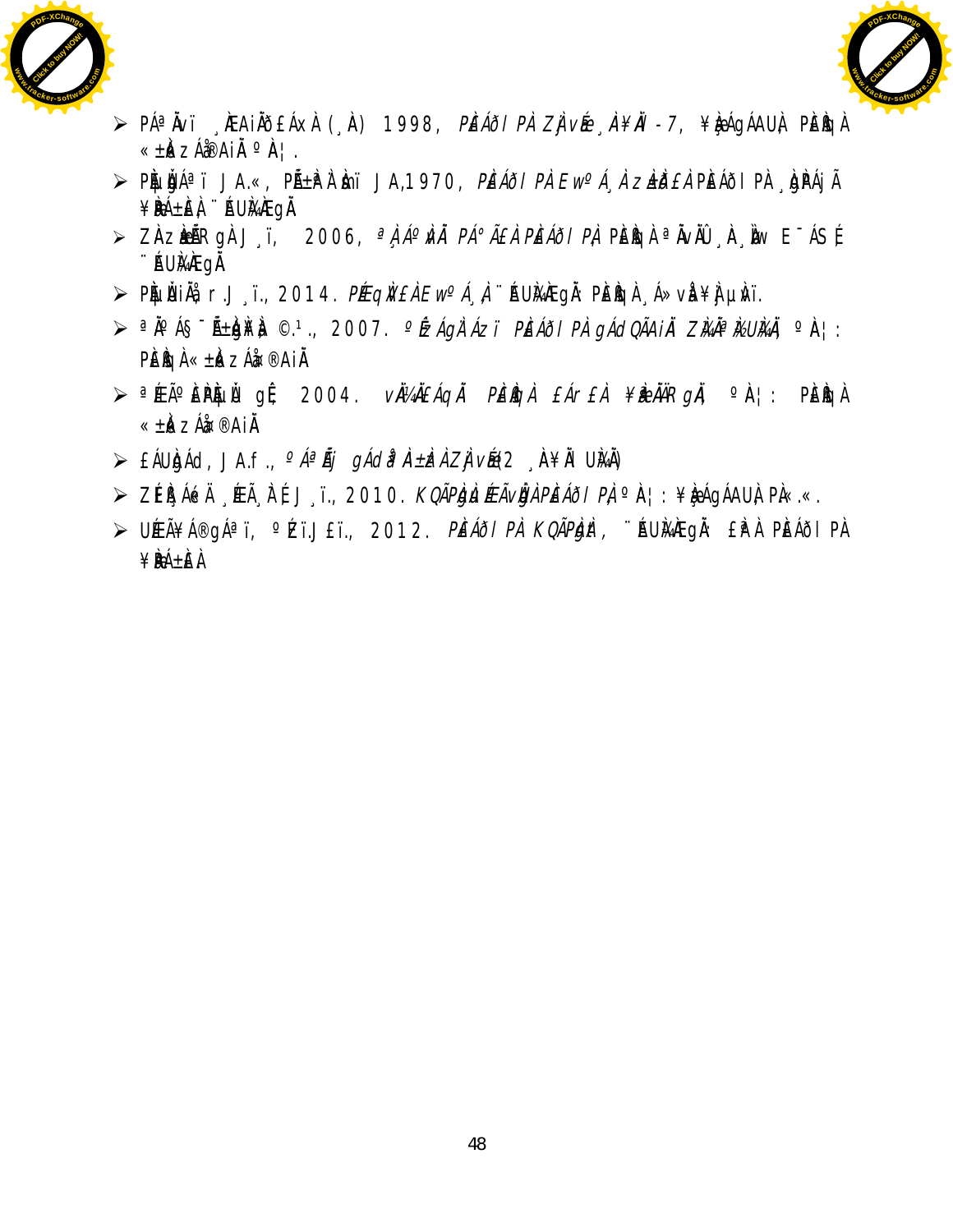



## **SC 401 History of Keladi Nayakas**

**Course objective:** History of Keladi Nayakas is a series of lectures introducing he political history of the Keladi Nayakas, their administration, the literature, art and cults of their period. **Course outcome:**Kuvempu University students will know the history of this region and its cultural heritage.

## **Unit I**

- i) Sources for Keladi history: Literary , archaeological and foreign accounts
- ii) Political background-Vijayanagara Amara nayaka system
- iii) Foundation of the kingdom
- iv) Early Rulers of Keladi

## **Unit II**

- i) Dodda Sankanna Nayaka
- ii) Venkatappa Nayaka I
- iii) Shivappa Nayaka
- iv) Queen Chennammaji
- v) Decline of the power and fall

## **Unit III**

- i) Administration
- ii) Socio- Economic conditions, Coinage
- iii) Keladi rulers and the neighboring kings.
- iv) Keladi rulers and the Portuguese and other European powers.

## **Unit IV**

- i) Development of Literature and fine art
- ii) Architecture and sculpture
- iii) Vaidika, Saiva, Vaishnava traditions and local cults-Islam and Christianity in the Keladi kingdom.

- ¾ Chitnis, K.N., 1947, *Keladi Polity,* Dharwar: Prasaranga, Karnataka University.
- ¾ Desai, P.B., 1970, *A History of Karnataka,* Dharwar: Karnataka University Dharwar
- ¾ Shastry, A.K., *Records of Shringeri Matha relating to Keladi*, Keladi: Keladi Museum and Research Bureau.
- ¾ Chitnis, K.N., 1970, *A Feudatory Chiefs under Bidanuru,*Poona: Deccan College and Research Institute.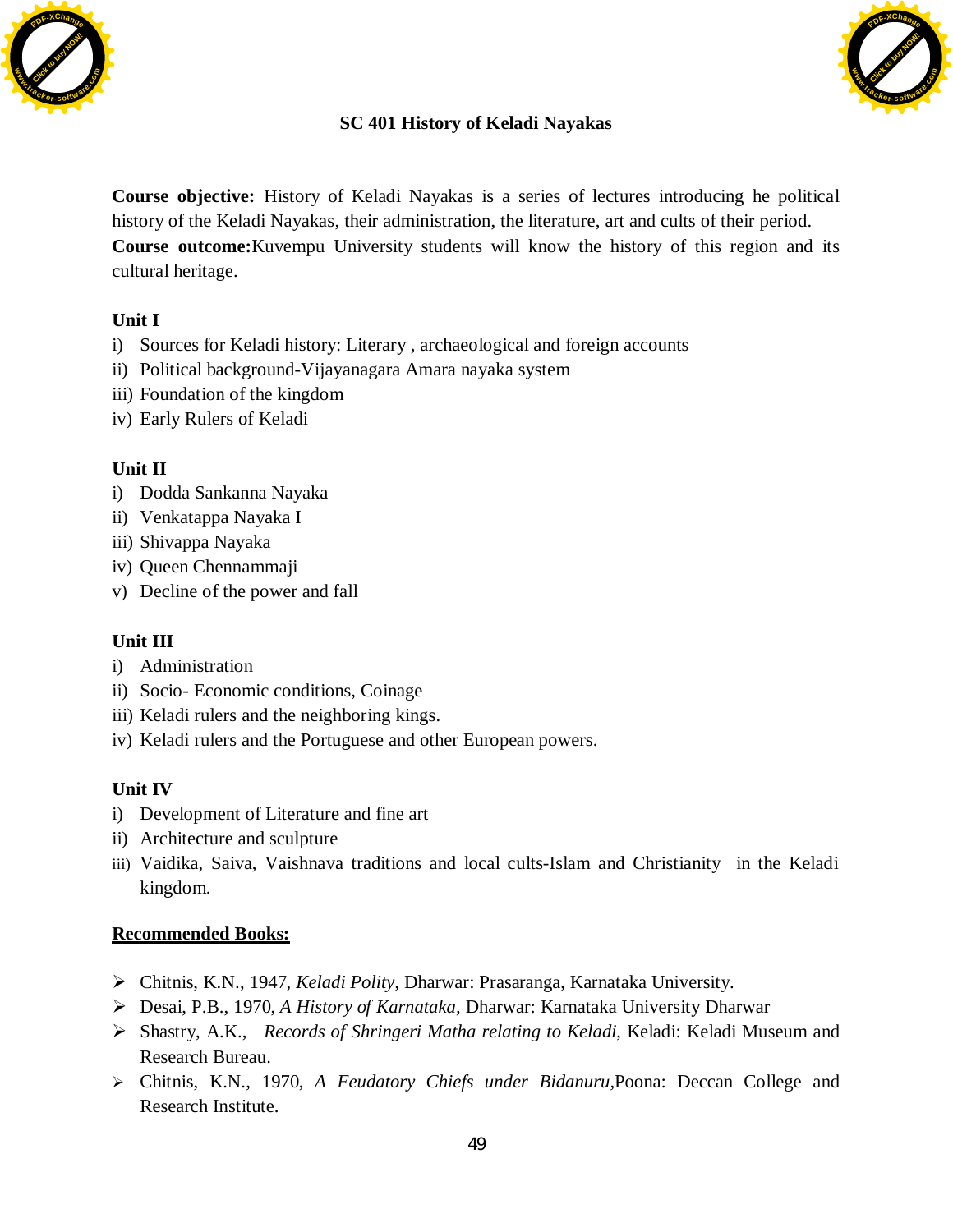



- ¾ Swaminathan K.D., 1957, *The Nayakas of Ikkeri,* Madrass
- ¾ Dikshit G.S. 1981, *Studies in Keladi History*, Bengaluru: Mythic Society.

#### Kannada Reference:

- $\triangleright$  ¢ÃQëvï.f.J i., 1964. *PÍAI¢ £ÁA i ÄPÈJÄ, z*ágì<sup>a</sup> Ágà PÈÁðl PÀ «± Àk zÁå®A i Ä.
- $\triangleright$  ¢ÃQëvï.f.J¸ï., 1989. *Plaic Lw°Á* $^{1}P\dot{A}$ *¤§AzÙlÀÅ,* Plaic: ¥**Bé**±èl Plaic <sup>a</sup> ÀÆå<sup>1</sup>AiÅA.
- ≫ £ÁUÑUËQÌJZï.J¯ï., 1972. *¥ÌÐÁª PÌAQÌ EArAiÌÁ,* ªÍŀĹ ÌÆgĬ.: ªÍŀL ÌÆgĬ «±È«zÁå®Ai Ĭ.
- $\triangleright$   $\pm$ ÁªÀÁ $\pm$ Áº $\hat{\mathfrak{g}}$ Dgï., ("À)  $^{\circ}$ AU $\hat{k}$ Ú  $P\hat{k}$  1921, 1973, Plat £À¥ $\hat{k}$ dAi $\hat{l}$ , ªË, $\hat{k}$ gå: PÈ $\hat{k}$ q $\hat{l}$  $Cz$ ÀiÀ $E\hat{A}$ , À  $\hat{B}$ <sup>a</sup> Át, À $Eg\hat{A}$  « $\pm\hat{k}$  $ZA$ á®Ai $\hat{A}$ .
- $\triangleright$  ª  $\lambda$ <sup>=</sup>Ã¥ $\lambda$ gà.f.ª ÁP $\lambda$ ñ $\lambda$ i., 1999.  $\lambda$ <sup>a</sup> $\lambda$ *àn)* $\lambda$ *ápba,* º À¦: PÈ $\lambda$ gà «± $\lambda$ k zÁ $\lambda$ ®Ai $\lambda$ .
- $\triangleright$  <sup>a</sup>ÀgÀ¼ÀiÀå 〔A.<sup>2</sup>., 1980. *Plaic Cgì, Àiì*, ¨AUÀ¥ÆgÀ: ¨ÁUÀ¼ÆgÀ «±À«zÁðaiÀ ªÀvÀÛ PÈÈGÀ Á»vÀ¥È¤ÁGÁAUÀ
- $\triangleright$  PIPIAVõ JA.JA., 1994. *PIEÁði PIzi Pɦ jA i ÄvïUIki*i, °IA¦: ¥ÀæÁgÁAUÀ PIEIkg À « $\pm \mathbf{k}$  zá $\mathbf{A}$ ið.
- $\triangleright$  P[A]c <sup>a</sup> [Ap]m [A\_i eEEìÄ ï., (, )A) 1991. *P[A]c ±Á EÀ* , *A¥ÀI,* U}zÙ à «Ãg}±ÉªÀ CzàAiÀ£À À Û qÀ§¼À
- $\triangleright$  PÍAI¢ <sup>a</sup> ÁPInñï eÆÃ¬Ä¸ï., (¸ À) 2006*. PÍAI¢ PÁ®zII Lw°Á1PII zÁR¯ÚIAÄ* ¸À¥*Äl*  $2$ , `````AU}AAEgÀ: PÈÁðl PÀ gÁdå ¥Àv $\frac{1}{2}$ ana ¤zÃð $\pm$ ÈÁ®Ai $\lambda$ .
- $\triangleright$  P[A]¢  $\circ$  [AP]mñï e[ÆÃ¬Ä¸ï., 2006.  $\circ$ À]*qéiÀ -ÁU]zÀ P[A]¢* , A $\circ$ *ÀAeb*i, P[A]¢: <sup>2</sup>Ãe , kh} Àv  $\Lambda^a A \overline{A}$   $\overline{R}$   $\overline{A}$   $\overline{B}$
- ≥ UÁ¬Ä.f.J ï., 1970. *PĹAI¢ £ÁAi ÀPÌgÀ Ew°Á À PÀj vÀ «ZÁgÙÌ⁄AĂ,* ªĚL ÆQÀ: ªÀÁ£À« PÈÁÕI PÀ <sup>a</sup> Ät , KegÄ «± k zÁå®Ai Ä.
- $\triangleright$  UNAqá e ÉEìĸï., 1967. *PÍAN¢ ÅQŨ¥Ù Ew<sup>o</sup>Á, À* zágPÁq). PIEÁði PÀ «± k×zÁð®Ai).
- $\triangleright$  UÄAqÁ e ÆÃ $\neg$ Ä, ï., 1972. EPÃj CgÀ, b, zágì $\hat{r}$ Áqà PÈÁðlPÀ « $\pm \hat{k}$ zÁ $\hat{i}$ ®Ai $\hat{k}$ .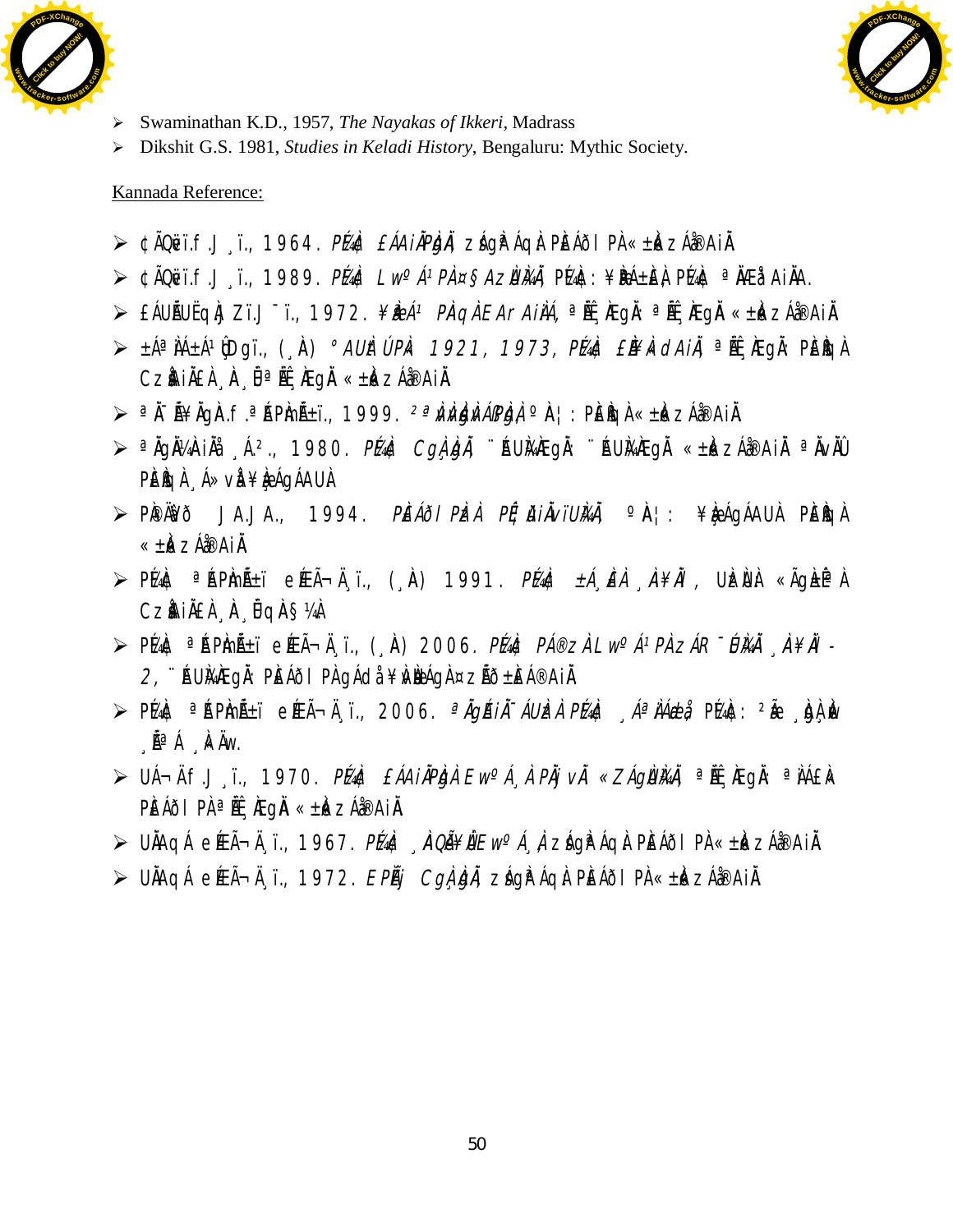



# **SC 402 History of Indian Art and Architecture (13th to 17th century CE)**

**Course objective:** The main aim of this course is to make students to get acquainted with the development of Indo- Islamic architecture and Hindu art and architectural styles in Medieval India.

# **Unit1**

- i) Architecture of Dehli Sultanate-Mamluk, Khalji, Tughluq, Sayyad and Lodi.
- ii) The Development of Regional Style of Architecture with special reference to Decani Style of Architecture.

# **Unit II**

- i) Religious Architecture of the Mughal period
- ii) Secular Architectureof the Mughal period
- iii) Defense Architectureof the Mughal period

## **Unit III**

- i) Vijayanagara Religious Architecture
- ii) Vijayanagara Secular Architecture
- iii) Vijayanagara Miscellaneous Architecture
- iv) Vijayanagara Sculptures

## **Unit IV**

- i) Vijayanagara School of Paintings
- ii) Decani School of Paintings
- iii) Mughal School of Paintings
- iv) Rajasthani School of Paintings
- v) Pahadi School of Paintings

## **Unit V**

The Students will be taken to the Monuments Visit such as Bijapur, Golkonda, Hampi Group of Monuments.

- ¾ Anna L., Dallapiccola, 2012. *Great Platform at Vijayanagara: Architecture &Sculpture*, Delhi: Manohar Publishers and Distributors.
- ¾ Aruni, S.K.,2001. Dakhani Chitrakale, Bangalore: Lalithakala Academy.
- ¾ Brown Percy, 1956. *Indian Architecture (Islamic period),* Bombay: D.B Taraporevala Sons & Co.
- ¾ Coomaraswamy, A.K., 1916. *Rajaput Paintings 2 Vols,* Delhi: OUP.
- ¾ Devakunjari D.B., Narasimhaiah, 2007. *Hampi*, New Delhi.: Archaeological Survey of India.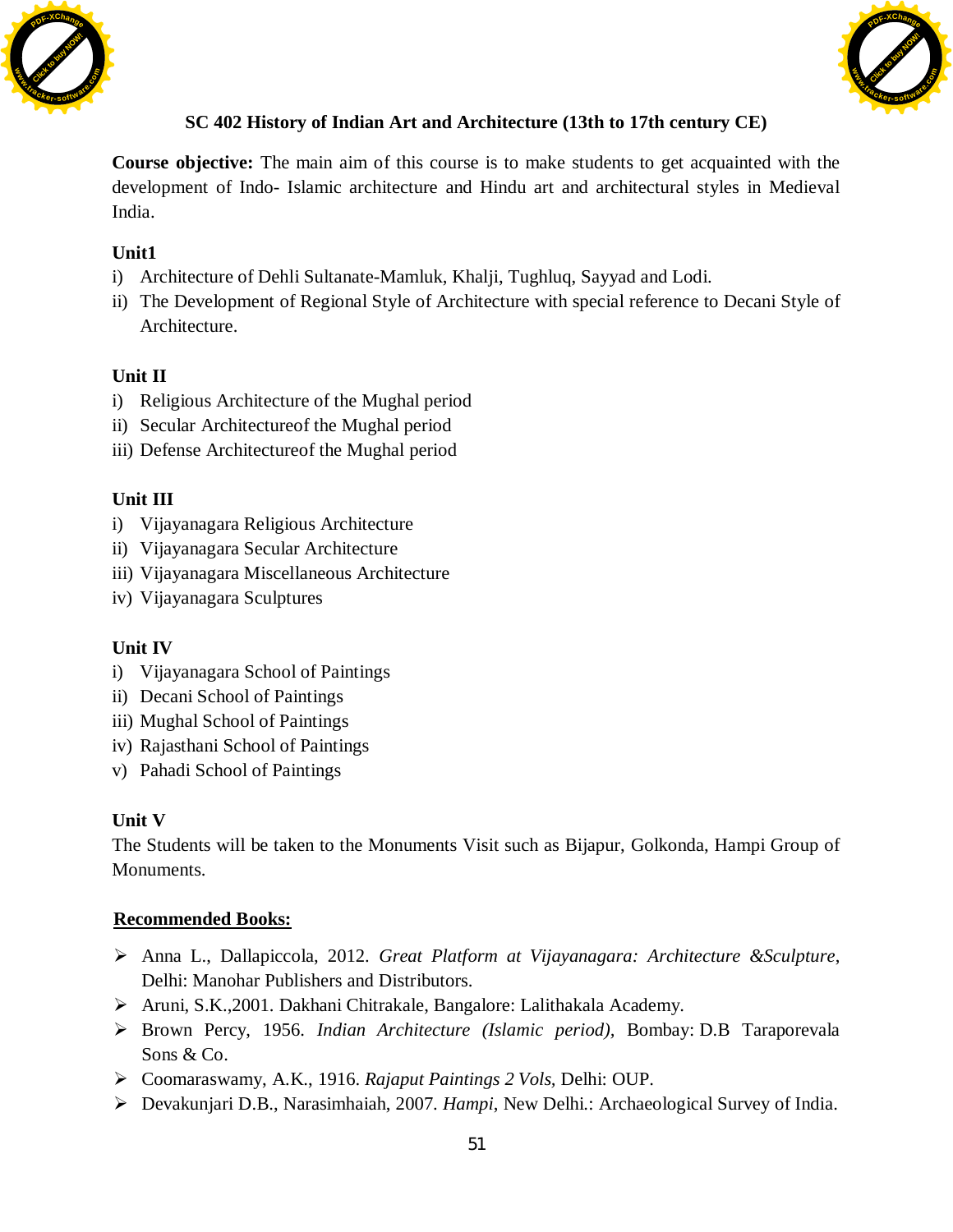



- ¾ Devaraj D., Channabasappa S. Patil, 1984 to 1991*. Vijayanagara: Progress of Research,*Mysore.: Directorate of Archaeology and Museums.
- ¾ Dhaky, M.A.,1998. *Encyclopedia of Indian Temple Architecture. Vol.II, Part 3, North India: Beginnings of Medieval IdiomCAD900-1000.,* Delhi: American Institute of Indian Studies and IGNCA.
- ¾ Fergusson J., 1961. *History of Indian and Eastern Architecture 2 Vols*. Delhi: Munshiram.
- ¾ Fredrick W. Bunce, 2004. *Islamic Tombs in India The Iconography and Genesis of Their Design,* New Delhi: D.K. Print world Publisher.
- ¾ Gangoly, O.C., 1935. *Cola Painting,* London: IND. Art and Lett.
- ¾ Gavin Hamley, 1968. *Cities of Mughal India*. London.
- ¾ [George Michell](https://www.amazon.in/s/ref=dp_byline_sr_book_1?ie=UTF8&field-author=George+Michell&search-alias=stripbooks) ,2008.*Vijayanagara, Ahmedabad,* Ahmedabad: Mapin Publishing.
- ¾ George Michell, 1995.*Architecture and Art of Southern India: Vijayanagara and the Successor*, U.K*:* [Cambridge University Press](https://books.google.co.in/url?client=ca-print-cambridge&format=googleprint&num=0&id=W6bphUvvPf4C&q=http://www.cambridge.org/9780521441100&usg=AFQjCNHvtni_k9dFb__TntF5BgHobVNyNw&source=gbs_buy_r).
- ¾ Harle J.C., 1994.*The Art and Architecture of the Indian Subcontinent*, US: Yale University Press Pelican History of Art.
- ¾ [John M Fritz](https://www.amazon.in/s/ref=dp_byline_sr_book_1?ie=UTF8&field-author=John+M+Fritz&search-alias=stripbooks) ,2014.*Hampi Vijayanagara*, Bangalore: Jaico Publishing House.
- ¾ Michell George, 1990, *Vijayanagara: Architectural Inventory of the Urban Core*, 2 volumes, Mysore.: Directorate of Archaeology and Museums,
- ¾ Michell, G., 2008, *Vijayanagara, Splendor in Ruins*, New Delhi, The Alkazi Collection of Photography, New Delhi and, Ahmedabad: Mapin Publishing
- ¾ Nath, R .1978. *History of Sultanate Architecture*, Delhi.
- ¾ Nath, R .1982. *History of Mughal Architecture* -2Vols. Delhi.
- ¾ [Praduman](https://www.amazon.in/s/ref=dp_byline_sr_book_1?ie=UTF8&field-author=K.+Praduman&search-alias=stripbooks) K.**,**[Sharma,](https://www.amazon.in/s/ref=dp_byline_sr_book_2?ie=UTF8&field-author=K.+Sharma&search-alias=stripbooks)K., 2008. *Indo Islamic Architecture*, New Delhi: Winsome Books India Publisher.
- ¾ Richard M. and Phillip B. Wagoner, 2014. *Power, Memory, Architecture: Contested Sites on India's Deccan Plateau, 1300-1600*, New Delhi: Oxford University Press.
- ¾ Ritz John M., George Michell and M. S. Nagaraja Rao, 1984*. Where Kings and Gods Meet: The Royal Centre at Vijayanagara,* Tucson: University of Arizona Press.
- ¾ Satish Grover,2012*. Islamic Architecture in India*, New Delhi: CBS Publisher.
- ¾ Sivaramamurti. C., 1974, the Art of India, Paris, Also Indian Painting, 1970, New Delhi, National Book Trust
- ¾ Sivaramamurti. C., 1968. *South Indian Paintings,* Delhi: National Museum.
- ¾ Sivaramamurti. C., 1960. *Ajanta, Buddhist encyclopedia,* Colombo:
- ¾ Subhash Parihar,1999. Some Aspects of Indo Islamic Architecture, New Delhi: Abhinav Publications.
- ¾ Tauris, I.B., Richard Ettinghausen, [Oleg Grabar](https://en.wikipedia.org/wiki/Oleg_Grabar), Marilyn Jenkins-Madina, 2001. *Islamic Art and Architecture: 650-1250*, US: Yale University Press.
- ¾ Yves Porter Gerard Degeorge, 2009. *The Glory of the Sultans Islamic Architecture in India,* New York: Rizzoli Publisher.
- ¾ [Ziyauddin Desai](https://www.amazon.in/s/ref=dp_byline_sr_book_1?ie=UTF8&field-author=Ziyauddin+Desai&search-alias=stripbooks),2012*.* Indo-Islamic Architecture, New Delhi: Publication Division.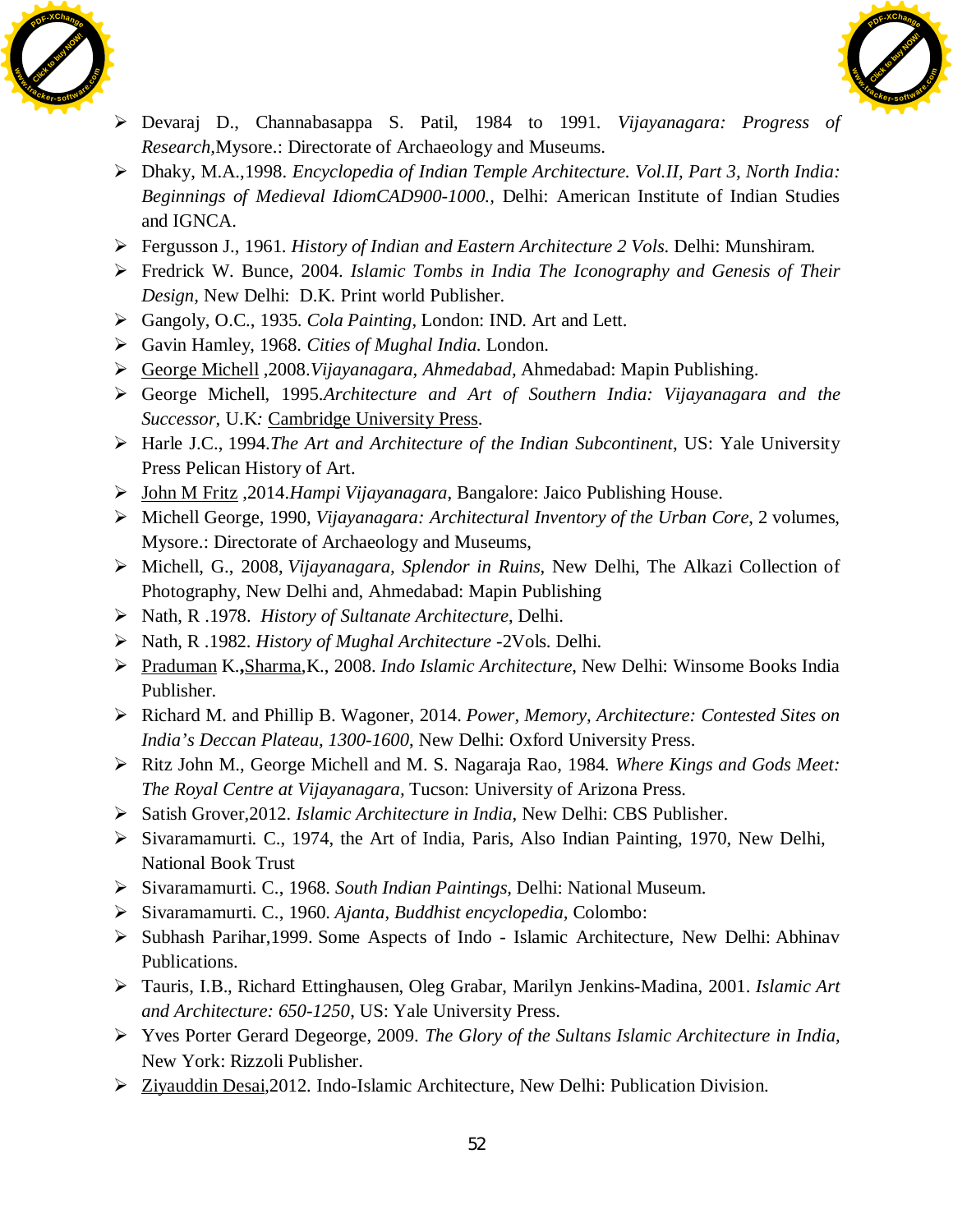



## **SC-403 Social Movements in Twentieth Century India**

**Course Objective:** Social Movements in Twentieth Century India is a series of lectures intended to introduce the various social movements of 20th century like peasant movements, Dalit movements, Environment and Adivasi movements and feminist movements.

**Course outcome:** Students will have an introduction to the various social movements and realize their importance in the 20th century history and politics.

## **Unit I**

- i) Shethkari Sanghatan (Maharashtra)
- ii) Bharatiya Kisan Union (M.S. Tikayat)
- iii) Tamilnad Agriculturists Association (Narayana Swami Naidu)
- iv) Farmers Movement in Karnataka

## **Unit II**

- i) Dalit Panthers Movement and Movement towards Conversion to Buddhism.
- ii) Boosa and Dalit Movement in Karnataka
- iii) Mala and Madiga Movement
- iv) Bahujan Samaj Movement
- v) Backward class movements

## **Unit III**

- i) Movements to protect forests and mines: Chipco Movement Protect Western ghat Movement- Movement against Mines
- ii) Narmada Bachao Movement and Adivasis.
- iii) Khandamala Adivasi Movement
- iv) Adivasi Movements in North East India (Naga and Mizo)
- v) Bastar Tribal Uprisings

## **Unit IV**

- i) First Stage (1810-1940): Women Education, Abolition of Sati, Abolition of Child Marriage, right to vote for women
- ii) Second Stage (1960-80): Dowry, Rap, Display of Obscenity in Cinemas, Right to Property
- iii) Third Stage (1980- Contemporary): Women's Empowerment. Reservation, Domestic Violence, Feticide
- iv) Participation in the Contemporary Movement: National Movement, Labour, Peasant, Adivasi, Environment and Naxals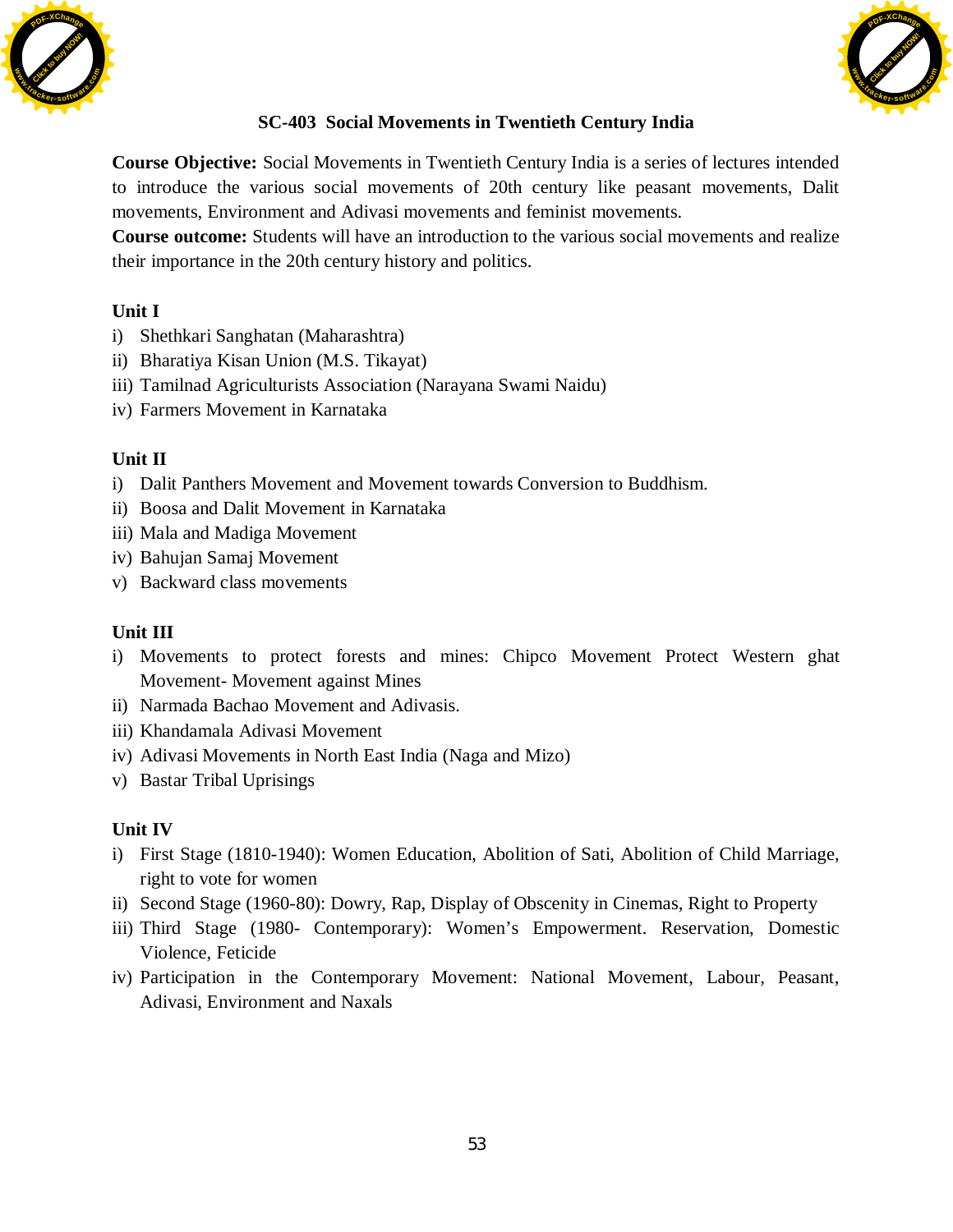



- ¾ Gail Omvedt, 1994. *Dalits and Democratic Revolution: Dr. Ambedkar and Dalit Movement in Colonial India, New* Delhi: Sage Publication.
- ¾ Ramachandra Guha, 2000. *Environmentalism: A Global History,* London: Penguin Books.
- ¾ Sarkar Summit, *Modern India 1885 1947*, Macmillan Publication, New Delhi, 2013.
- ¾ Panikkar,K.N., *Colonialism, Culture and Resistance*, Oxford University Press, New Delhi, 2007.
- ¾ Dhanagere, D.N., 1983. *Peasant Movement in India,* New Delhi: Oxford University Publication.
- ¾ Amartya Sen, 2001. *The many faces of Gender Inequality,* The New Republic.
- ¾ Chaudhuri Maitrayee, 2005, *Feminism in India (Issues in Contemporary Indian Feminism),* London: Zed Books Ltd
- ¾ Geetanjali Gangoli, 2007. *Indian Feminisms: Law, Patriarchies and Violence in India,* Hampshire: Ashgate Publishing Ltd.
- ¾ Kamal Misra, K., Jayaprakasan G., (ed.), 2012.*Tribal Movement in India,* New Delhi: Manohar Publishers.
- ¾ Praharaj, D.M., 1988. *Tribal Movements and Political History in India,* New Delhi: South Asia Books.
- ¾ Raka Ray, 1999. *Fields of Protest: Women's Movements in India (Social Movements, Protest, & Contention),* Minneapolis: University of Minnesota Press
- ¾ Ranjit Guha, 1999. *Elementary Aspects of Peasant Insurgency in Colonial India,* US: Duke University Press.
- ¾ Desai,A.R., *Social Background Of Indian Nationalism*, Popular Prakashan, Mumbai, 2006
- ¾ Chandra Bipan&etal.,*India's Struggle for Independence*, Penguin Publication, New Delhi, 1989.
- ¾ Ranjit Guha (ed.) *Subaltern Studies* volumes 1 to 6, Oxford.
- ¾ Dhangare D.N. 1983 , *Peasant Movements in India 1920-1950*, Oxford University Press
- ¾ Desai A.R., (ed.), 1986, *Agrarian Struggles in India after Independence*, Delhi.
- ¾ Brass Tom, 1995, *New Farmer's Movement in India*, Ilford.
- ¾ Guha Ramachandra, 1996, *The Unquiet Woods: Ecological Change and Peasant resistance in the Himalaya*, Delhi, 1989.
- ¾ Flavia Agnes, 1999, *Law and Gender Inequality: The Politics of Women's Rights in India*, New Delhi
- ¾ Beteille Andre, 1992, *The Backward Class in Contemporary India,* New Delhi, Oxford University Press.